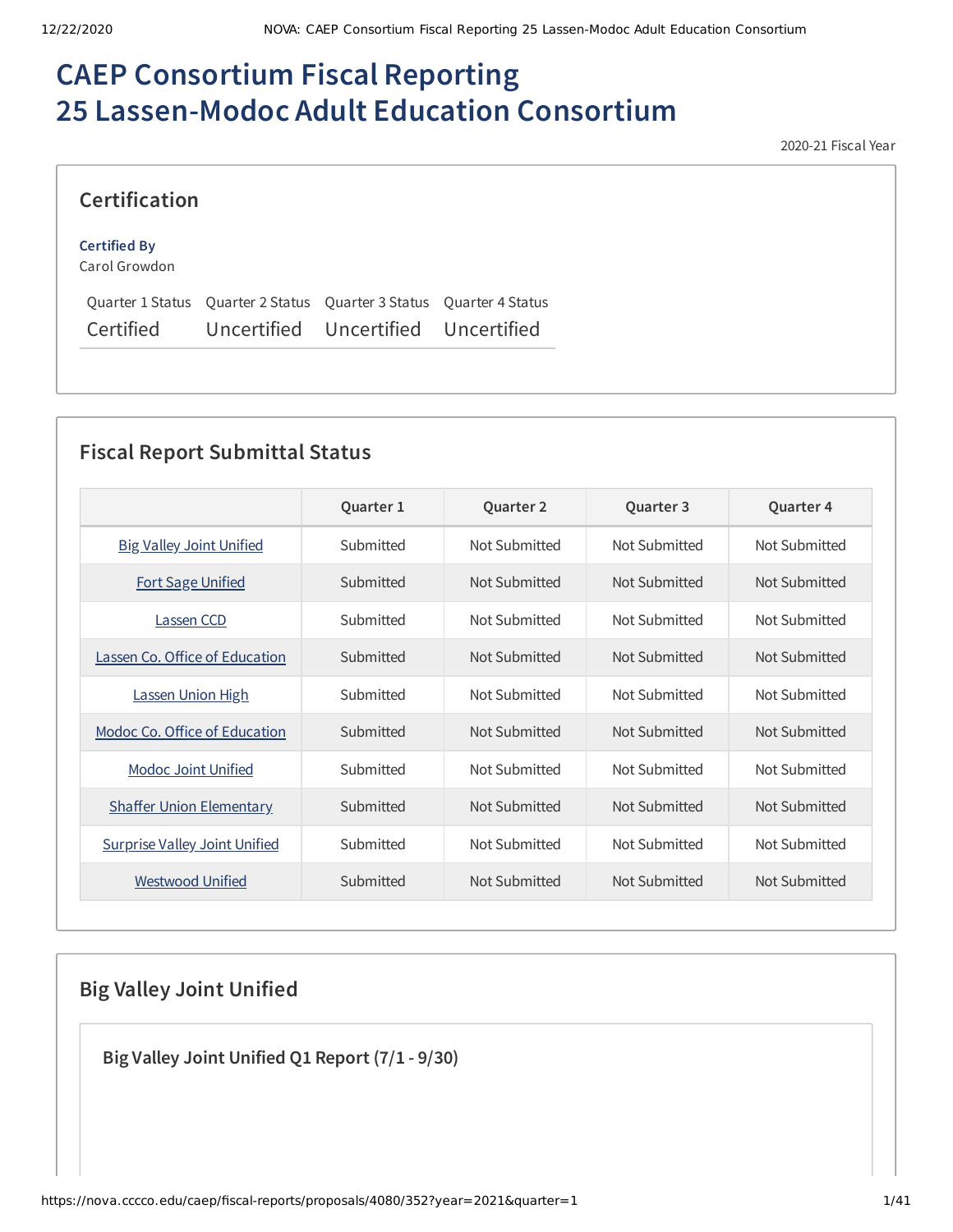| <b>Object Code</b>                                     | Year to<br>Date (YTD)<br>Expenditure | <b>YTD</b><br>Forecast | $\frac{0}{0}$<br>Expended<br>of YTD<br>Forecast | Project<br><b>Budget</b> | $\frac{0}{0}$<br>Expended<br>of Overall<br><b>Budget</b> | <b>Budget</b><br><b>Remaining</b> |
|--------------------------------------------------------|--------------------------------------|------------------------|-------------------------------------------------|--------------------------|----------------------------------------------------------|-----------------------------------|
| 1000 - Instructional Salaries                          | \$1,039                              | \$1,040                | 99.9%                                           | \$8,000                  | 12.99%                                                   | \$6,961                           |
| 2000 - Non-Instructional<br><b>Salaries</b>            | \$0                                  | \$52                   | $0\%$                                           | \$400                    | $0\%$                                                    | \$400                             |
| 3000 - Employee Benefits                               | \$218                                | \$234                  | 93.16%                                          | \$1,800                  | 12.11%                                                   | \$1,582                           |
| 4000 - Supplies and Materials                          | \$0                                  | \$0                    | 100%                                            | \$4,123                  | $0\%$                                                    | \$4,123                           |
| 5000 - Other Operating<br><b>Expenses and Services</b> | \$0                                  | \$0                    | 100%                                            | \$11,679                 | 0%                                                       | \$11,679                          |
| 6000 - Capital Outlay                                  | \$0                                  | \$0                    | 100%                                            | \$0                      | 100%                                                     | \$0                               |
| 7000 - Other Outgo                                     | \$0                                  | \$0                    | 100%                                            | \$0                      | 100%                                                     | \$0                               |
| <b>Indirect Costs</b>                                  | \$0                                  | \$0                    | 100%                                            | \$900                    | $0\%$                                                    | \$900                             |
| <b>Totals</b>                                          | \$1,257                              | \$1,326                | 94.8%                                           | \$26,902                 | 4.67%                                                    | \$25,645                          |

With Distance Learning happening for part of the quarter, expenditures are lower at this time.

#### **Summary of Activities:**

Adult Education quarterly Stipend and benefit expenditures.

**Status** Submitted

# **Big Valley Joint Unified Q2 Report (10/1 - 12/31)**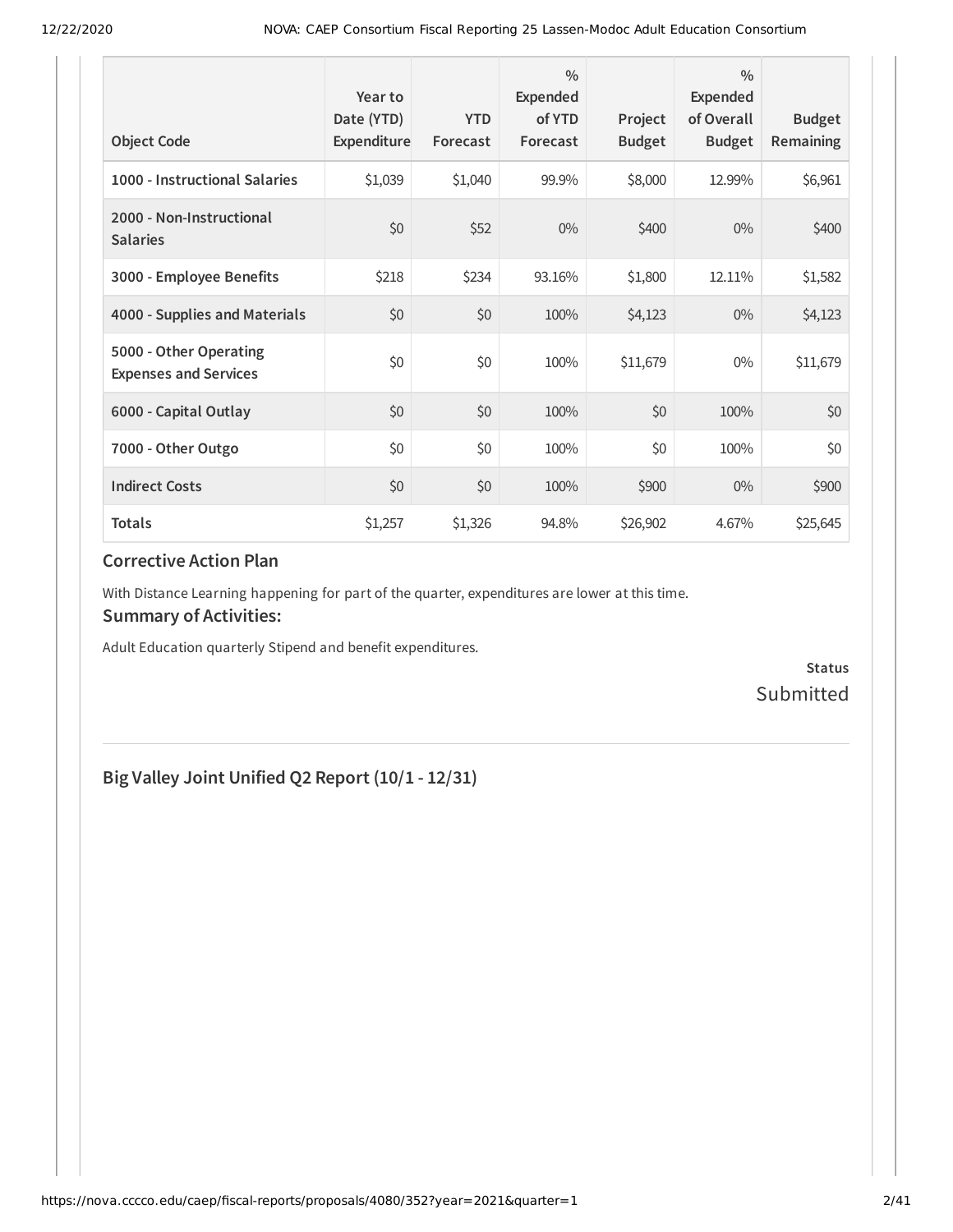| <b>Object Code</b>                                     | Year to<br>Date (YTD)<br>Expenditure | <b>YTD</b><br>Forecast | $\frac{0}{0}$<br>Expended<br>of YTD<br>Forecast | Project<br><b>Budget</b> | $\frac{0}{0}$<br>Expended<br>of Overall<br><b>Budget</b> | <b>Budget</b><br><b>Remaining</b> |
|--------------------------------------------------------|--------------------------------------|------------------------|-------------------------------------------------|--------------------------|----------------------------------------------------------|-----------------------------------|
| 1000 - Instructional Salaries                          | \$1,039                              | \$2,080                | 49.95%                                          | \$8,000                  | 12.99%                                                   | \$6,961                           |
| 2000 - Non-Instructional<br><b>Salaries</b>            | \$0                                  | \$104                  | $0\%$                                           | \$400                    | $0\%$                                                    | \$400                             |
| 3000 - Employee Benefits                               | \$218                                | \$468                  | 46.58%                                          | \$1,800                  | 12.11%                                                   | \$1,582                           |
| 4000 - Supplies and Materials                          | \$0                                  | \$1,031                | $0\%$                                           | \$4,123                  | $0\%$                                                    | \$4,123                           |
| 5000 - Other Operating<br><b>Expenses and Services</b> | \$0                                  | \$11,679               | $0\%$                                           | \$11,679                 | $0\%$                                                    | \$11,679                          |
| 6000 - Capital Outlay                                  | \$0                                  | \$0                    | 100%                                            | \$0                      | 100%                                                     | \$0                               |
| 7000 - Other Outgo                                     | \$0                                  | \$0                    | 100%                                            | \$0                      | 100%                                                     | \$0                               |
| <b>Indirect Costs</b>                                  | \$0                                  | \$0                    | 100%                                            | \$900                    | $0\%$                                                    | \$900                             |
| <b>Totals</b>                                          | \$1,257                              | \$15,362               | 8.18%                                           | \$26,902                 | 4.67%                                                    | \$25,645                          |

# **Big Valley Joint Unified Q3 Report (1/1 - 3/31)**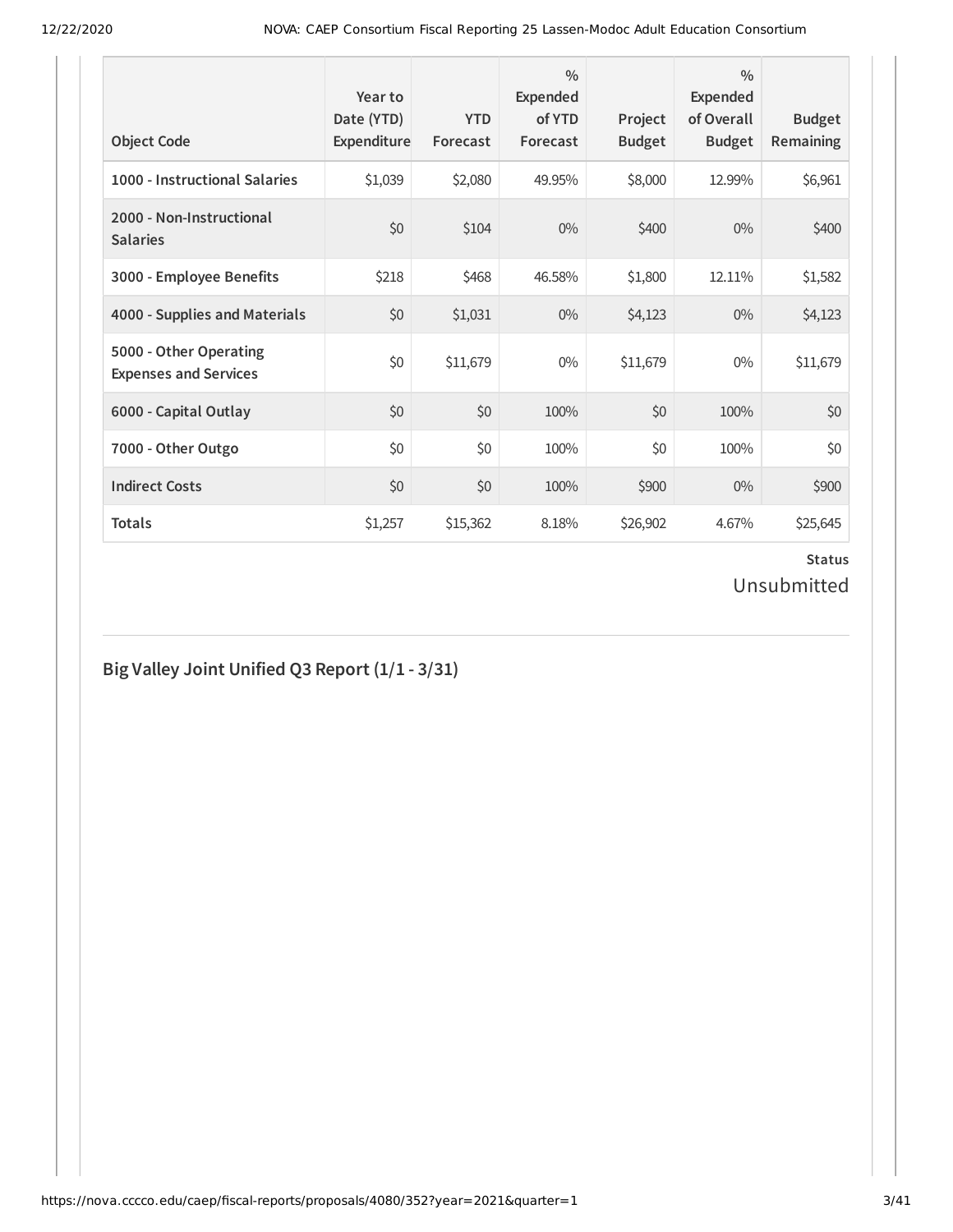| <b>Object Code</b>                                     | Year to<br>Date (YTD)<br>Expenditure | <b>YTD</b><br>Forecast | $\frac{0}{0}$<br><b>Expended</b><br>of YTD<br>Forecast | Project<br><b>Budget</b> | $\frac{0}{0}$<br>Expended<br>of Overall<br><b>Budget</b> | <b>Budget</b><br><b>Remaining</b> |
|--------------------------------------------------------|--------------------------------------|------------------------|--------------------------------------------------------|--------------------------|----------------------------------------------------------|-----------------------------------|
| 1000 - Instructional Salaries                          | \$1,039                              | \$3,120                | 33.3%                                                  | \$8,000                  | 12.99%                                                   | \$6,961                           |
| 2000 - Non-Instructional<br><b>Salaries</b>            | \$0                                  | \$156                  | $0\%$                                                  | \$400                    | $0\%$                                                    | \$400                             |
| 3000 - Employee Benefits                               | \$218                                | \$702                  | 31.05%                                                 | \$1,800                  | 12.11%                                                   | \$1,582                           |
| 4000 - Supplies and Materials                          | \$0                                  | \$2,062                | $0\%$                                                  | \$4,123                  | $0\%$                                                    | \$4,123                           |
| 5000 - Other Operating<br><b>Expenses and Services</b> | \$0                                  | \$11,679               | $0\%$                                                  | \$11,679                 | $0\%$                                                    | \$11,679                          |
| 6000 - Capital Outlay                                  | \$0                                  | \$0                    | 100%                                                   | \$0                      | 100%                                                     | \$0                               |
| 7000 - Other Outgo                                     | \$0                                  | \$0                    | 100%                                                   | \$0                      | 100%                                                     | \$0                               |
| <b>Indirect Costs</b>                                  | \$0                                  | \$0                    | 100%                                                   | \$900                    | $0\%$                                                    | \$900                             |
| <b>Totals</b>                                          | \$1,257                              | \$17,719               | 7.09%                                                  | \$26,902                 | 4.67%                                                    | \$25,645                          |

# **Big Valley Joint Unified Q4 Report (4/1 - 6/30)**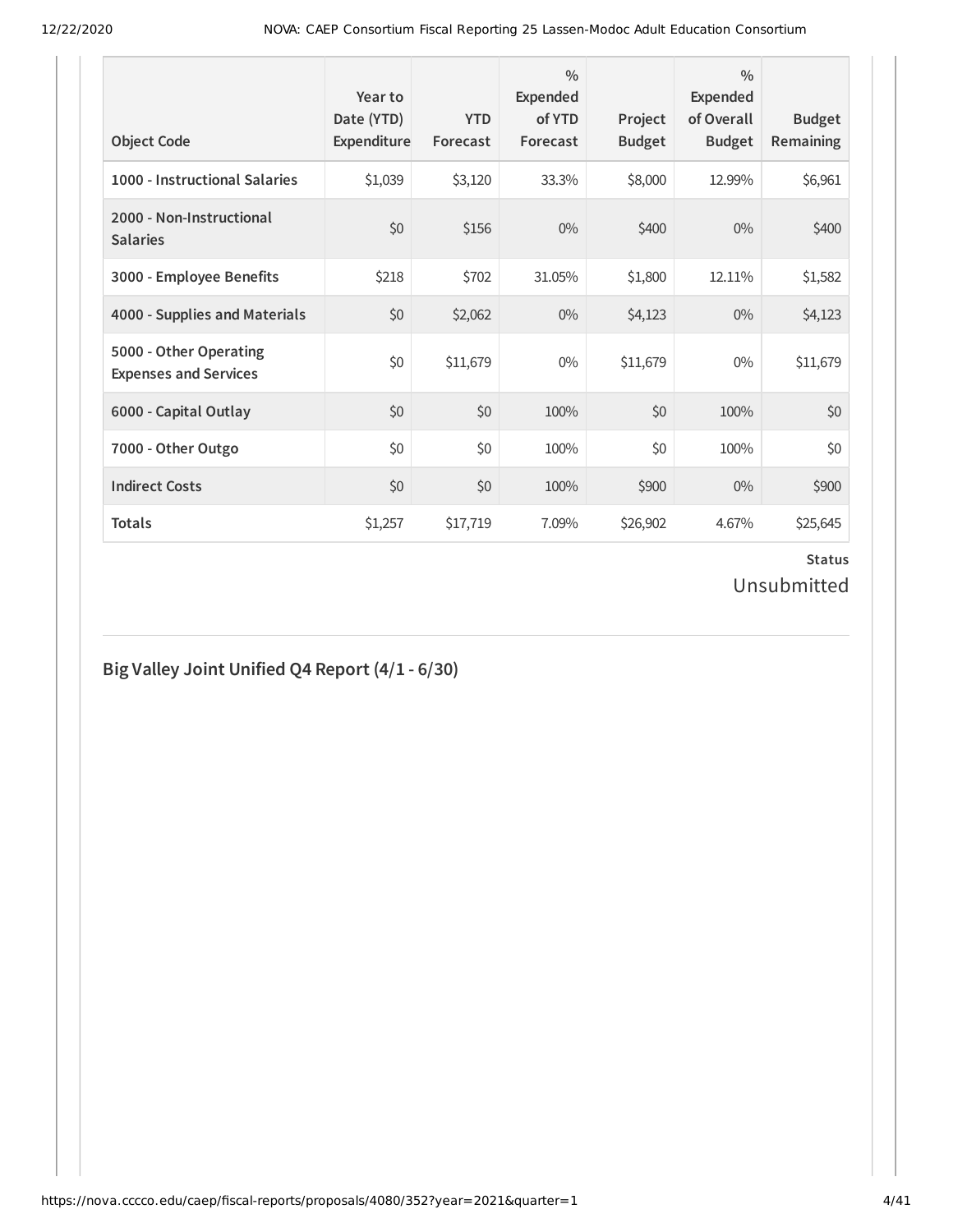| <b>Object Code</b>                                     | Year to<br>Date (YTD)<br>Expenditure | <b>YTD</b><br>Forecast | $\frac{0}{0}$<br>Expended<br>of YTD<br>Forecast | Project<br><b>Budget</b> | $\frac{0}{0}$<br>Expended<br>of Overall<br><b>Budget</b> | <b>Budget</b><br>Remaining   |
|--------------------------------------------------------|--------------------------------------|------------------------|-------------------------------------------------|--------------------------|----------------------------------------------------------|------------------------------|
| 1000 - Instructional Salaries                          | \$1,039                              | \$8,000                | 12.99%                                          | \$8,000                  | 12.99%                                                   | \$6,961                      |
| 2000 - Non-Instructional<br><b>Salaries</b>            | \$0                                  | \$400                  | $0\%$                                           | \$400                    | 0%                                                       | \$400                        |
| 3000 - Employee Benefits                               | \$218                                | \$1,800                | 12.11%                                          | \$1,800                  | 12.11%                                                   | \$1,582                      |
| 4000 - Supplies and Materials                          | \$0                                  | \$4,123                | $0\%$                                           | \$4,123                  | $0\%$                                                    | \$4,123                      |
| 5000 - Other Operating<br><b>Expenses and Services</b> | \$0                                  | \$11,679               | $0\%$                                           | \$11,679                 | $0\%$                                                    | \$11,679                     |
| 6000 - Capital Outlay                                  | \$0                                  | \$0                    | 100%                                            | \$0                      | 100%                                                     | \$0                          |
| 7000 - Other Outgo                                     | \$0                                  | \$0                    | 100%                                            | \$0                      | 100%                                                     | \$0                          |
| <b>Indirect Costs</b>                                  | \$0                                  | \$0                    | 100%                                            | \$900                    | $0\%$                                                    | \$900                        |
| <b>Totals</b>                                          | \$1,257                              | \$26,002               | 4.83%                                           | \$26,902                 | 4.67%                                                    | \$25,645                     |
|                                                        |                                      |                        |                                                 |                          |                                                          | <b>Status</b><br>Unsubmitted |

# **Fort Sage Unified**

**Fort Sage Unified Q1 Report (7/1 - 9/30)**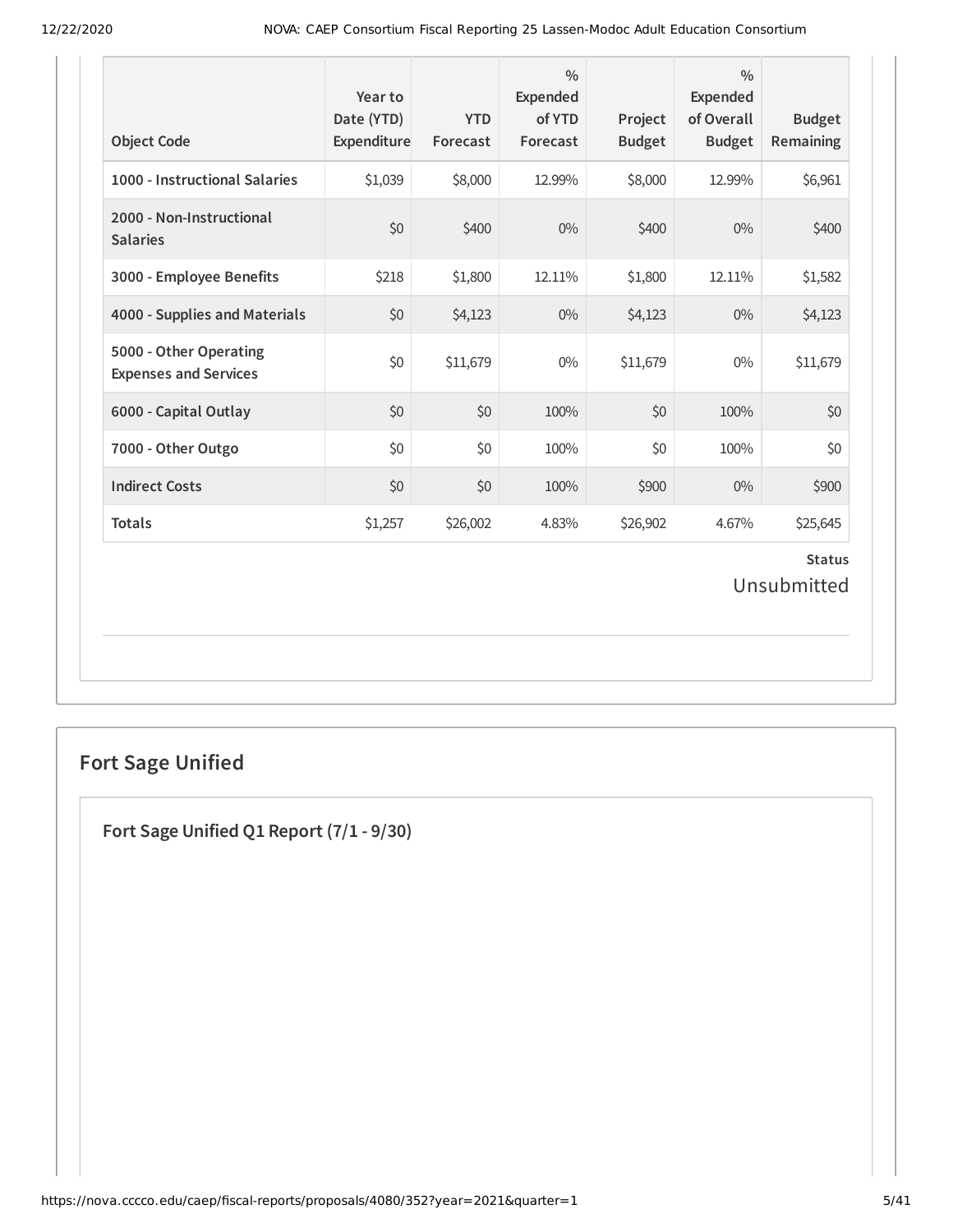| <b>Object Code</b>                                     | Year to<br>Date (YTD)<br>Expenditure | <b>YTD</b><br>Forecast | $\frac{0}{0}$<br>Expended<br>of YTD<br>Forecast | Project<br><b>Budget</b> | $\frac{0}{0}$<br>Expended<br>of Overall<br><b>Budget</b> | <b>Budget</b><br>Remaining |
|--------------------------------------------------------|--------------------------------------|------------------------|-------------------------------------------------|--------------------------|----------------------------------------------------------|----------------------------|
| 1000 - Instructional Salaries                          | \$2,000                              | \$2,000                | 100%                                            | \$20,000                 | 10%                                                      | \$18,000                   |
| 2000 - Non-Instructional<br><b>Salaries</b>            | \$0                                  | \$0                    | 100%                                            | \$0                      | 100%                                                     | \$0                        |
| 3000 - Employee Benefits                               | \$417                                | \$688                  | 60.6%                                           | \$6,881                  | 6.06%                                                    | \$6,464                    |
| 4000 - Supplies and Materials                          | \$3,672                              | \$700                  | 524.57%                                         | \$7,000                  | 52.46%                                                   | \$3,328                    |
| 5000 - Other Operating<br><b>Expenses and Services</b> | \$0                                  | \$0                    | 100%                                            | \$1,532                  | $0\%$                                                    | \$1,532                    |
| 6000 - Capital Outlay                                  | \$0                                  | \$1,450                | $0\%$                                           | \$14,500                 | $0\%$                                                    | \$14,500                   |
| 7000 - Other Outgo                                     | \$0                                  | \$154                  | $0\%$                                           | \$1,543                  | $0\%$                                                    | \$1,543                    |
| <b>Indirect Costs</b>                                  | \$0                                  | \$0                    | 100%                                            | \$0                      | 100%                                                     | \$0                        |
| <b>Totals</b>                                          | \$6,089                              | \$4,992                | 121.97%                                         | \$51,456                 | 11.83%                                                   | \$45,367                   |

School was in session beginning August 31, so this report reflects only one month of activity.

#### **Summary of Activities:**

1000: Instructor Salary Stipend at \$2,000/month for September. 3000: Benefits (fixed costs) for instructor stipend. 4000: AllData annual subscription for Auto Shop repairs; Welding helmets.

> **Status** Submitted

**Fort Sage Unified Q2 Report (10/1 - 12/31)**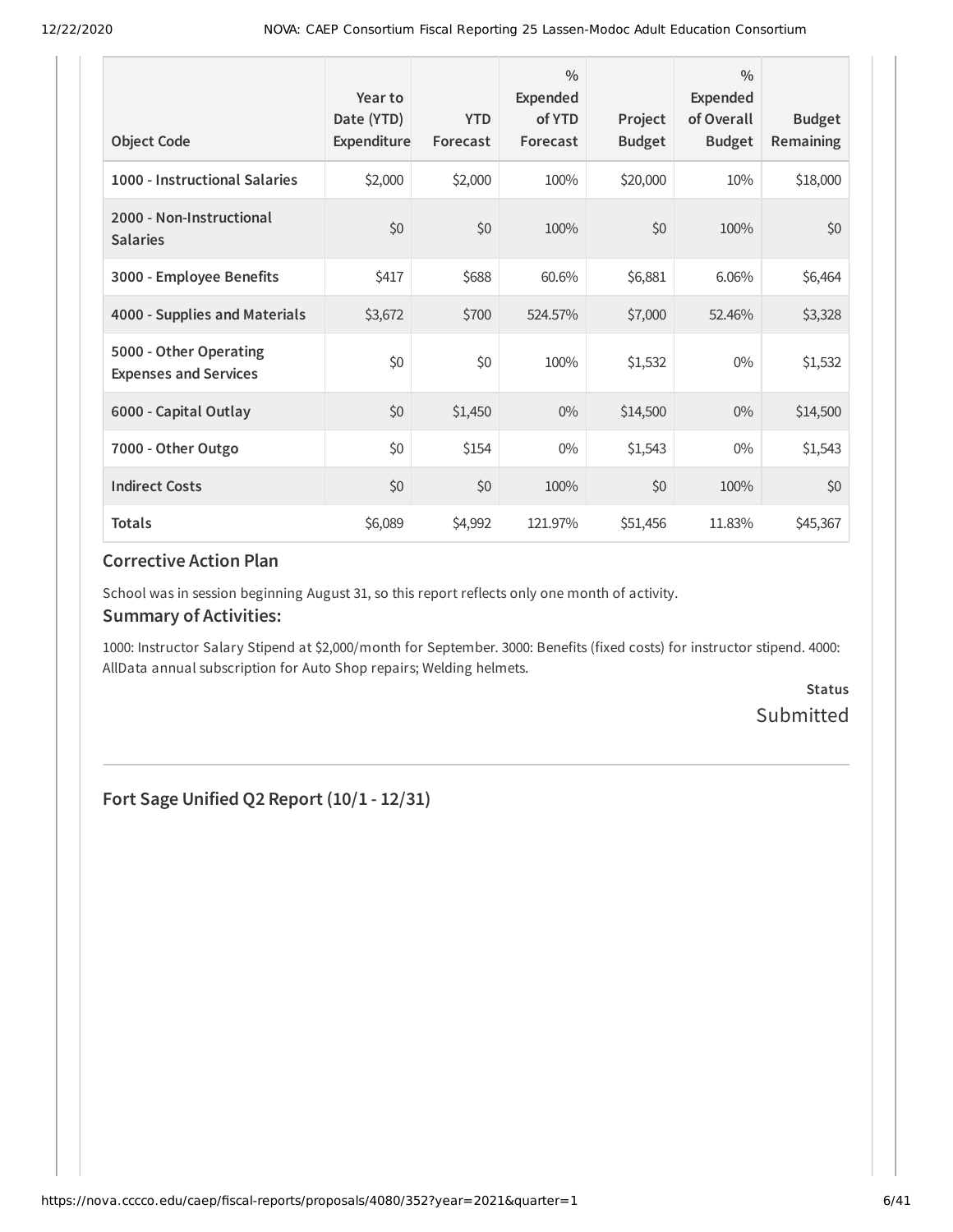| <b>Object Code</b>                                     | Year to<br>Date (YTD)<br>Expenditure | <b>YTD</b><br>Forecast | $\frac{0}{0}$<br><b>Expended</b><br>of YTD<br>Forecast | Project<br><b>Budget</b> | $\frac{0}{0}$<br>Expended<br>of Overall<br><b>Budget</b> | <b>Budget</b><br><b>Remaining</b> |
|--------------------------------------------------------|--------------------------------------|------------------------|--------------------------------------------------------|--------------------------|----------------------------------------------------------|-----------------------------------|
| 1000 - Instructional Salaries                          | \$2,000                              | \$6,000                | 33.33%                                                 | \$20,000                 | 10%                                                      | \$18,000                          |
| 2000 - Non-Instructional<br><b>Salaries</b>            | \$0                                  | \$0                    | 100%                                                   | \$0                      | 100%                                                     | \$0                               |
| 3000 - Employee Benefits                               | \$417                                | \$2,064                | 20.2%                                                  | \$6,881                  | 6.06%                                                    | \$6,464                           |
| 4000 - Supplies and Materials                          | \$3,672                              | \$1,750                | 209.83%                                                | \$7,000                  | 52.46%                                                   | \$3,328                           |
| 5000 - Other Operating<br><b>Expenses and Services</b> | \$0                                  | \$506                  | $0\%$                                                  | \$1,532                  | $0\%$                                                    | \$1,532                           |
| 6000 - Capital Outlay                                  | \$0                                  | \$4,350                | $0\%$                                                  | \$14,500                 | $0\%$                                                    | \$14,500                          |
| 7000 - Other Outgo                                     | \$0                                  | \$463                  | $0\%$                                                  | \$1,543                  | $0\%$                                                    | \$1,543                           |
| <b>Indirect Costs</b>                                  | \$0                                  | \$0                    | 100%                                                   | \$0                      | 100%                                                     | \$0                               |
| <b>Totals</b>                                          | \$6,089                              | \$15,133               | 40.24%                                                 | \$51,456                 | 11.83%                                                   | \$45,367                          |

# **Fort Sage Unified Q3 Report (1/1 - 3/31)**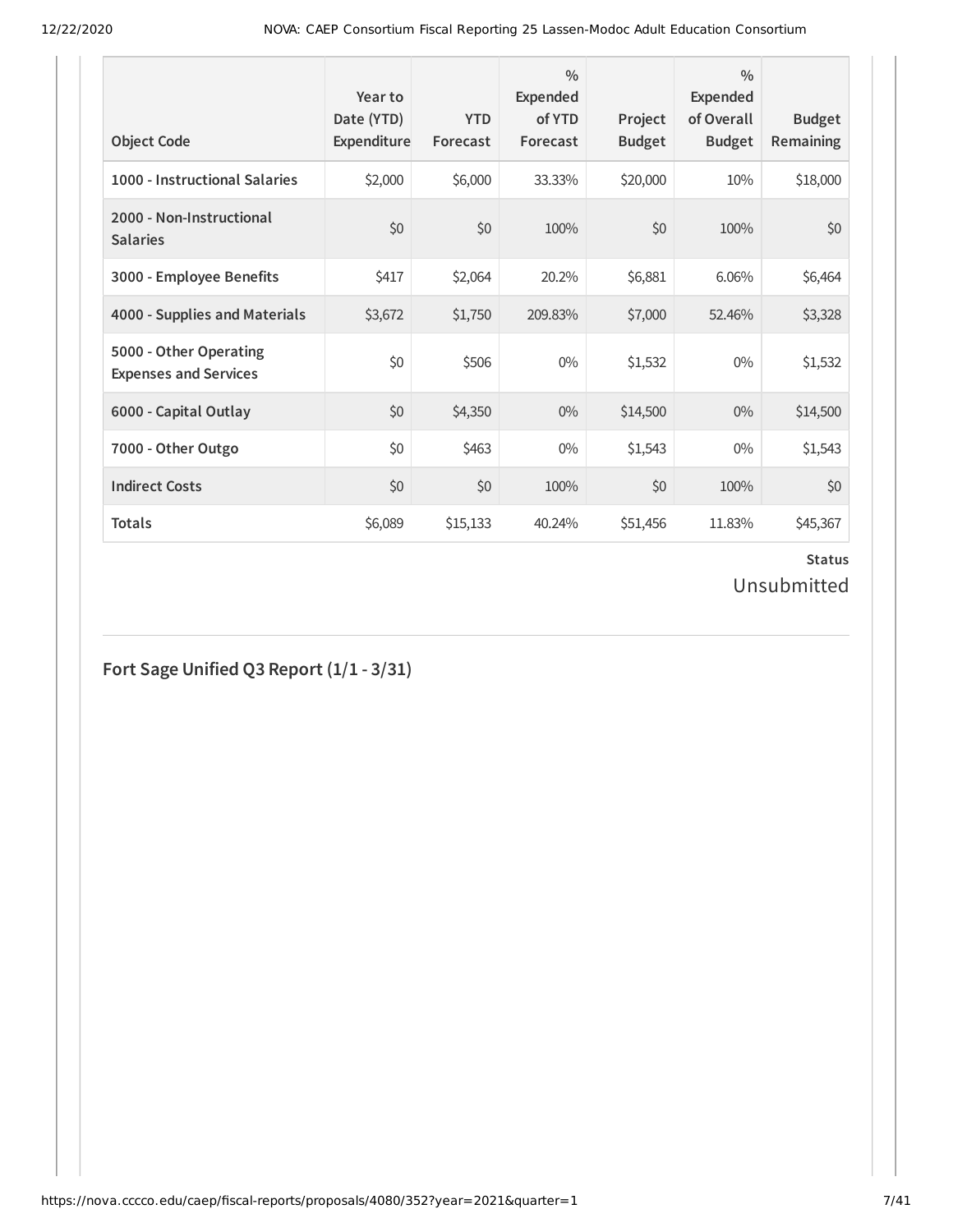| <b>Object Code</b>                                     | Year to<br>Date (YTD)<br>Expenditure | <b>YTD</b><br>Forecast | $\frac{0}{0}$<br><b>Expended</b><br>of YTD<br>Forecast | Project<br><b>Budget</b> | $\frac{0}{0}$<br>Expended<br>of Overall<br><b>Budget</b> | <b>Budget</b><br><b>Remaining</b> |
|--------------------------------------------------------|--------------------------------------|------------------------|--------------------------------------------------------|--------------------------|----------------------------------------------------------|-----------------------------------|
| 1000 - Instructional Salaries                          | \$2,000                              | \$6,000                | 33.33%                                                 | \$20,000                 | 10%                                                      | \$18,000                          |
| 2000 - Non-Instructional<br><b>Salaries</b>            | \$0                                  | \$0                    | 100%                                                   | \$0                      | 100%                                                     | \$0                               |
| 3000 - Employee Benefits                               | \$417                                | \$2,064                | 20.2%                                                  | \$6,881                  | 6.06%                                                    | \$6,464                           |
| 4000 - Supplies and Materials                          | \$3,672                              | \$1,750                | 209.83%                                                | \$7,000                  | 52.46%                                                   | \$3,328                           |
| 5000 - Other Operating<br><b>Expenses and Services</b> | \$0                                  | \$506                  | $0\%$                                                  | \$1,532                  | $0\%$                                                    | \$1,532                           |
| 6000 - Capital Outlay                                  | \$0                                  | \$4,350                | $0\%$                                                  | \$14,500                 | $0\%$                                                    | \$14,500                          |
| 7000 - Other Outgo                                     | \$0                                  | \$463                  | $0\%$                                                  | \$1,543                  | $0\%$                                                    | \$1,543                           |
| <b>Indirect Costs</b>                                  | \$0                                  | \$0                    | 100%                                                   | \$0                      | 100%                                                     | \$0                               |
| <b>Totals</b>                                          | \$6,089                              | \$15,133               | 40.24%                                                 | \$51,456                 | 11.83%                                                   | \$45,367                          |

# **Fort Sage Unified Q4 Report (4/1 - 6/30)**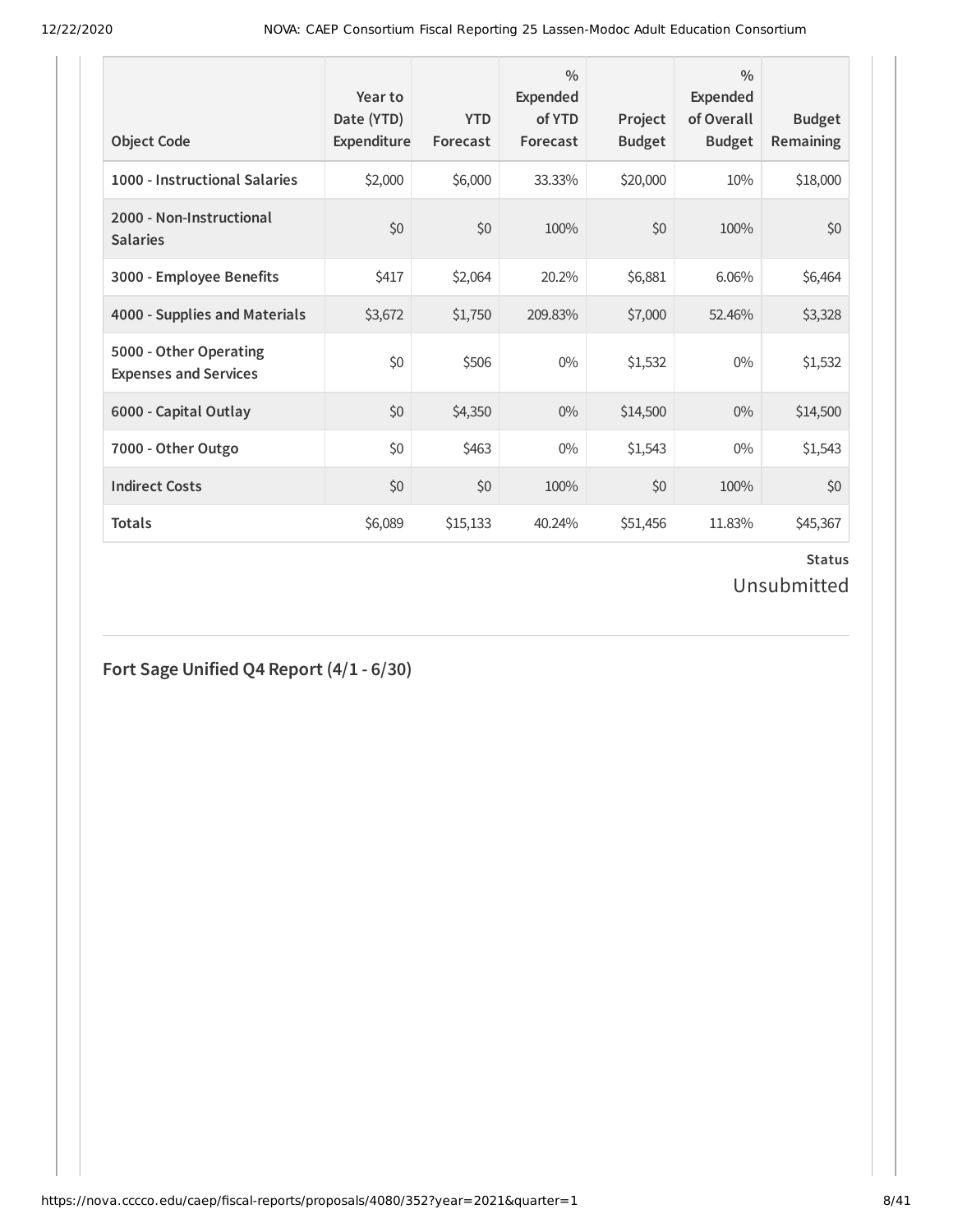| <b>Object Code</b>                                     | Year to<br>Date (YTD)<br>Expenditure | <b>YTD</b><br>Forecast | $\frac{0}{0}$<br>Expended<br>of YTD<br>Forecast | Project<br><b>Budget</b> | $\frac{0}{0}$<br><b>Expended</b><br>of Overall<br><b>Budget</b> | <b>Budget</b><br>Remaining   |
|--------------------------------------------------------|--------------------------------------|------------------------|-------------------------------------------------|--------------------------|-----------------------------------------------------------------|------------------------------|
| 1000 - Instructional Salaries                          | \$2,000                              | \$6,000                | 33.33%                                          | \$20,000                 | 10%                                                             | \$18,000                     |
| 2000 - Non-Instructional<br><b>Salaries</b>            | \$0                                  | \$0                    | 100%                                            | \$0                      | 100%                                                            | \$0                          |
| 3000 - Employee Benefits                               | \$417                                | \$2,064                | 20.2%                                           | \$6,881                  | 6.06%                                                           | \$6,464                      |
| 4000 - Supplies and Materials                          | \$3,672                              | \$1,750                | 209.83%                                         | \$7,000                  | 52.46%                                                          | \$3,328                      |
| 5000 - Other Operating<br><b>Expenses and Services</b> | \$0                                  | \$506                  | $0\%$                                           | \$1,532                  | $0\%$                                                           | \$1,532                      |
| 6000 - Capital Outlay                                  | \$0                                  | \$4,350                | $0\%$                                           | \$14,500                 | 0%                                                              | \$14,500                     |
| 7000 - Other Outgo                                     | \$0                                  | \$463                  | $0\%$                                           | \$1,543                  | 0%                                                              | \$1,543                      |
| <b>Indirect Costs</b>                                  | \$0                                  | \$0                    | 100%                                            | \$0                      | 100%                                                            | \$0                          |
| <b>Totals</b>                                          | \$6,089                              | \$15,133               | 40.24%                                          | \$51,456                 | 11.83%                                                          | \$45,367                     |
|                                                        |                                      |                        |                                                 |                          |                                                                 | <b>Status</b><br>Unsubmitted |

# **Lassen CCD**

**Lassen CCD Q1 Report (7/1 - 9/30)**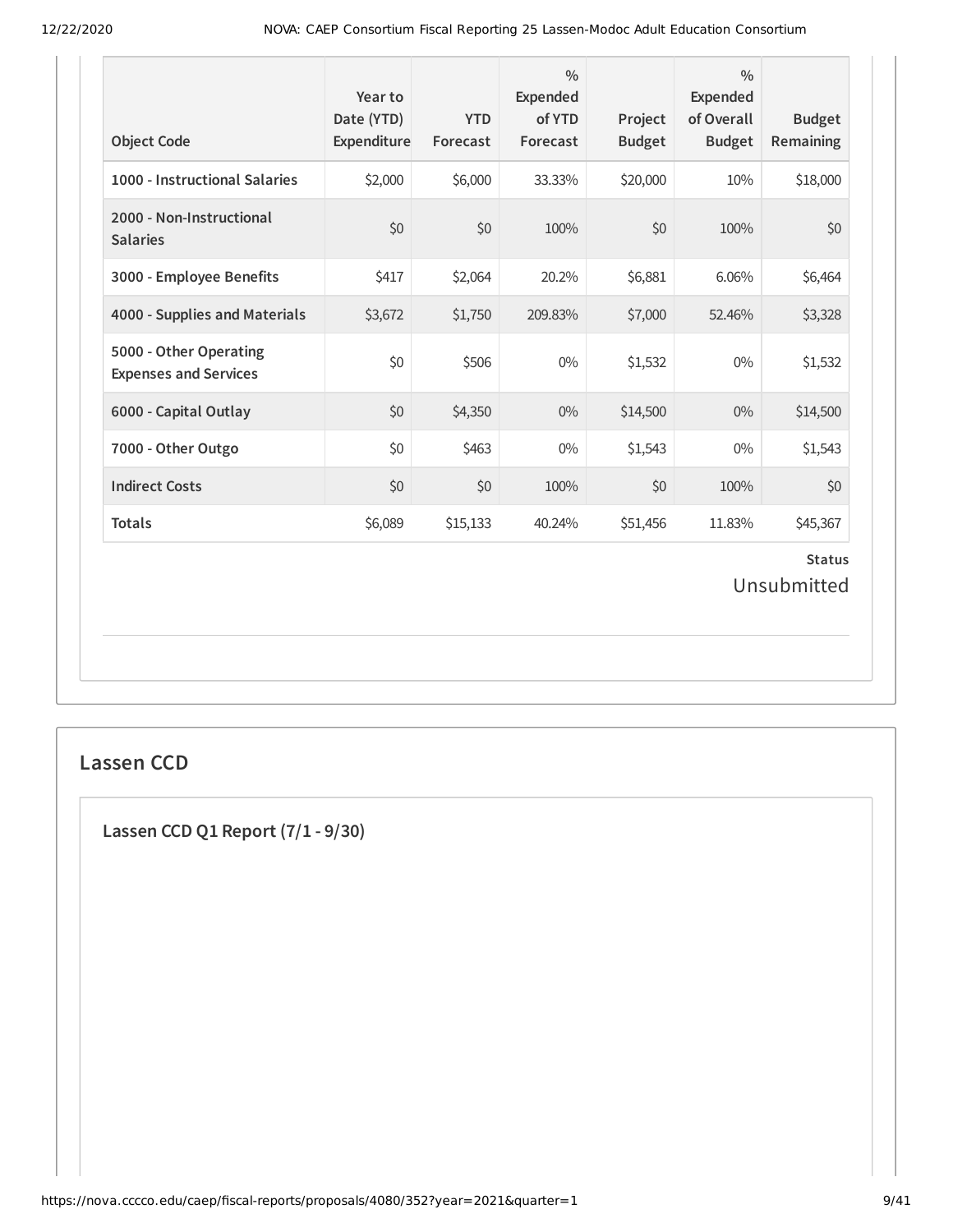| <b>Object Code</b>                                     | Year to<br>Date (YTD)<br>Expenditure | <b>YTD</b><br>Forecast | $\frac{0}{0}$<br>Expended<br>of YTD<br>Forecast | Project<br><b>Budget</b> | $\frac{0}{0}$<br><b>Expended</b><br>of Overall<br><b>Budget</b> | <b>Budget</b><br>Remaining |
|--------------------------------------------------------|--------------------------------------|------------------------|-------------------------------------------------|--------------------------|-----------------------------------------------------------------|----------------------------|
| 1000 - Instructional Salaries                          | \$0                                  | \$15,000               | $0\%$                                           | \$100,000                | $0\%$                                                           | \$100,000                  |
| 2000 - Non-Instructional<br><b>Salaries</b>            | \$38,927                             | \$57,500               | 67.7%                                           | \$250,000                | 15.57%                                                          | \$211,073                  |
| 3000 - Employee Benefits                               | \$22,574                             | \$30,000               | 75.25%                                          | \$140,000                | 16.12%                                                          | \$117,426                  |
| 4000 - Supplies and Materials                          | \$0                                  | \$10,201               | $0\%$                                           | \$68,006                 | $0\%$                                                           | \$68,006                   |
| 5000 - Other Operating<br><b>Expenses and Services</b> | \$27,669                             | \$31,250               | 88.54%                                          | \$145,000                | 19.08%                                                          | \$117,331                  |
| 6000 - Capital Outlay                                  | \$0                                  | \$7,500                | $0\%$                                           | \$50,000                 | $0\%$                                                           | \$50,000                   |
| 7000 - Other Outgo                                     | \$0                                  | \$0                    | 100%                                            | \$0                      | 100%                                                            | \$0                        |
| <b>Indirect Costs</b>                                  | \$0                                  | \$0                    | 100%                                            | \$0                      | 100%                                                            | \$0                        |
| <b>Totals</b>                                          | \$89,170                             | \$151,451              | 58.88%                                          | \$753,006                | 11.84%                                                          | \$663,836                  |

As we continue to navigate through distance learning and campus closure due to COVID-19, we will move forward with expenditures to meet our goals. We are also writing new non-credit courses that will assist us in meeting our goals. **Summary of Activities:**

HiSET classes ongoing, Transition Counselor meeting with students and Consortium Coordinator working with members.

> **Status** Submitted

**Lassen CCD Q2 Report (10/1 - 12/31)**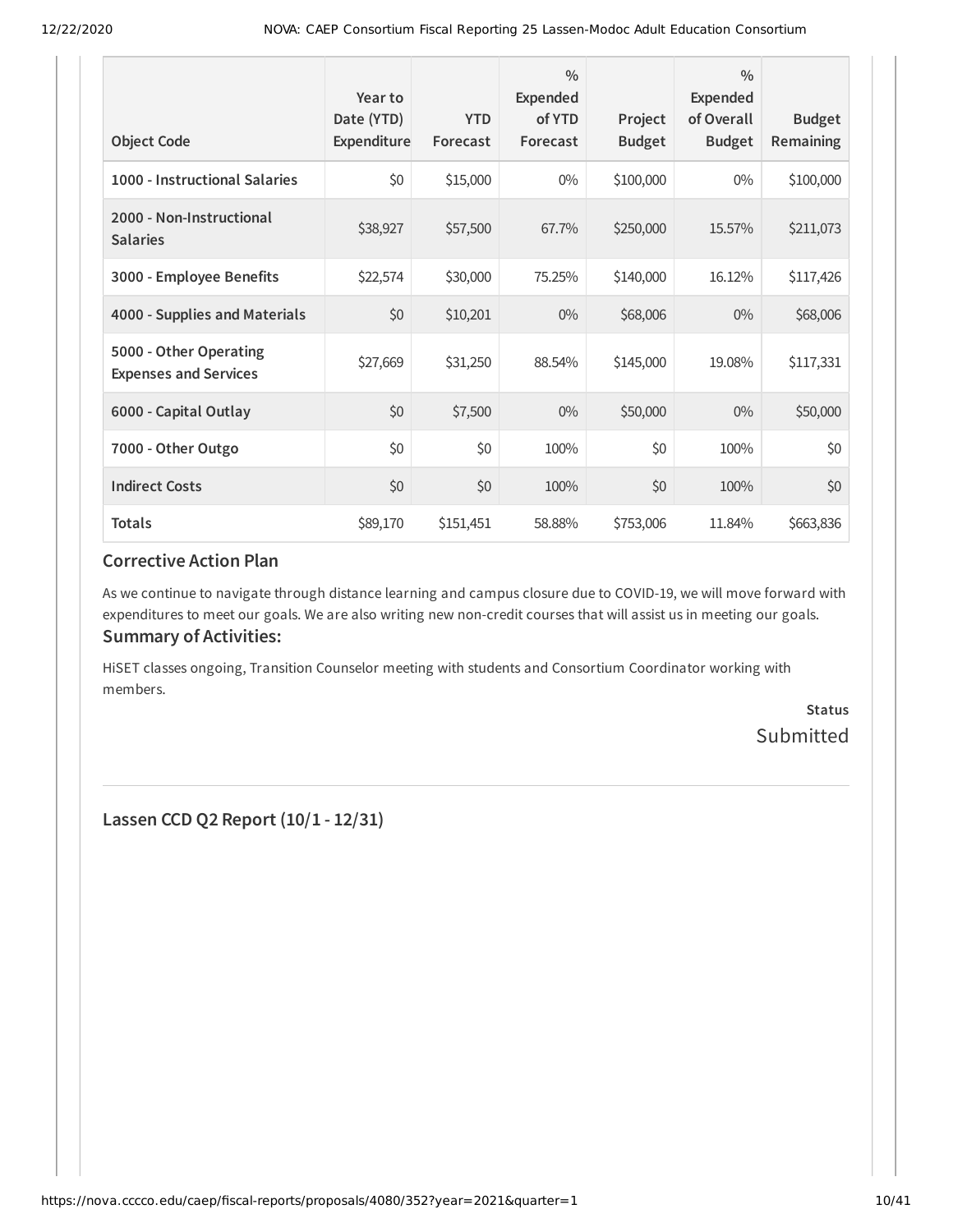| <b>Object Code</b>                                     | Year to<br>Date (YTD)<br>Expenditure | <b>YTD</b><br>Forecast | $\frac{0}{0}$<br>Expended<br>of YTD<br>Forecast | Project<br><b>Budget</b> | $\frac{0}{0}$<br>Expended<br>of Overall<br><b>Budget</b> | <b>Budget</b><br><b>Remaining</b> |
|--------------------------------------------------------|--------------------------------------|------------------------|-------------------------------------------------|--------------------------|----------------------------------------------------------|-----------------------------------|
| 1000 - Instructional Salaries                          | \$0                                  | \$25,000               | $0\%$                                           | \$100,000                | $0\%$                                                    | \$100,000                         |
| 2000 - Non-Instructional<br><b>Salaries</b>            | \$38,927                             | \$115,000              | 33.85%                                          | \$250,000                | 15.57%                                                   | \$211,073                         |
| 3000 - Employee Benefits                               | \$22,574                             | \$60,000               | 37.62%                                          | \$140,000                | 16.12%                                                   | \$117,426                         |
| 4000 - Supplies and Materials                          | \$0                                  | \$20,402               | $0\%$                                           | \$68,006                 | $0\%$                                                    | \$68,006                          |
| 5000 - Other Operating<br><b>Expenses and Services</b> | \$27,669                             | \$62,500               | 44.27%                                          | \$145,000                | 19.08%                                                   | \$117,331                         |
| 6000 - Capital Outlay                                  | \$0                                  | \$15,000               | $0\%$                                           | \$50,000                 | $0\%$                                                    | \$50,000                          |
| 7000 - Other Outgo                                     | \$0                                  | \$0                    | 100%                                            | \$0                      | 100%                                                     | \$0                               |
| <b>Indirect Costs</b>                                  | \$0                                  | \$0                    | 100%                                            | \$0                      | 100%                                                     | \$0                               |
| <b>Totals</b>                                          | \$89,170                             | \$297,902              | 29.93%                                          | \$753,006                | 11.84%                                                   | \$663,836                         |

# **Status**

Unsubmitted

**Lassen CCD Q3 Report (1/1 - 3/31)**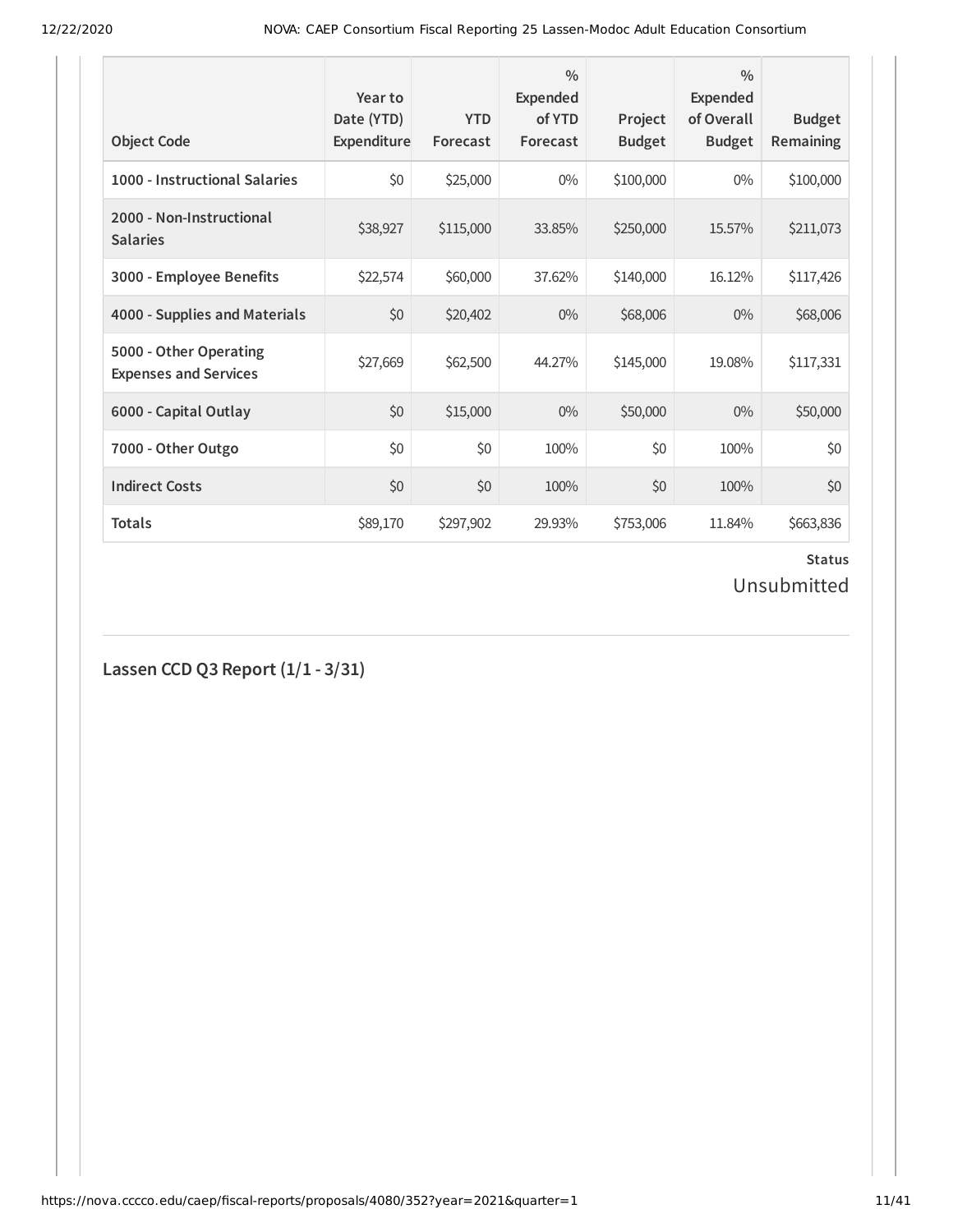| <b>Object Code</b>                                     | Year to<br>Date (YTD)<br>Expenditure | <b>YTD</b><br>Forecast | $\frac{0}{0}$<br>Expended<br>of YTD<br>Forecast | Project<br><b>Budget</b> | $\frac{0}{0}$<br><b>Expended</b><br>of Overall<br><b>Budget</b> | <b>Budget</b><br>Remaining |
|--------------------------------------------------------|--------------------------------------|------------------------|-------------------------------------------------|--------------------------|-----------------------------------------------------------------|----------------------------|
| 1000 - Instructional Salaries                          | \$0                                  | \$40,000               | $0\%$                                           | \$100,000                | $0\%$                                                           | \$100,000                  |
| 2000 - Non-Instructional<br><b>Salaries</b>            | \$38,927                             | \$172,500              | 22.57%                                          | \$250,000                | 15.57%                                                          | \$211,073                  |
| 3000 - Employee Benefits                               | \$22,574                             | \$90,000               | 25.08%                                          | \$140,000                | 16.12%                                                          | \$117,426                  |
| 4000 - Supplies and Materials                          | \$0                                  | \$30,603               | $0\%$                                           | \$68,006                 | $0\%$                                                           | \$68,006                   |
| 5000 - Other Operating<br><b>Expenses and Services</b> | \$27,669                             | \$93,750               | 29.51%                                          | \$145,000                | 19.08%                                                          | \$117,331                  |
| 6000 - Capital Outlay                                  | \$0                                  | \$22,500               | $0\%$                                           | \$50,000                 | $0\%$                                                           | \$50,000                   |
| 7000 - Other Outgo                                     | \$0                                  | \$0                    | 100%                                            | \$0                      | 100%                                                            | \$0                        |
| <b>Indirect Costs</b>                                  | \$0                                  | \$0                    | 100%                                            | \$0                      | 100%                                                            | \$0                        |
| <b>Totals</b>                                          | \$89,170                             | \$449,353              | 19.84%                                          | \$753,006                | 11.84%                                                          | \$663,836                  |

# **Status**

Unsubmitted

**Lassen CCD Q4 Report (4/1 - 6/30)**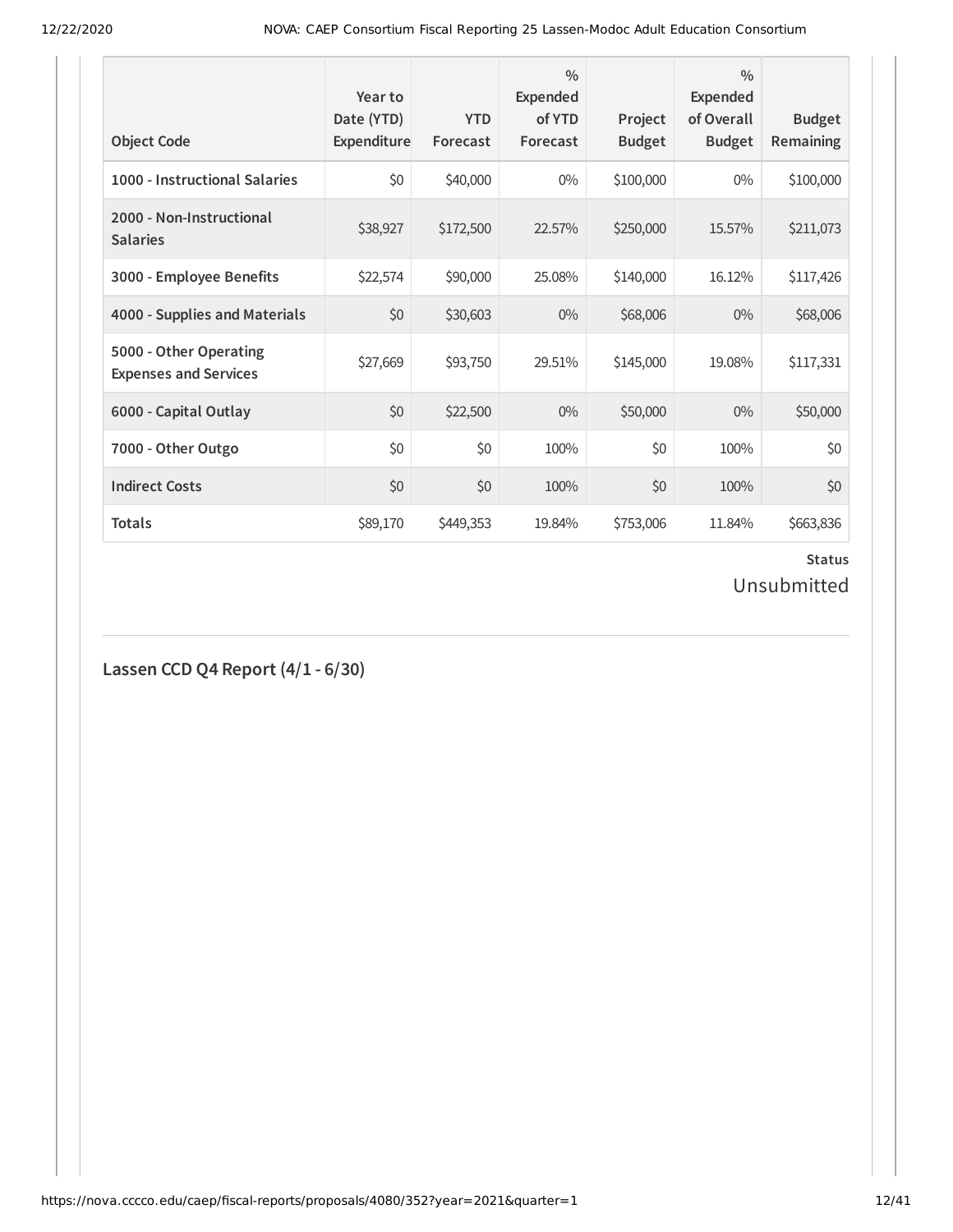| <b>Object Code</b>                                     | Year to<br>Date (YTD)<br>Expenditure | <b>YTD</b><br>Forecast | $\frac{0}{0}$<br><b>Expended</b><br>of YTD<br>Forecast | Project<br><b>Budget</b> | $\frac{0}{0}$<br><b>Expended</b><br>of Overall<br><b>Budget</b> | <b>Budget</b><br>Remaining   |
|--------------------------------------------------------|--------------------------------------|------------------------|--------------------------------------------------------|--------------------------|-----------------------------------------------------------------|------------------------------|
| 1000 - Instructional Salaries                          | \$0                                  | \$60,000               | $0\%$                                                  | \$100,000                | $0\%$                                                           | \$100,000                    |
| 2000 - Non-Instructional<br><b>Salaries</b>            | \$38,927                             | \$230,000              | 16.92%                                                 | \$250,000                | 15.57%                                                          | \$211,073                    |
| 3000 - Employee Benefits                               | \$22,574                             | \$120,000              | 18.81%                                                 | \$140,000                | 16.12%                                                          | \$117,426                    |
| 4000 - Supplies and Materials                          | \$0                                  | \$40,804               | $0\%$                                                  | \$68,006                 | $0\%$                                                           | \$68,006                     |
| 5000 - Other Operating<br><b>Expenses and Services</b> | \$27,669                             | \$125,000              | 22.14%                                                 | \$145,000                | 19.08%                                                          | \$117,331                    |
| 6000 - Capital Outlay                                  | \$0                                  | \$30,000               | $0\%$                                                  | \$50,000                 | $0\%$                                                           | \$50,000                     |
| 7000 - Other Outgo                                     | \$0                                  | \$0                    | 100%                                                   | \$0                      | 100%                                                            | \$0                          |
| <b>Indirect Costs</b>                                  | \$0                                  | \$0                    | 100%                                                   | \$0                      | 100%                                                            | \$0                          |
| <b>Totals</b>                                          | \$89,170                             | \$605,804              | 14.72%                                                 | \$753,006                | 11.84%                                                          | \$663,836                    |
|                                                        |                                      |                        |                                                        |                          |                                                                 | <b>Status</b><br>Unsubmitted |

# **Lassen Co. Office of Education**

**Lassen Co.Oice of Education Q1 Report (7/1 - 9/30)**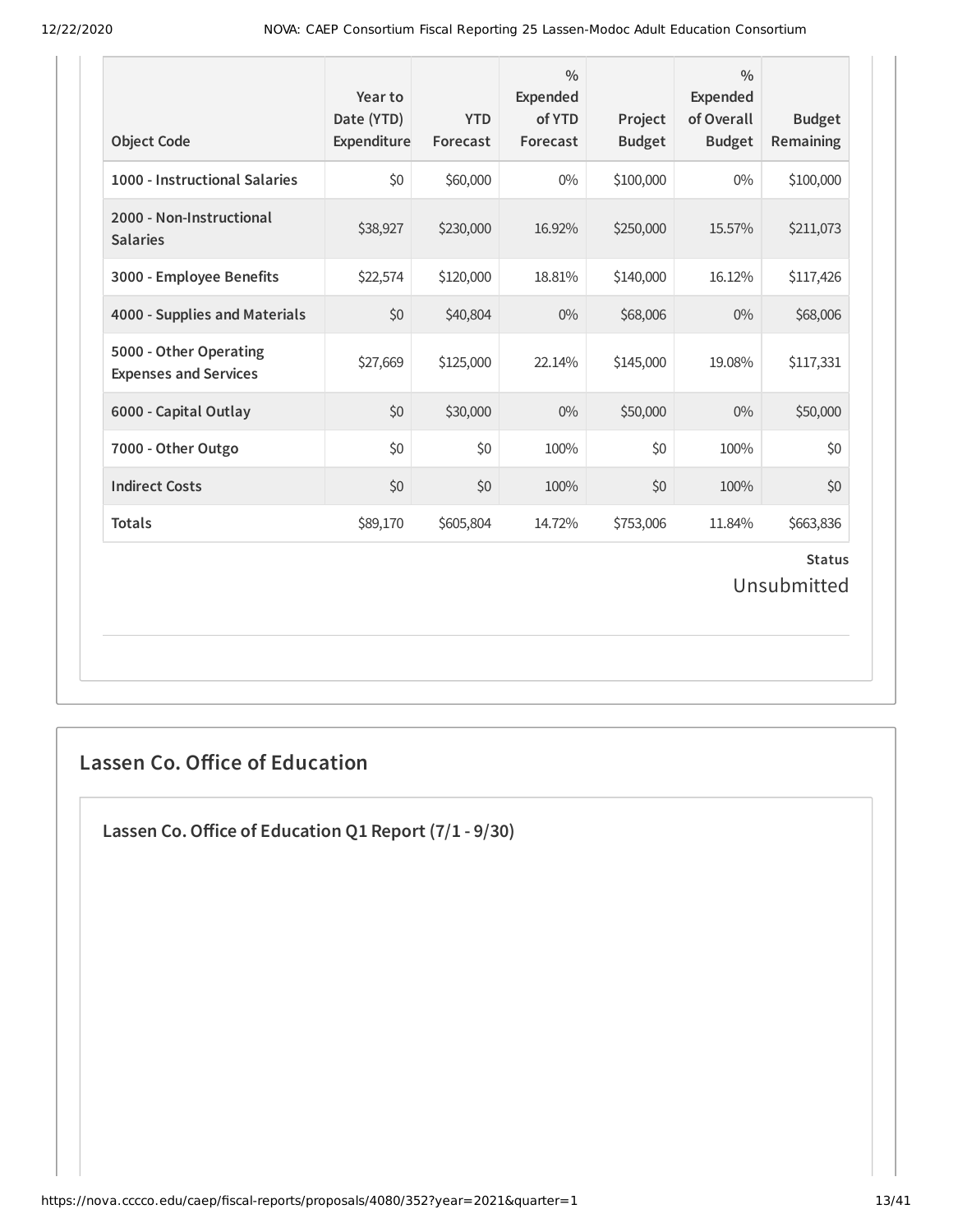| <b>Object Code</b>                                     | Year to<br>Date (YTD)<br>Expenditure | <b>YTD</b><br>Forecast | $\frac{0}{0}$<br>Expended<br>of YTD<br>Forecast | Project<br><b>Budget</b> | $\frac{0}{0}$<br><b>Expended</b><br>of Overall<br><b>Budget</b> | <b>Budget</b><br>Remaining |
|--------------------------------------------------------|--------------------------------------|------------------------|-------------------------------------------------|--------------------------|-----------------------------------------------------------------|----------------------------|
| 1000 - Instructional Salaries                          | \$9,307                              | \$8,701                | 106.96%                                         | \$51,185                 | 18.18%                                                          | \$41,878                   |
| 2000 - Non-Instructional<br><b>Salaries</b>            | \$0                                  | \$0                    | 100%                                            | \$0                      | 100%                                                            | \$0                        |
| 3000 - Employee Benefits                               | \$1,921                              | \$1,796                | 106.96%                                         | \$10,565                 | 18.18%                                                          | \$8,644                    |
| 4000 - Supplies and Materials                          | \$0                                  | \$3,225                | $0\%$                                           | \$18,970                 | $0\%$                                                           | \$18,970                   |
| 5000 - Other Operating<br><b>Expenses and Services</b> | \$10,000                             | \$3,783                | 264.38%                                         | \$22,250                 | 44.94%                                                          | \$12,250                   |
| 6000 - Capital Outlay                                  | \$6,539                              | \$1,112                | 588.24%                                         | \$6,539                  | 100%                                                            | \$0                        |
| 7000 - Other Outgo                                     | \$0                                  | \$0                    | 100%                                            | \$0                      | 100%                                                            | \$0                        |
| <b>Indirect Costs</b>                                  | \$0                                  | \$932                  | $0\%$                                           | \$5,480                  | $0\%$                                                           | \$5,480                    |
| <b>Totals</b>                                          | \$27,767                             | \$19,548               | 142.04%                                         | \$114,989                | 24.15%                                                          | \$87,222                   |

### **Summary of Activities:**

Direct instruction, assessment and coordination of programs to support High School Diploma completion, computer literacy instruction, vocational culinary skills program, GED, Anger management, parenting, and job skills.

> **Status** Submitted

## **Lassen Co.Oice of Education Q2 Report (10/1 - 12/31)**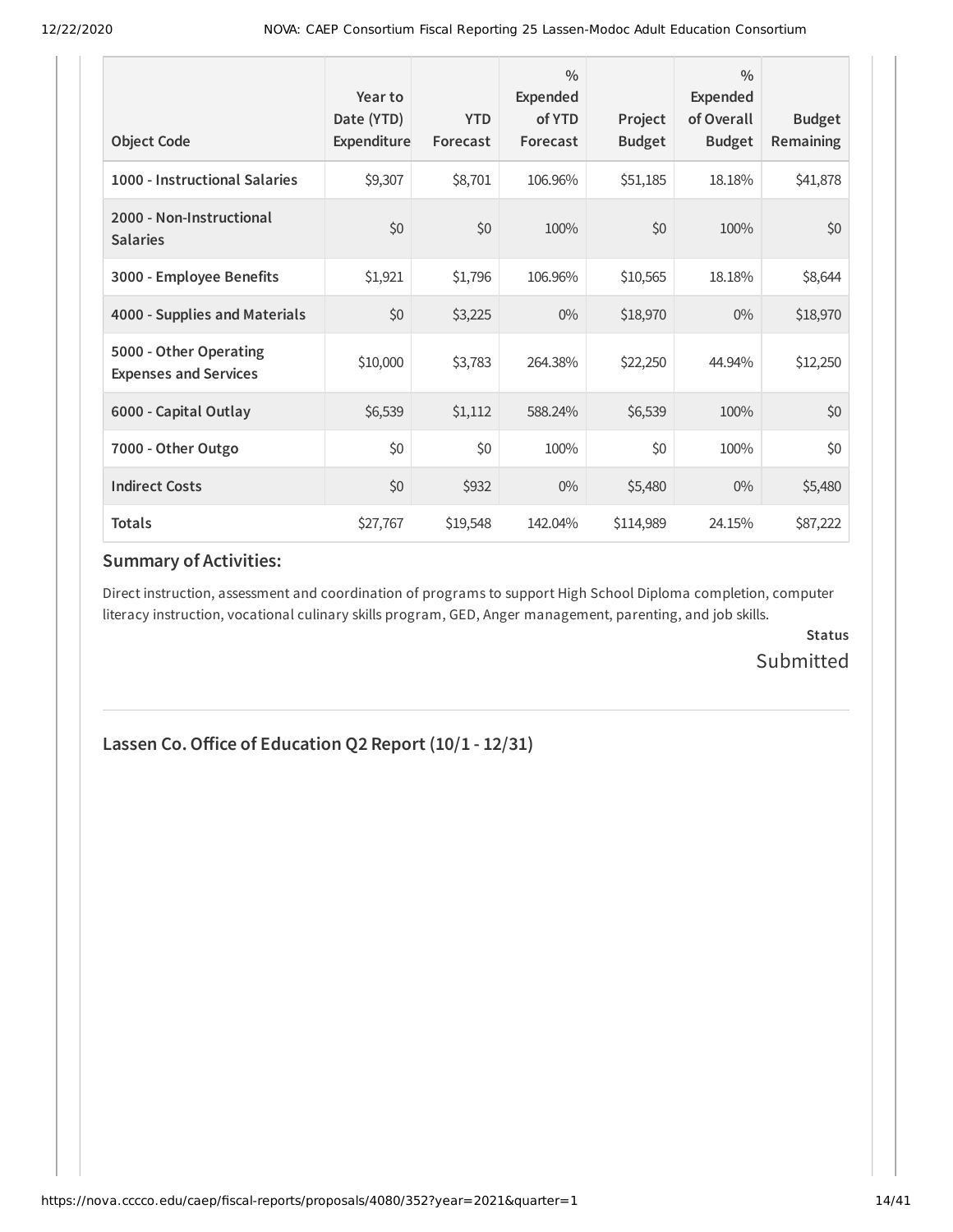| <b>Object Code</b>                                     | Year to<br>Date (YTD)<br>Expenditure | <b>YTD</b><br>Forecast | $\frac{0}{0}$<br>Expended<br>of YTD<br>Forecast | Project<br><b>Budget</b> | $\frac{0}{0}$<br>Expended<br>of Overall<br><b>Budget</b> | <b>Budget</b><br>Remaining |
|--------------------------------------------------------|--------------------------------------|------------------------|-------------------------------------------------|--------------------------|----------------------------------------------------------|----------------------------|
| 1000 - Instructional Salaries                          | \$9,307                              | \$22,521               | 41.33%                                          | \$51,185                 | 18.18%                                                   | \$41,878                   |
| 2000 - Non-Instructional<br><b>Salaries</b>            | \$0                                  | \$0                    | 100%                                            | \$0                      | 100%                                                     | \$0                        |
| 3000 - Employee Benefits                               | \$1,921                              | \$4,649                | 41.32%                                          | \$10,565                 | 18.18%                                                   | \$8,644                    |
| 4000 - Supplies and Materials                          | \$0                                  | \$8,347                | $0\%$                                           | \$18,970                 | $0\%$                                                    | \$18,970                   |
| 5000 - Other Operating<br><b>Expenses and Services</b> | \$10,000                             | \$9,790                | 102.15%                                         | \$22,250                 | 44.94%                                                   | \$12,250                   |
| 6000 - Capital Outlay                                  | \$6,539                              | \$2,877                | 227.27%                                         | \$6,539                  | 100%                                                     | \$0                        |
| 7000 - Other Outgo                                     | \$0                                  | \$0                    | 100%                                            | \$0                      | 100%                                                     | \$0                        |
| <b>Indirect Costs</b>                                  | \$0                                  | \$2,411                | $0\%$                                           | \$5,480                  | $0\%$                                                    | \$5,480                    |
| <b>Totals</b>                                          | \$27,767                             | \$50,595               | 54.88%                                          | \$114,989                | 24.15%                                                   | \$87,222                   |

# **Lassen Co.Oice of Education Q3 Report (1/1 - 3/31)**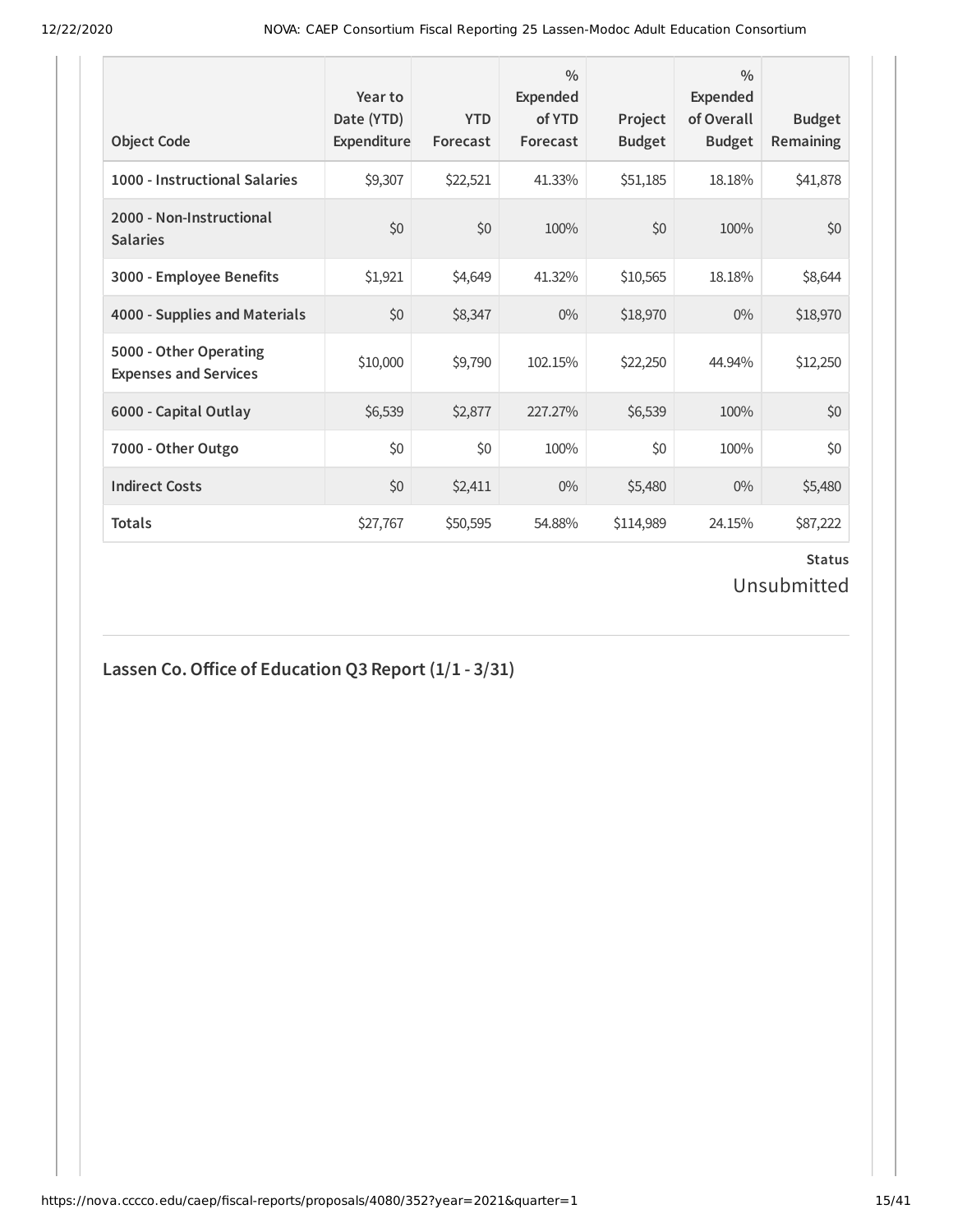| <b>Object Code</b>                                     | Year to<br>Date (YTD)<br>Expenditure | <b>YTD</b><br>Forecast | $\frac{0}{0}$<br>Expended<br>of YTD<br>Forecast | Project<br><b>Budget</b> | $\frac{0}{0}$<br>Expended<br>of Overall<br><b>Budget</b> | <b>Budget</b><br><b>Remaining</b> |
|--------------------------------------------------------|--------------------------------------|------------------------|-------------------------------------------------|--------------------------|----------------------------------------------------------|-----------------------------------|
| 1000 - Instructional Salaries                          | \$9,307                              | \$35,830               | 25.98%                                          | \$51,185                 | 18.18%                                                   | \$41,878                          |
| 2000 - Non-Instructional<br><b>Salaries</b>            | \$0                                  | \$0                    | 100%                                            | \$0                      | 100%                                                     | \$0                               |
| 3000 - Employee Benefits                               | \$1,921                              | \$7,396                | 25.98%                                          | \$10,565                 | 18.18%                                                   | \$8,644                           |
| 4000 - Supplies and Materials                          | \$0                                  | \$13,279               | $0\%$                                           | \$18,970                 | $0\%$                                                    | \$18,970                          |
| 5000 - Other Operating<br><b>Expenses and Services</b> | \$10,000                             | \$15,575               | 64.21%                                          | \$22,250                 | 44.94%                                                   | \$12,250                          |
| 6000 - Capital Outlay                                  | \$6,539                              | \$4,577                | 142.86%                                         | \$6,539                  | 100%                                                     | \$0                               |
| 7000 - Other Outgo                                     | \$0                                  | \$0                    | 100%                                            | \$0                      | 100%                                                     | \$0                               |
| <b>Indirect Costs</b>                                  | \$0                                  | \$3,836                | $0\%$                                           | \$5,480                  | $0\%$                                                    | \$5,480                           |
| <b>Totals</b>                                          | \$27,767                             | \$80,492               | 34.5%                                           | \$114,989                | 24.15%                                                   | \$87,222                          |

# **Lassen Co.Oice of Education Q4 Report (4/1 - 6/30)**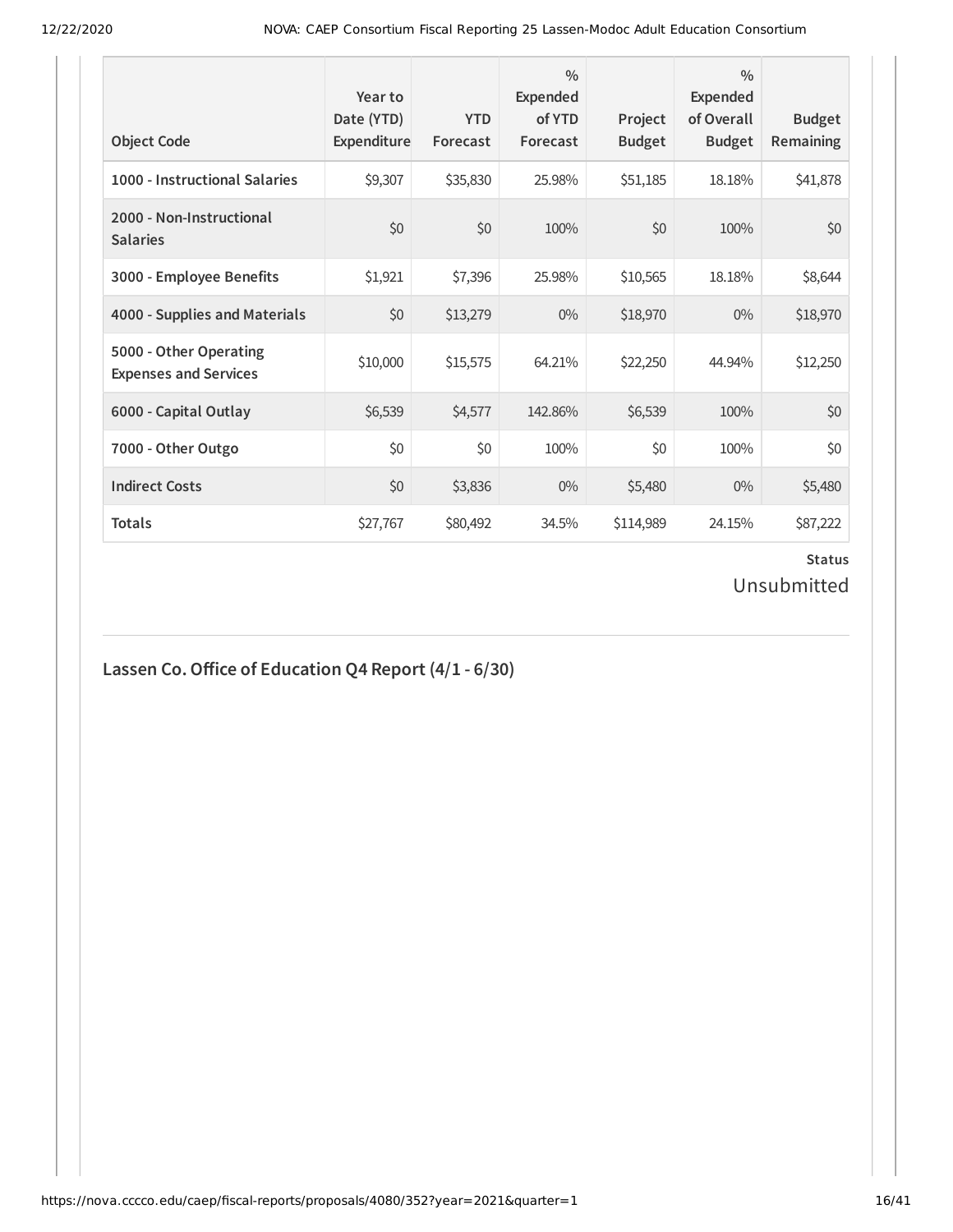| <b>Object Code</b>                                     | Year to<br>Date (YTD)<br>Expenditure | <b>YTD</b><br>Forecast | $\frac{0}{0}$<br><b>Expended</b><br>of YTD<br>Forecast | Project<br><b>Budget</b> | $\frac{0}{0}$<br><b>Expended</b><br>of Overall<br><b>Budget</b> | <b>Budget</b><br>Remaining   |
|--------------------------------------------------------|--------------------------------------|------------------------|--------------------------------------------------------|--------------------------|-----------------------------------------------------------------|------------------------------|
| 1000 - Instructional Salaries                          | \$9,307                              | \$51,185               | 18.18%                                                 | \$51,185                 | 18.18%                                                          | \$41,878                     |
| 2000 - Non-Instructional<br><b>Salaries</b>            | \$0                                  | \$0                    | 100%                                                   | \$0                      | 100%                                                            | \$0                          |
| 3000 - Employee Benefits                               | \$1,921                              | \$10,565               | 18.18%                                                 | \$10,565                 | 18.18%                                                          | \$8,644                      |
| 4000 - Supplies and Materials                          | \$0                                  | \$18,970               | $0\%$                                                  | \$18,970                 | $0\%$                                                           | \$18,970                     |
| 5000 - Other Operating<br><b>Expenses and Services</b> | \$10,000                             | \$22,250               | 44.94%                                                 | \$22,250                 | 44.94%                                                          | \$12,250                     |
| 6000 - Capital Outlay                                  | \$6,539                              | \$6,539                | 100%                                                   | \$6,539                  | 100%                                                            | \$0                          |
| 7000 - Other Outgo                                     | \$0                                  | \$0                    | 100%                                                   | \$0                      | 100%                                                            | \$0                          |
| <b>Indirect Costs</b>                                  | \$0                                  | \$5,480                | $0\%$                                                  | \$5,480                  | 0%                                                              | \$5,480                      |
| <b>Totals</b>                                          | \$27,767                             | \$114,989              | 24.15%                                                 | \$114,989                | 24.15%                                                          | \$87,222                     |
|                                                        |                                      |                        |                                                        |                          |                                                                 | <b>Status</b><br>Unsubmitted |

# **Lassen Union High**

**Lassen Union High Q1 Report (7/1 - 9/30)**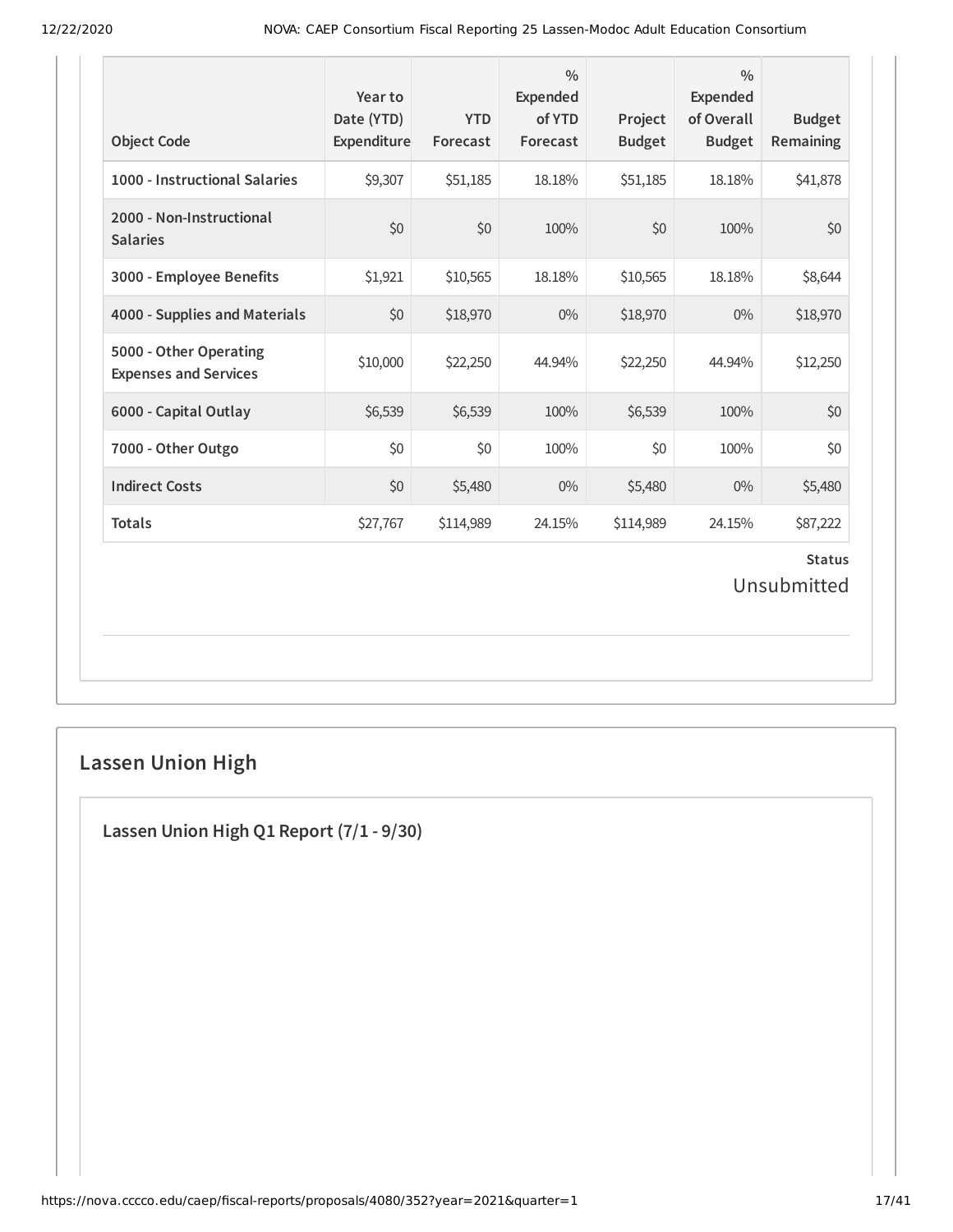| <b>Object Code</b>                                     | Year to<br>Date (YTD)<br>Expenditure | <b>YTD</b><br>Forecast | $\frac{0}{0}$<br>Expended<br>of YTD<br>Forecast | Project<br><b>Budget</b> | $\frac{0}{0}$<br><b>Expended</b><br>of Overall<br><b>Budget</b> | <b>Budget</b><br>Remaining |
|--------------------------------------------------------|--------------------------------------|------------------------|-------------------------------------------------|--------------------------|-----------------------------------------------------------------|----------------------------|
| 1000 - Instructional Salaries                          | \$3,027                              | \$3,531                | 85.73%                                          | \$35,309                 | 8.57%                                                           | \$32,282                   |
| 2000 - Non-Instructional<br><b>Salaries</b>            | \$0                                  | \$25                   | $0\%$                                           | \$500                    | $0\%$                                                           | \$500                      |
| 3000 - Employee Benefits                               | \$156                                | \$453                  | 34.48%                                          | \$4,525                  | 3.45%                                                           | \$4,369                    |
| 4000 - Supplies and Materials                          | \$73                                 | \$2,201                | 3.32%                                           | \$22,013                 | 0.33%                                                           | \$21,940                   |
| 5000 - Other Operating<br><b>Expenses and Services</b> | \$4,082                              | \$4,066                | 100.39%                                         | \$16,264                 | 25.1%                                                           | \$12,182                   |
| 6000 - Capital Outlay                                  | \$0                                  | \$0                    | 100%                                            | \$12,000                 | $0\%$                                                           | \$12,000                   |
| 7000 - Other Outgo                                     | \$0                                  | \$0                    | 100%                                            | \$0                      | 100%                                                            | \$0                        |
| <b>Indirect Costs</b>                                  | \$0                                  | \$0                    | 100%                                            | \$3,711                  | $0\%$                                                           | \$3,711                    |
| <b>Totals</b>                                          | \$7,338                              | \$10,276               | 71.41%                                          | \$94,322                 | 7.78%                                                           | \$86,984                   |

COVID-19 delayed the start date of some programs.

#### **Summary of Activities:**

Diploma Gold- 21 enrolled, classes currently offered 2 nights a week. Classes on the Rancheria will begin Friday October 16th. Several students are very close to earning their diploma. Wood/Construction-12 enrolled, classes offered Tuesday and Thursday. Welding- Fires have affected the start of Welding. Currently 3 enrolled, with hopes of more starting October 8th. Many students are also firefighters and unable to attend during the season. Business/Computers- 4 enrolled, 2 returning. Job skills, interviewing, using Microsoft Office for communication platform and resume building. Efficiency and updates to Microsoft Office 2019, online safety. Students have expressed that their supervisors are happy with the increased knowledge.

> **Status Submitted**

**Lassen Union High Q2 Report (10/1 - 12/31)**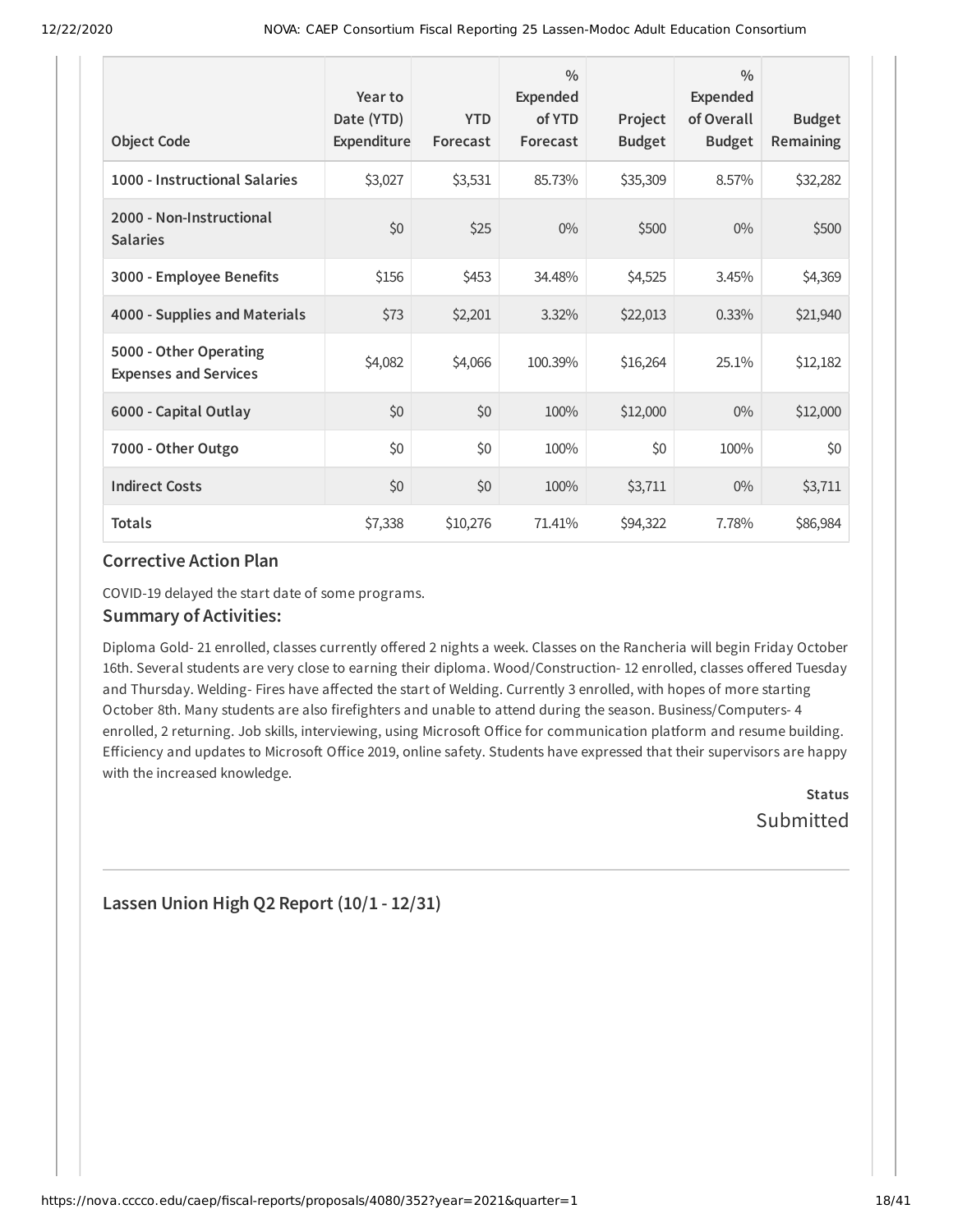| <b>Object Code</b>                                     | Year to<br>Date (YTD)<br>Expenditure | <b>YTD</b><br>Forecast | $\frac{0}{0}$<br>Expended<br>of YTD<br>Forecast | Project<br><b>Budget</b> | $\frac{0}{0}$<br>Expended<br>of Overall<br><b>Budget</b> | <b>Budget</b><br><b>Remaining</b> |
|--------------------------------------------------------|--------------------------------------|------------------------|-------------------------------------------------|--------------------------|----------------------------------------------------------|-----------------------------------|
| 1000 - Instructional Salaries                          | \$3,027                              | \$17,655               | 17.15%                                          | \$35,309                 | 8.57%                                                    | \$32,282                          |
| 2000 - Non-Instructional<br><b>Salaries</b>            | \$0                                  | \$175                  | $0\%$                                           | \$500                    | $0\%$                                                    | \$500                             |
| 3000 - Employee Benefits                               | \$156                                | \$2,263                | 6.9%                                            | \$4,525                  | 3.45%                                                    | \$4,369                           |
| 4000 - Supplies and Materials                          | \$73                                 | \$8,805                | 0.83%                                           | \$22,013                 | 0.33%                                                    | \$21,940                          |
| 5000 - Other Operating<br><b>Expenses and Services</b> | \$4,082                              | \$8,132                | 50.2%                                           | \$16,264                 | 25.1%                                                    | \$12,182                          |
| 6000 - Capital Outlay                                  | \$0                                  | \$6,000                | $0\%$                                           | \$12,000                 | $0\%$                                                    | \$12,000                          |
| 7000 - Other Outgo                                     | \$0                                  | \$0                    | 100%                                            | \$0                      | 100%                                                     | \$0                               |
| <b>Indirect Costs</b>                                  | \$0                                  | \$0                    | 100%                                            | \$3,711                  | $0\%$                                                    | \$3,711                           |
| <b>Totals</b>                                          | \$7,338                              | \$43,029               | 17.05%                                          | \$94,322                 | 7.78%                                                    | \$86,984                          |

# **Status**

# Unsubmitted

**Lassen Union High Q3 Report (1/1 - 3/31)**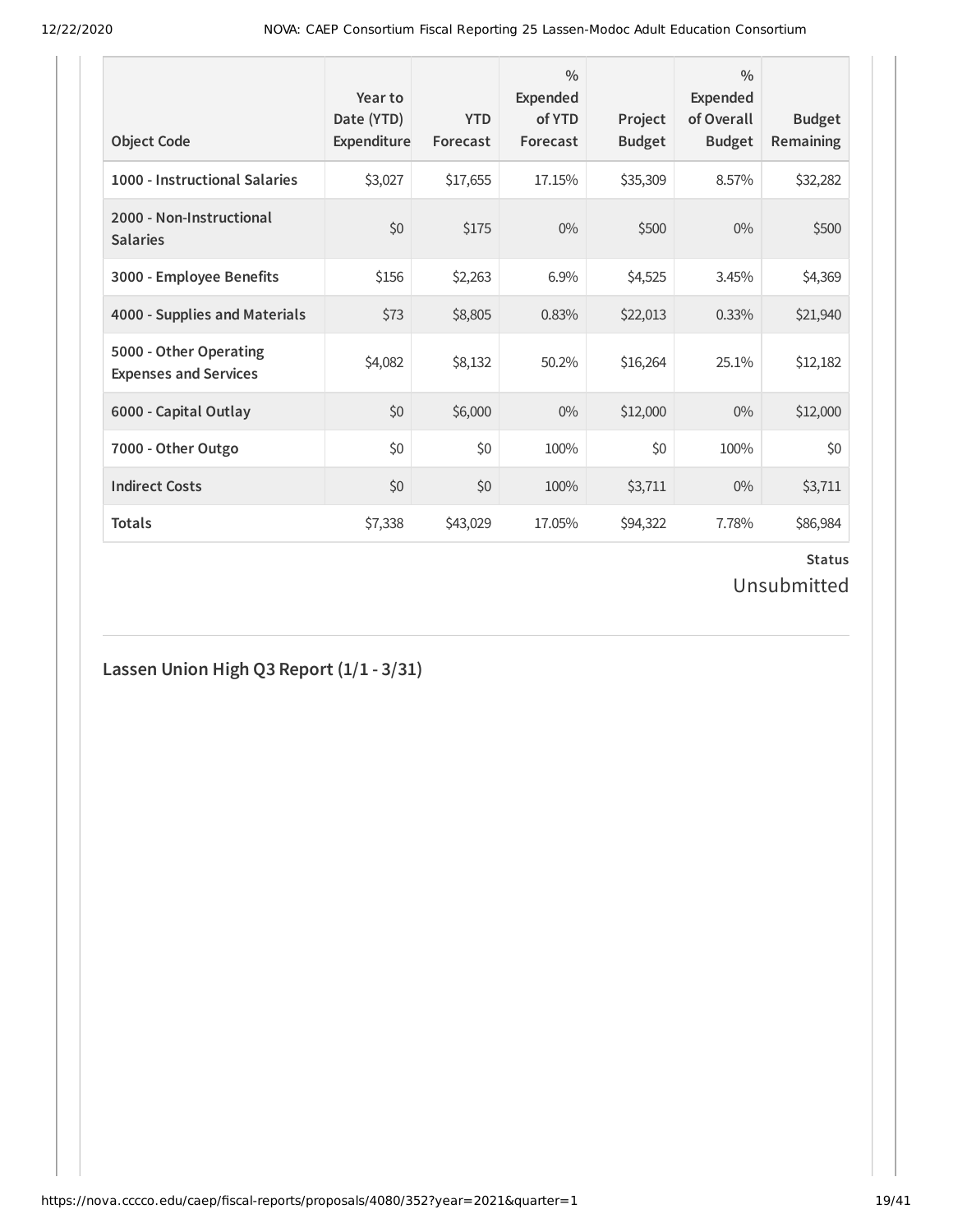| <b>Object Code</b>                                     | Year to<br>Date (YTD)<br>Expenditure | <b>YTD</b><br>Forecast | $\frac{0}{0}$<br>Expended<br>of YTD<br>Forecast | Project<br><b>Budget</b> | $\frac{0}{0}$<br>Expended<br>of Overall<br><b>Budget</b> | <b>Budget</b><br><b>Remaining</b> |
|--------------------------------------------------------|--------------------------------------|------------------------|-------------------------------------------------|--------------------------|----------------------------------------------------------|-----------------------------------|
| 1000 - Instructional Salaries                          | \$3,027                              | \$28,247               | 10.72%                                          | \$35,309                 | 8.57%                                                    | \$32,282                          |
| 2000 - Non-Instructional<br><b>Salaries</b>            | \$0                                  | \$325                  | $0\%$                                           | \$500                    | $0\%$                                                    | \$500                             |
| 3000 - Employee Benefits                               | \$156                                | \$3,620                | 4.31%                                           | \$4,525                  | 3.45%                                                    | \$4,369                           |
| 4000 - Supplies and Materials                          | \$73                                 | \$15,409               | 0.47%                                           | \$22,013                 | 0.33%                                                    | \$21,940                          |
| 5000 - Other Operating<br><b>Expenses and Services</b> | \$4,082                              | \$12,198               | 33.46%                                          | \$16,264                 | 25.1%                                                    | \$12,182                          |
| 6000 - Capital Outlay                                  | \$0                                  | \$9,000                | $0\%$                                           | \$12,000                 | $0\%$                                                    | \$12,000                          |
| 7000 - Other Outgo                                     | \$0                                  | \$0                    | 100%                                            | \$0                      | 100%                                                     | \$0                               |
| <b>Indirect Costs</b>                                  | \$0                                  | \$0                    | 100%                                            | \$3,711                  | $0\%$                                                    | \$3,711                           |
| <b>Totals</b>                                          | \$7,338                              | \$68,799               | 10.67%                                          | \$94,322                 | 7.78%                                                    | \$86,984                          |

# **Lassen Union High Q4 Report (4/1 - 6/30)**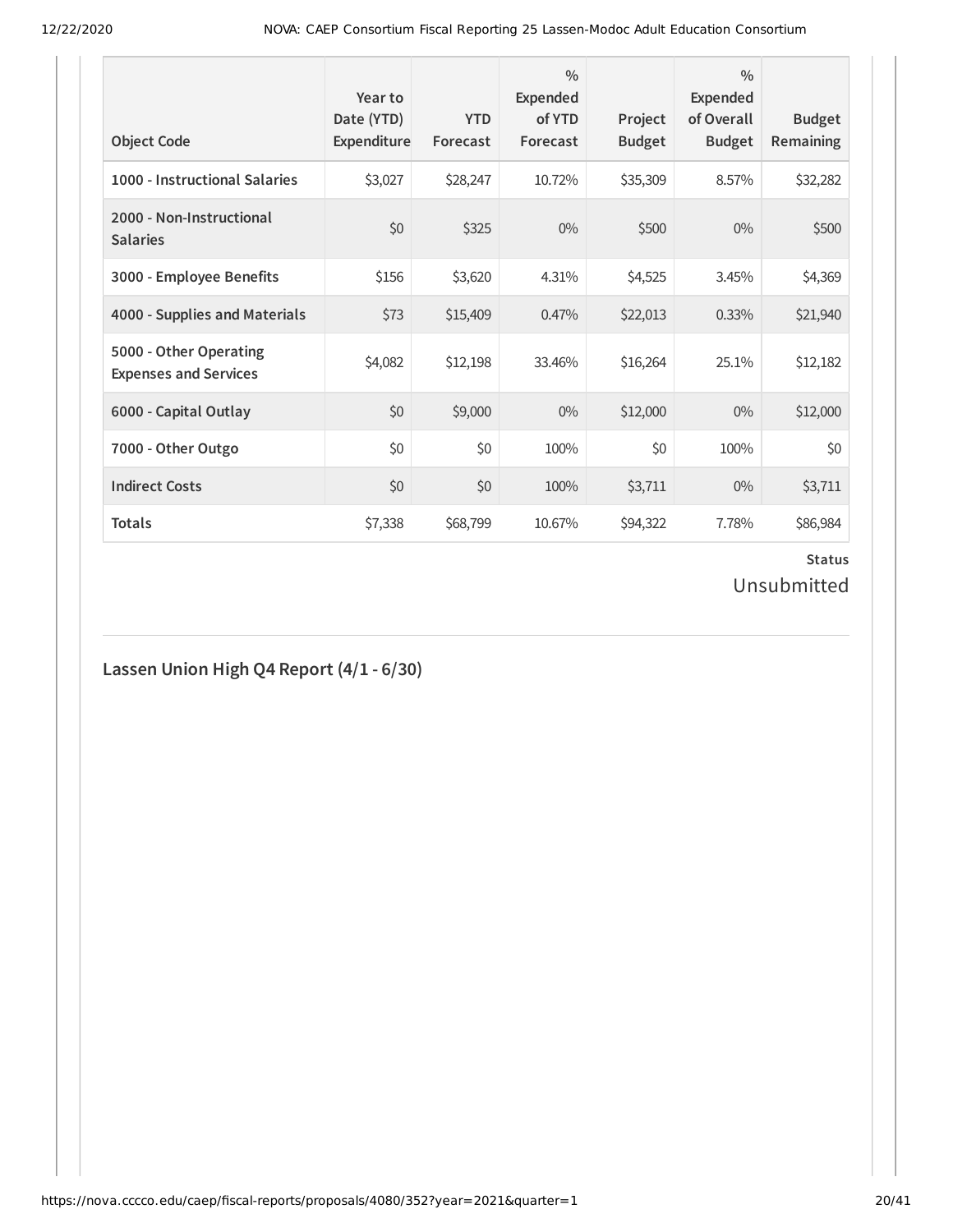| <b>Object Code</b>                                     | Year to<br>Date (YTD)<br>Expenditure | <b>YTD</b><br>Forecast | $\frac{0}{0}$<br>Expended<br>of YTD<br>Forecast | Project<br><b>Budget</b> | $\frac{0}{0}$<br><b>Expended</b><br>of Overall<br><b>Budget</b> | <b>Budget</b><br>Remaining   |
|--------------------------------------------------------|--------------------------------------|------------------------|-------------------------------------------------|--------------------------|-----------------------------------------------------------------|------------------------------|
| 1000 - Instructional Salaries                          | \$3,027                              | \$35,309               | 8.57%                                           | \$35,309                 | 8.57%                                                           | \$32,282                     |
| 2000 - Non-Instructional<br><b>Salaries</b>            | \$0                                  | \$500                  | $0\%$                                           | \$500                    | 0%                                                              | \$500                        |
| 3000 - Employee Benefits                               | \$156                                | \$4,525                | 3.45%                                           | \$4,525                  | 3.45%                                                           | \$4,369                      |
| 4000 - Supplies and Materials                          | \$73                                 | \$22,013               | 0.33%                                           | \$22,013                 | 0.33%                                                           | \$21,940                     |
| 5000 - Other Operating<br><b>Expenses and Services</b> | \$4,082                              | \$16,264               | 25.1%                                           | \$16,264                 | 25.1%                                                           | \$12,182                     |
| 6000 - Capital Outlay                                  | \$0                                  | \$12,000               | $0\%$                                           | \$12,000                 | $0\%$                                                           | \$12,000                     |
| 7000 - Other Outgo                                     | \$0                                  | \$0                    | 100%                                            | \$0                      | 100%                                                            | \$0                          |
| <b>Indirect Costs</b>                                  | \$0                                  | \$3,711                | $0\%$                                           | \$3,711                  | $0\%$                                                           | \$3,711                      |
| <b>Totals</b>                                          | \$7,338                              | \$94,322               | 7.78%                                           | \$94,322                 | 7.78%                                                           | \$86,984                     |
|                                                        |                                      |                        |                                                 |                          |                                                                 | <b>Status</b><br>Unsubmitted |

# **Modoc Co. Office of Education**

**Modoc Co.Oice of Education Q1 Report (7/1 - 9/30)**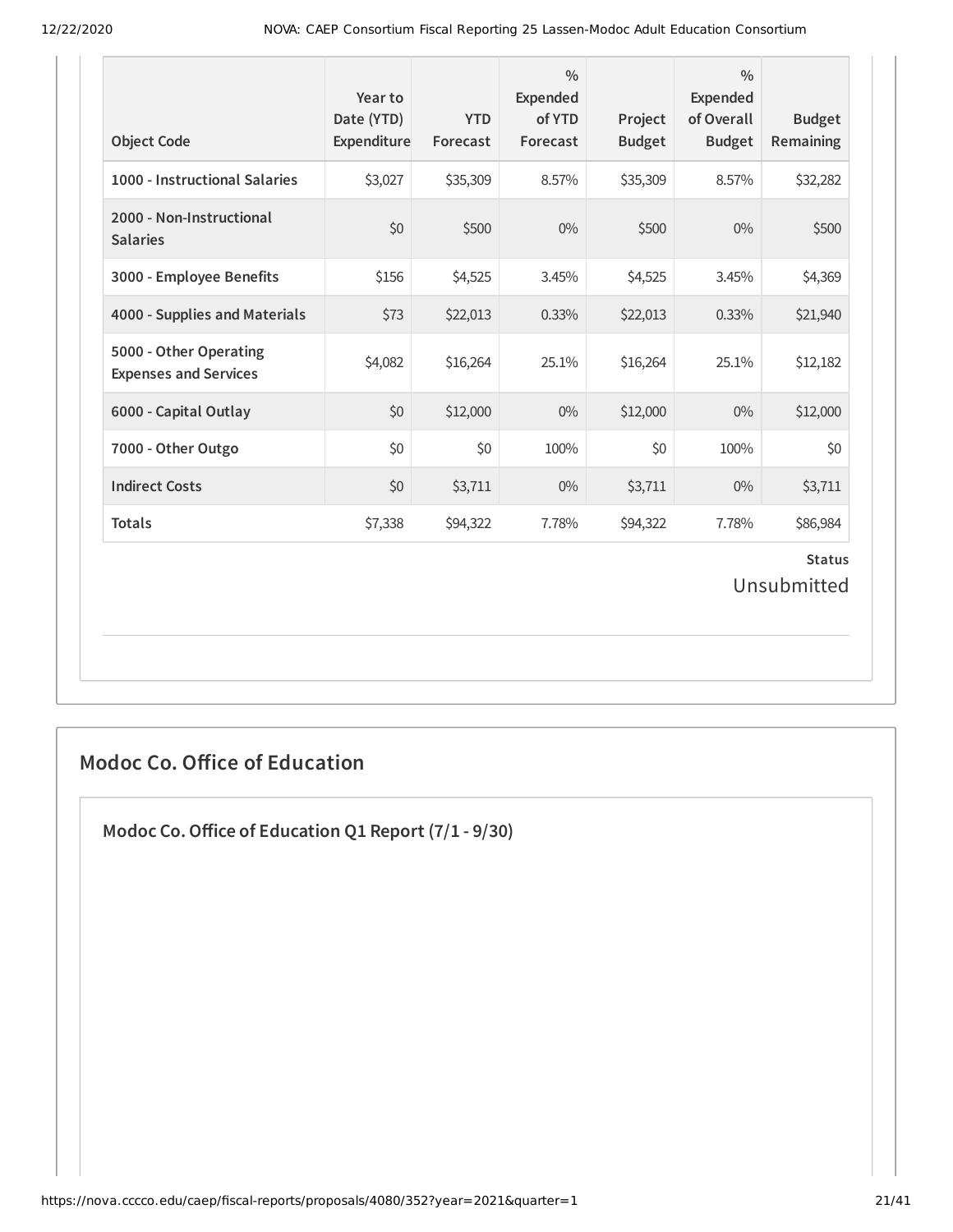| <b>Object Code</b>                                     | Year to<br>Date (YTD)<br>Expenditure | <b>YTD</b><br>Forecast | 0/0<br>Expended<br>of YTD<br>Forecast | Project<br><b>Budget</b> | $\frac{0}{0}$<br>Expended<br>of Overall<br><b>Budget</b> | <b>Budget</b><br>Remaining |
|--------------------------------------------------------|--------------------------------------|------------------------|---------------------------------------|--------------------------|----------------------------------------------------------|----------------------------|
| 1000 - Instructional Salaries                          | \$0                                  | \$0                    | 100%                                  | \$0                      | 100%                                                     | \$0                        |
| 2000 - Non-Instructional<br><b>Salaries</b>            | \$0                                  | \$0                    | 100%                                  | \$0                      | 100%                                                     | \$0                        |
| 3000 - Employee Benefits                               | \$0                                  | \$0                    | 100%                                  | \$0                      | 100%                                                     | \$0                        |
| 4000 - Supplies and Materials                          | \$0                                  | \$0                    | 100%                                  | \$0                      | 100%                                                     | \$0                        |
| 5000 - Other Operating<br><b>Expenses and Services</b> | \$0                                  | \$0                    | 100%                                  | \$84,079                 | $0\%$                                                    | \$84,079                   |
| 6000 - Capital Outlay                                  | \$0                                  | \$0                    | 100%                                  | \$0                      | 100%                                                     | \$0                        |
| 7000 - Other Outgo                                     | \$0                                  | \$0                    | 100%                                  | \$0                      | 100%                                                     | \$0                        |
| <b>Indirect Costs</b>                                  | \$0                                  | \$0                    | 100%                                  | \$0                      | 100%                                                     | \$0                        |
| <b>Totals</b>                                          | \$0                                  | \$0                    | 100%                                  | \$84,079                 | $0\%$                                                    | \$84,079                   |

Due to COVID, services were not provided in the first quarter.

**Status** Submitted

# **Modoc Co.Oice of Education Q2 Report (10/1 - 12/31)**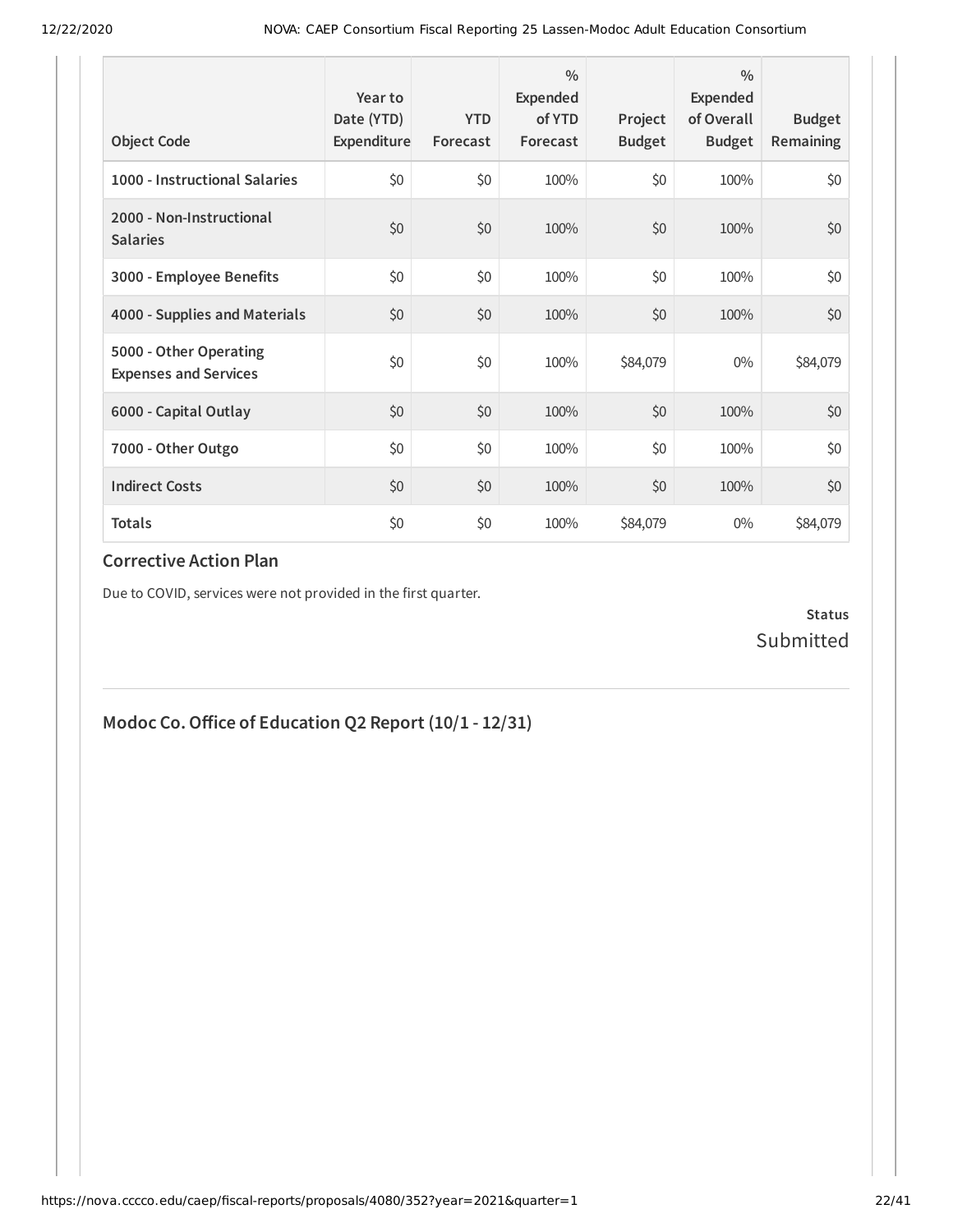| <b>Object Code</b>                                     | Year to<br>Date (YTD)<br>Expenditure | <b>YTD</b><br>Forecast | $\frac{0}{0}$<br>Expended<br>of YTD<br>Forecast | Project<br><b>Budget</b> | $\frac{0}{0}$<br>Expended<br>of Overall<br><b>Budget</b> | <b>Budget</b><br><b>Remaining</b> |
|--------------------------------------------------------|--------------------------------------|------------------------|-------------------------------------------------|--------------------------|----------------------------------------------------------|-----------------------------------|
| 1000 - Instructional Salaries                          | \$0                                  | \$0                    | 100%                                            | \$0                      | 100%                                                     | \$0                               |
| 2000 - Non-Instructional<br><b>Salaries</b>            | \$0                                  | \$0                    | 100%                                            | \$0                      | 100%                                                     | \$0                               |
| 3000 - Employee Benefits                               | \$0                                  | \$0                    | 100%                                            | \$0                      | 100%                                                     | \$0                               |
| 4000 - Supplies and Materials                          | \$0                                  | \$0                    | 100%                                            | \$0                      | 100%                                                     | \$0                               |
| 5000 - Other Operating<br><b>Expenses and Services</b> | \$0                                  | \$27,746               | $0\%$                                           | \$84,079                 | $0\%$                                                    | \$84,079                          |
| 6000 - Capital Outlay                                  | \$0                                  | \$0                    | 100%                                            | \$0                      | 100%                                                     | \$0                               |
| 7000 - Other Outgo                                     | \$0                                  | \$0                    | 100%                                            | \$0                      | 100%                                                     | \$0                               |
| <b>Indirect Costs</b>                                  | \$0                                  | \$0                    | 100%                                            | \$0                      | 100%                                                     | \$0                               |
| <b>Totals</b>                                          | \$0                                  | \$27,746               | $0\%$                                           | \$84,079                 | $0\%$                                                    | \$84,079                          |

# **Modoc Co.Oice of Education Q3 Report (1/1 - 3/31)**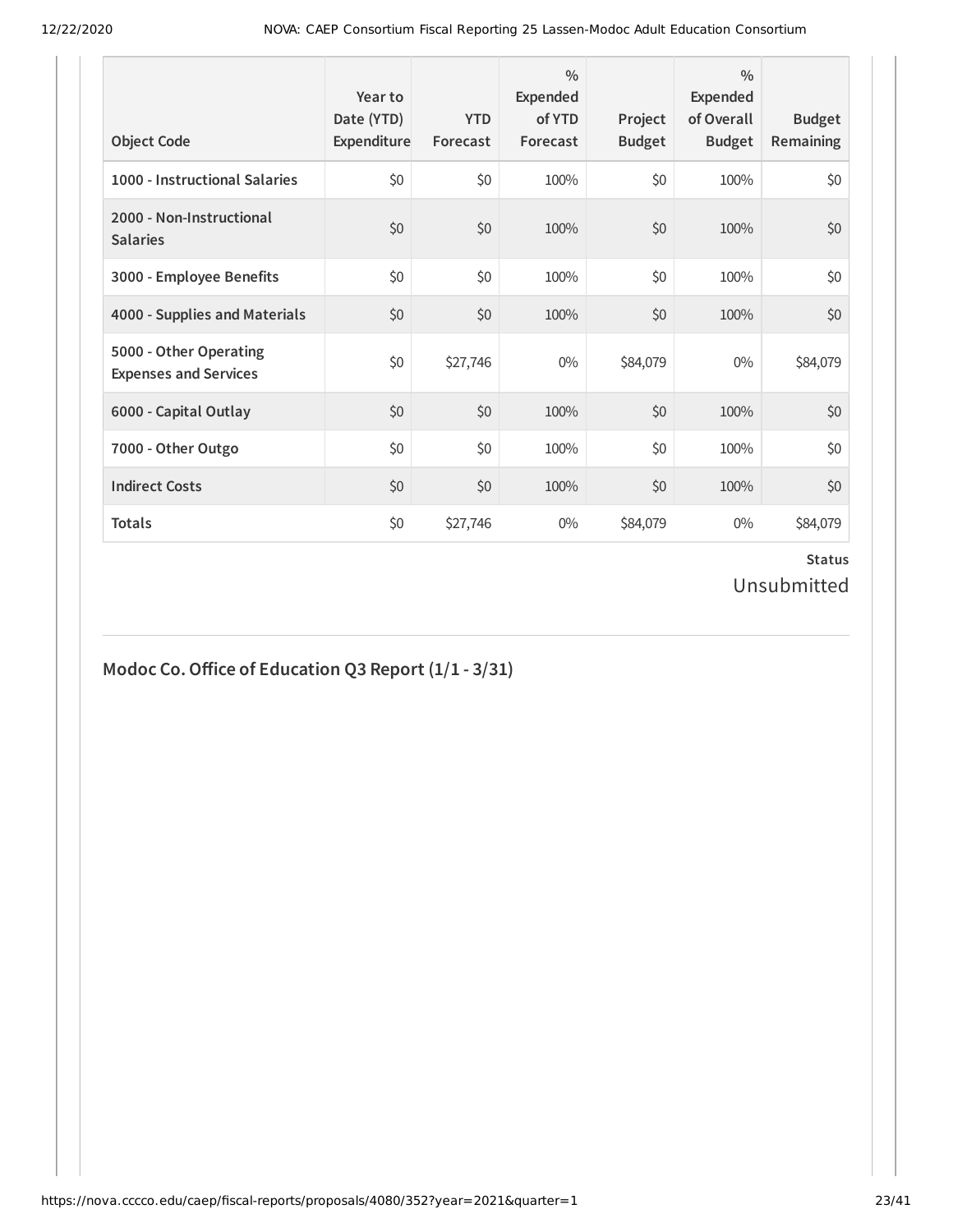| <b>Object Code</b>                                     | Year to<br>Date (YTD)<br>Expenditure | <b>YTD</b><br>Forecast | $\frac{0}{0}$<br><b>Expended</b><br>of YTD<br>Forecast | Project<br><b>Budget</b> | $\frac{0}{0}$<br><b>Expended</b><br>of Overall<br><b>Budget</b> | <b>Budget</b><br><b>Remaining</b> |
|--------------------------------------------------------|--------------------------------------|------------------------|--------------------------------------------------------|--------------------------|-----------------------------------------------------------------|-----------------------------------|
| 1000 - Instructional Salaries                          | \$0                                  | \$0                    | 100%                                                   | \$0                      | 100%                                                            | \$0                               |
| 2000 - Non-Instructional<br><b>Salaries</b>            | \$0                                  | \$0                    | 100%                                                   | \$0                      | 100%                                                            | \$0                               |
| 3000 - Employee Benefits                               | \$0                                  | \$0                    | 100%                                                   | \$0                      | 100%                                                            | \$0                               |
| 4000 - Supplies and Materials                          | \$0                                  | \$0                    | 100%                                                   | \$0                      | 100%                                                            | \$0                               |
| 5000 - Other Operating<br><b>Expenses and Services</b> | \$0                                  | \$27,746               | $0\%$                                                  | \$84,079                 | $0\%$                                                           | \$84,079                          |
| 6000 - Capital Outlay                                  | \$0                                  | \$0                    | 100%                                                   | \$0                      | 100%                                                            | \$0                               |
| 7000 - Other Outgo                                     | \$0                                  | \$0                    | 100%                                                   | \$0                      | 100%                                                            | \$0                               |
| <b>Indirect Costs</b>                                  | \$0                                  | \$0                    | 100%                                                   | \$0                      | 100%                                                            | \$0                               |
| <b>Totals</b>                                          | \$0                                  | \$27,746               | $0\%$                                                  | \$84,079                 | $0\%$                                                           | \$84,079                          |

# **Modoc Co.Oice of Education Q4 Report (4/1 - 6/30)**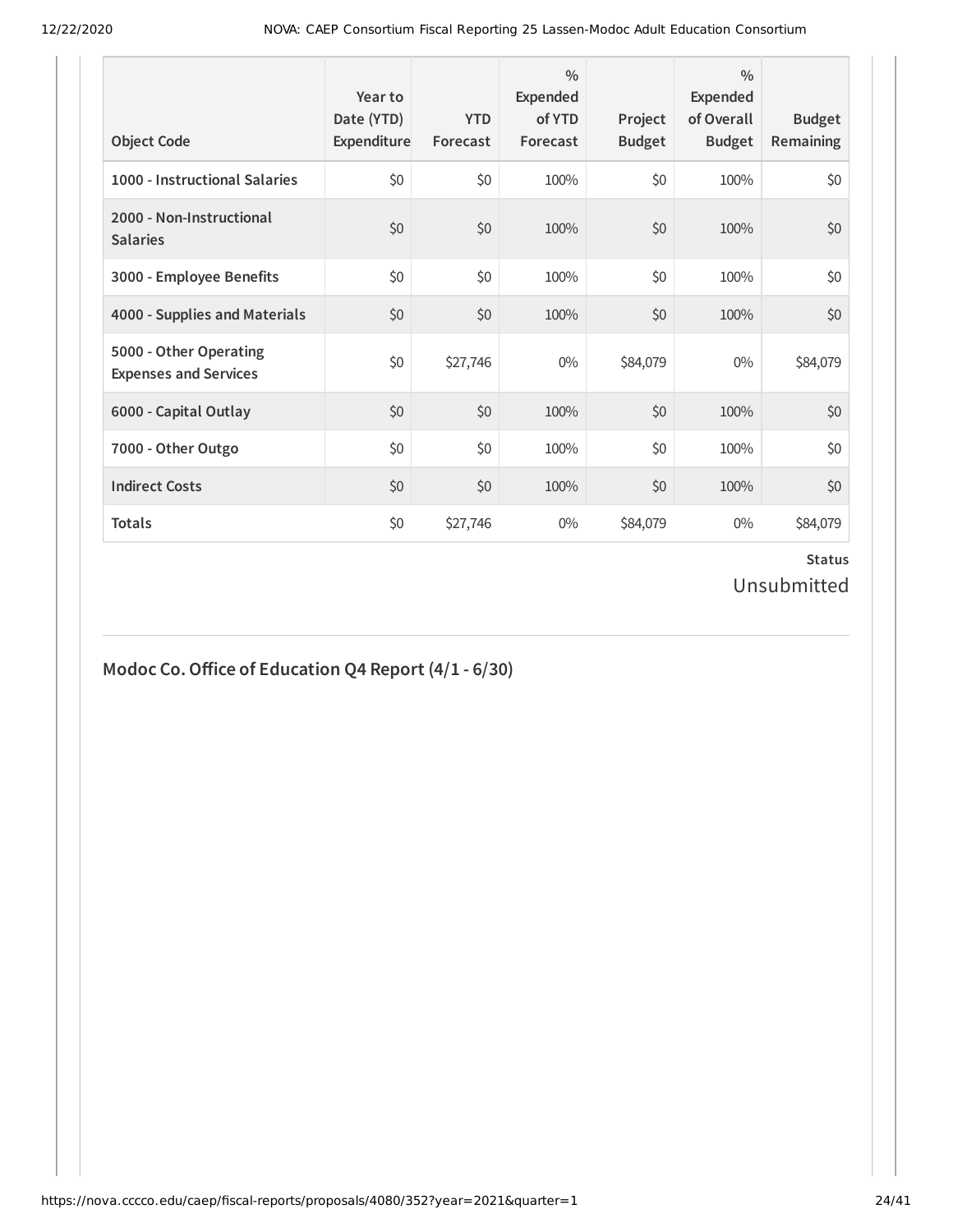| <b>Object Code</b>                                     | Year to<br>Date (YTD)<br>Expenditure | <b>YTD</b><br>Forecast | $\frac{0}{0}$<br>Expended<br>of YTD<br>Forecast | Project<br><b>Budget</b> | $\frac{0}{0}$<br><b>Expended</b><br>of Overall<br><b>Budget</b> | <b>Budget</b><br><b>Remaining</b> |
|--------------------------------------------------------|--------------------------------------|------------------------|-------------------------------------------------|--------------------------|-----------------------------------------------------------------|-----------------------------------|
| 1000 - Instructional Salaries                          | \$0                                  | \$0                    | 100%                                            | \$0                      | 100%                                                            | \$0                               |
| 2000 - Non-Instructional<br><b>Salaries</b>            | \$0                                  | \$0                    | 100%                                            | \$0                      | 100%                                                            | \$0                               |
| 3000 - Employee Benefits                               | \$0                                  | \$0                    | 100%                                            | \$0                      | 100%                                                            | \$0                               |
| 4000 - Supplies and Materials                          | \$0                                  | \$0                    | 100%                                            | \$0                      | 100%                                                            | \$0                               |
| 5000 - Other Operating<br><b>Expenses and Services</b> | \$0                                  | \$28,587               | $0\%$                                           | \$84,079                 | $0\%$                                                           | \$84,079                          |
| 6000 - Capital Outlay                                  | \$0                                  | \$0                    | 100%                                            | \$0                      | 100%                                                            | \$0                               |
| 7000 - Other Outgo                                     | \$0                                  | \$0                    | 100%                                            | \$0                      | 100%                                                            | \$0                               |
| <b>Indirect Costs</b>                                  | \$0                                  | \$0                    | 100%                                            | \$0                      | 100%                                                            | \$0                               |
| <b>Totals</b>                                          | \$0                                  | \$28,587               | $0\%$                                           | \$84,079                 | $0\%$                                                           | \$84,079                          |
|                                                        |                                      |                        |                                                 |                          |                                                                 | <b>Status</b><br>Unsubmitted      |

# **Modoc Joint Unified**

**Modoc Joint Unified Q1 Report (7/1 - 9/30)**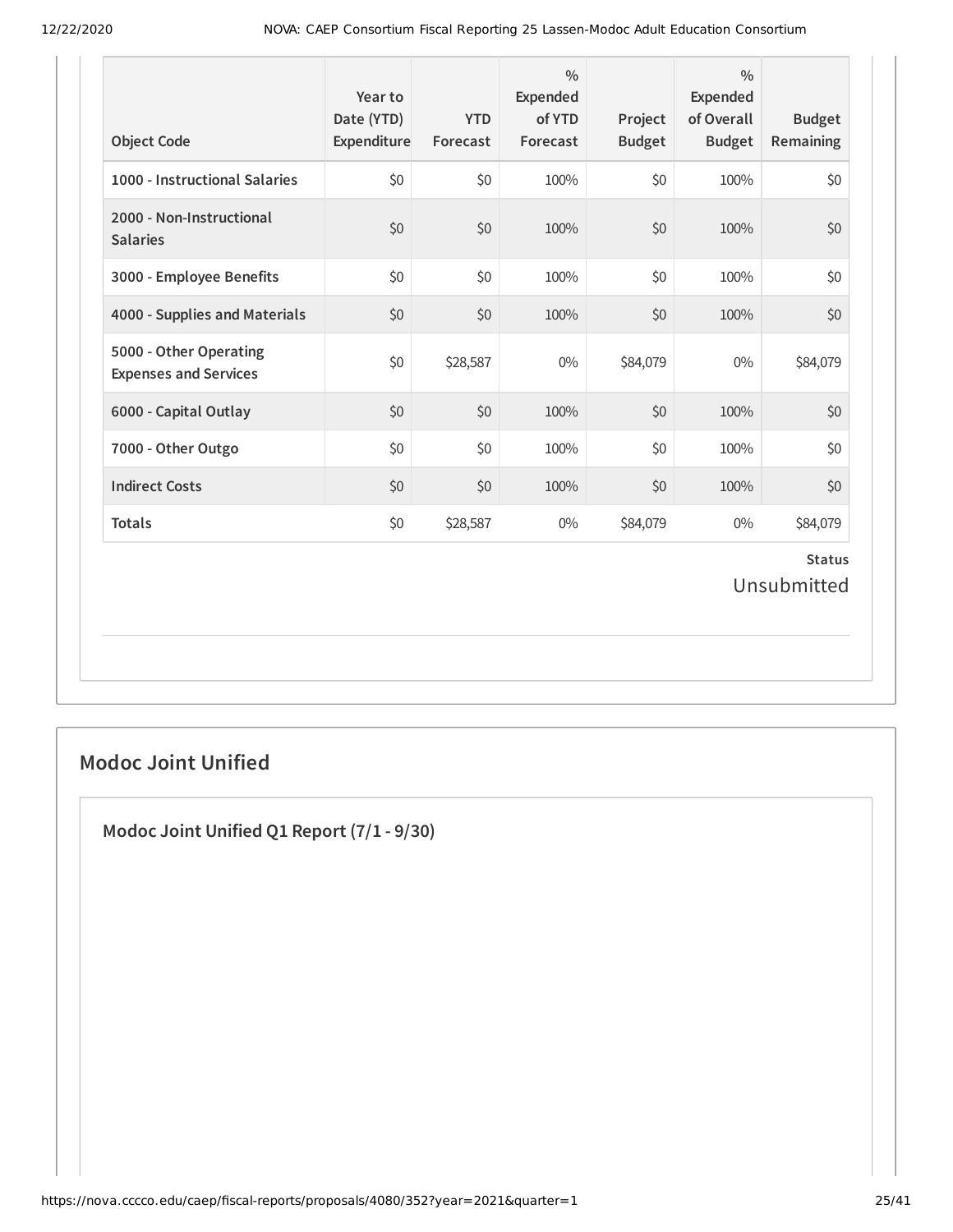| <b>Object Code</b>                                     | Year to<br>Date (YTD)<br>Expenditure | <b>YTD</b><br>Forecast | $\frac{0}{0}$<br>Expended<br>of YTD<br>Forecast | Project<br><b>Budget</b> | $\frac{0}{0}$<br>Expended<br>of Overall<br><b>Budget</b> | <b>Budget</b><br><b>Remaining</b> |
|--------------------------------------------------------|--------------------------------------|------------------------|-------------------------------------------------|--------------------------|----------------------------------------------------------|-----------------------------------|
| 1000 - Instructional Salaries                          | \$0                                  | \$0                    | 100%                                            | \$13,200                 | $0\%$                                                    | \$13,200                          |
| 2000 - Non-Instructional<br><b>Salaries</b>            | \$0                                  | \$0                    | 100%                                            | \$0                      | 100%                                                     | \$0                               |
| 3000 - Employee Benefits                               | \$0                                  | \$0                    | 100%                                            | \$407                    | $0\%$                                                    | \$407                             |
| 4000 - Supplies and Materials                          | \$0                                  | \$0                    | 100%                                            | \$25,375                 | $0\%$                                                    | \$25,375                          |
| 5000 - Other Operating<br><b>Expenses and Services</b> | \$0                                  | \$0                    | 100%                                            | \$0                      | 100%                                                     | \$0                               |
| 6000 - Capital Outlay                                  | \$0                                  | \$0                    | 100%                                            | \$0                      | 100%                                                     | \$0                               |
| 7000 - Other Outgo                                     | \$0                                  | \$0                    | 100%                                            | \$0                      | 100%                                                     | \$0                               |
| <b>Indirect Costs</b>                                  | \$0                                  | \$0                    | 100%                                            | \$1,676                  | $0\%$                                                    | \$1,676                           |
| <b>Totals</b>                                          | \$0                                  | \$0                    | 100%                                            | \$40,658                 | $0\%$                                                    | \$40,658                          |

No expenditures occurred during the first quarter, but there was \$2,363.87 of supplies encumbered as of 9/30/20.

**Status** Submitted

# **Modoc Joint Unified Q2 Report (10/1 - 12/31)**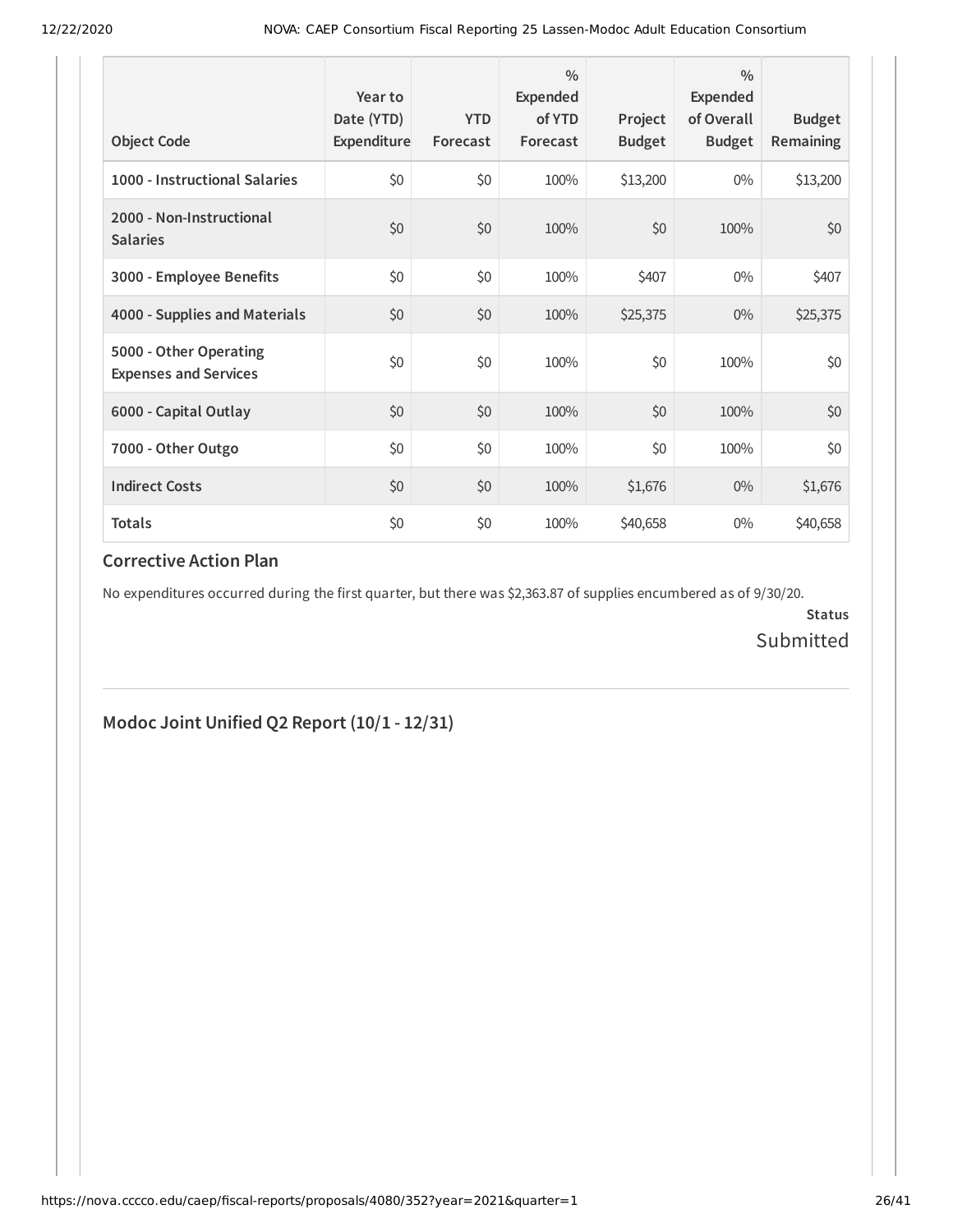| <b>Object Code</b>                                     | Year to<br>Date (YTD)<br>Expenditure | <b>YTD</b><br>Forecast | $\frac{0}{0}$<br>Expended<br>of YTD<br>Forecast | Project<br><b>Budget</b> | $\frac{0}{0}$<br>Expended<br>of Overall<br><b>Budget</b> | <b>Budget</b><br>Remaining |
|--------------------------------------------------------|--------------------------------------|------------------------|-------------------------------------------------|--------------------------|----------------------------------------------------------|----------------------------|
| 1000 - Instructional Salaries                          | \$0                                  | \$4,620                | $0\%$                                           | \$13,200                 | $0\%$                                                    | \$13,200                   |
| 2000 - Non-Instructional<br><b>Salaries</b>            | \$0                                  | \$0                    | 100%                                            | \$0                      | 100%                                                     | \$0                        |
| 3000 - Employee Benefits                               | \$0                                  | \$142                  | $0\%$                                           | \$407                    | $0\%$                                                    | \$407                      |
| 4000 - Supplies and Materials                          | \$0                                  | \$7,613                | $0\%$                                           | \$25,375                 | $0\%$                                                    | \$25,375                   |
| 5000 - Other Operating<br><b>Expenses and Services</b> | \$0                                  | \$0                    | 100%                                            | \$0                      | 100%                                                     | \$0                        |
| 6000 - Capital Outlay                                  | \$0                                  | \$0                    | 100%                                            | \$0                      | 100%                                                     | \$0                        |
| 7000 - Other Outgo                                     | \$0                                  | \$0                    | 100%                                            | \$0                      | 100%                                                     | \$0                        |
| <b>Indirect Costs</b>                                  | \$0                                  | \$0                    | 100%                                            | \$1,676                  | $0\%$                                                    | \$1,676                    |
| <b>Totals</b>                                          | \$0                                  | \$12,375               | $0\%$                                           | \$40,658                 | $0\%$                                                    | \$40,658                   |

# **Modoc Joint Unified Q3 Report (1/1 - 3/31)**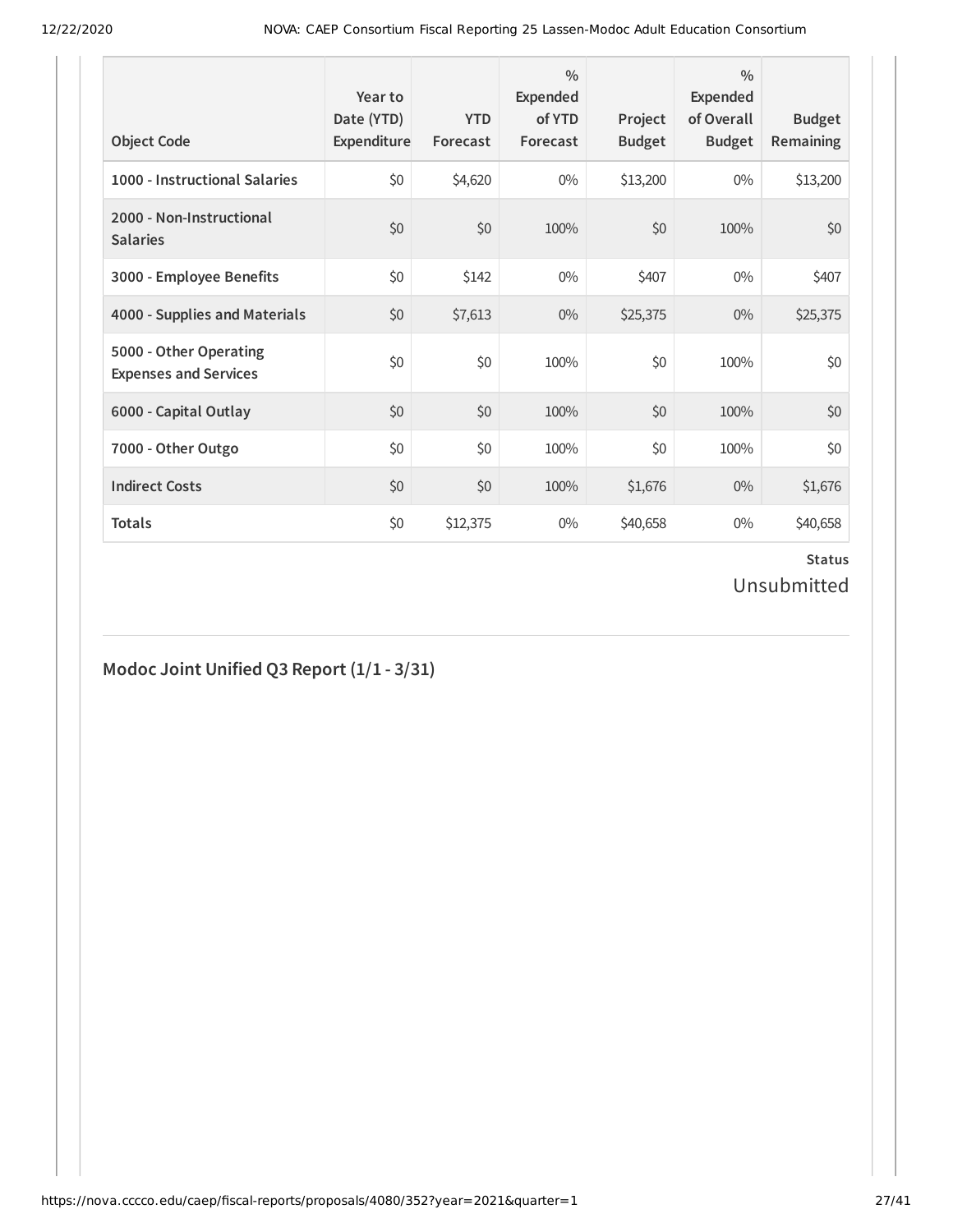| <b>Object Code</b>                                     | Year to<br>Date (YTD)<br>Expenditure | <b>YTD</b><br>Forecast | $\frac{0}{0}$<br>Expended<br>of YTD<br>Forecast | Project<br><b>Budget</b> | $\frac{0}{0}$<br>Expended<br>of Overall<br><b>Budget</b> | <b>Budget</b><br>Remaining |
|--------------------------------------------------------|--------------------------------------|------------------------|-------------------------------------------------|--------------------------|----------------------------------------------------------|----------------------------|
| 1000 - Instructional Salaries                          | \$0                                  | \$8,844                | $0\%$                                           | \$13,200                 | $0\%$                                                    | \$13,200                   |
| 2000 - Non-Instructional<br><b>Salaries</b>            | \$0                                  | \$0                    | 100%                                            | \$0                      | 100%                                                     | \$0                        |
| 3000 - Employee Benefits                               | \$0                                  | \$273                  | $0\%$                                           | \$407                    | $0\%$                                                    | \$407                      |
| 4000 - Supplies and Materials                          | \$0                                  | \$11,419               | $0\%$                                           | \$25,375                 | $0\%$                                                    | \$25,375                   |
| 5000 - Other Operating<br><b>Expenses and Services</b> | \$0                                  | \$0                    | 100%                                            | \$0                      | 100%                                                     | \$0                        |
| 6000 - Capital Outlay                                  | \$0                                  | \$0                    | 100%                                            | \$0                      | 100%                                                     | \$0                        |
| 7000 - Other Outgo                                     | \$0                                  | \$0                    | 100%                                            | \$0                      | 100%                                                     | \$0                        |
| <b>Indirect Costs</b>                                  | \$0                                  | \$0                    | 100%                                            | \$1,676                  | $0\%$                                                    | \$1,676                    |
| <b>Totals</b>                                          | \$0                                  | \$20,535               | $0\%$                                           | \$40,658                 | $0\%$                                                    | \$40,658                   |

# **Modoc Joint Unified Q4 Report (4/1 - 6/30)**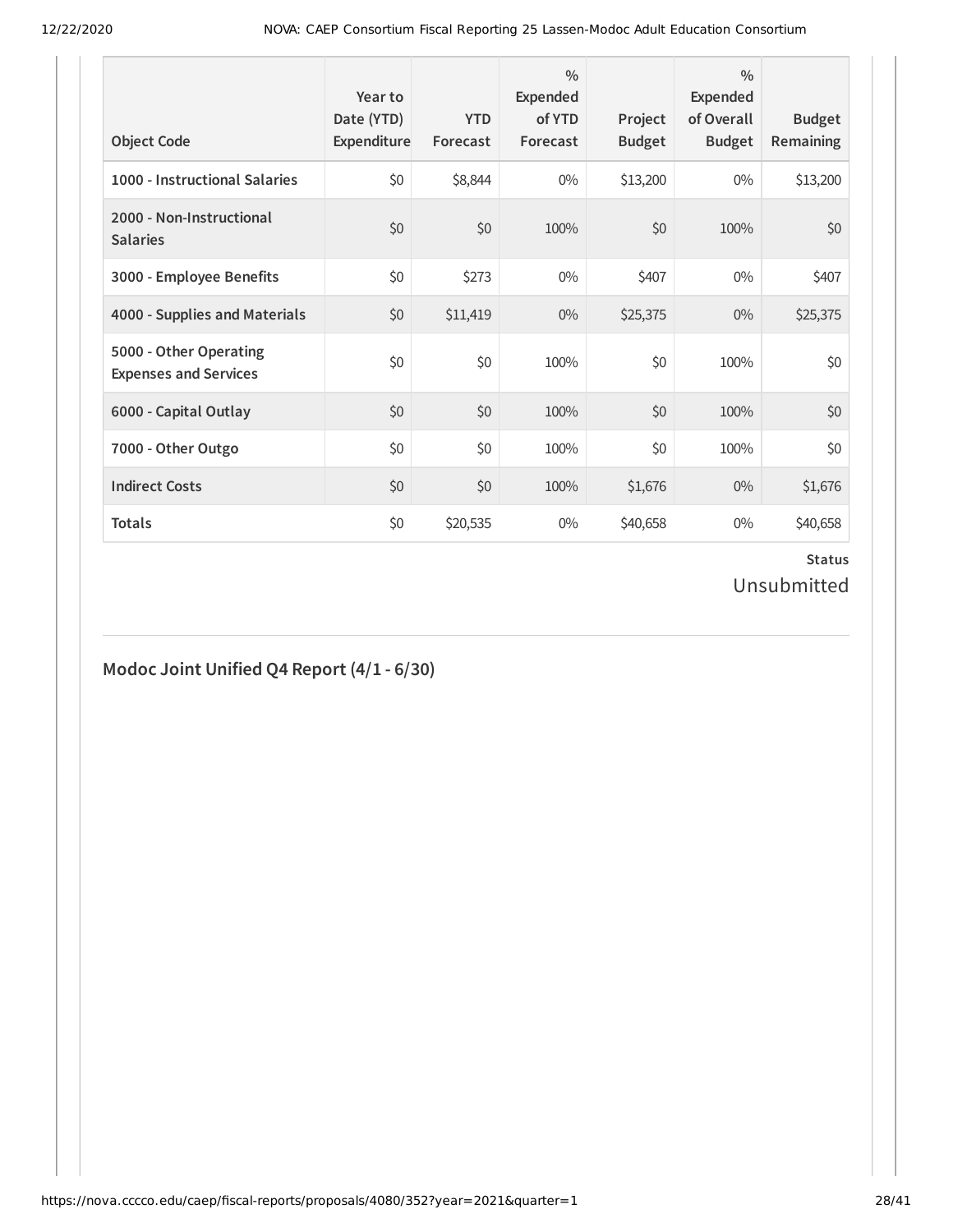| <b>Object Code</b>                                     | Year to<br>Date (YTD)<br>Expenditure | <b>YTD</b><br>Forecast | $\frac{0}{0}$<br><b>Expended</b><br>of YTD<br>Forecast | Project<br><b>Budget</b> | $\frac{0}{0}$<br><b>Expended</b><br>of Overall<br><b>Budget</b> | <b>Budget</b><br>Remaining   |
|--------------------------------------------------------|--------------------------------------|------------------------|--------------------------------------------------------|--------------------------|-----------------------------------------------------------------|------------------------------|
| 1000 - Instructional Salaries                          | \$0                                  | \$13,200               | $0\%$                                                  | \$13,200                 | $0\%$                                                           | \$13,200                     |
| 2000 - Non-Instructional<br><b>Salaries</b>            | \$0                                  | \$0                    | 100%                                                   | \$0                      | 100%                                                            | \$0                          |
| 3000 - Employee Benefits                               | \$0                                  | \$407                  | $0\%$                                                  | \$407                    | $0\%$                                                           | \$407                        |
| 4000 - Supplies and Materials                          | \$0                                  | \$25,375               | $0\%$                                                  | \$25,375                 | $0\%$                                                           | \$25,375                     |
| 5000 - Other Operating<br><b>Expenses and Services</b> | \$0                                  | \$0                    | 100%                                                   | \$0                      | 100%                                                            | \$0                          |
| 6000 - Capital Outlay                                  | \$0                                  | \$0                    | 100%                                                   | \$0                      | 100%                                                            | \$0                          |
| 7000 - Other Outgo                                     | \$0                                  | \$0                    | 100%                                                   | \$0                      | 100%                                                            | \$0                          |
| <b>Indirect Costs</b>                                  | \$0                                  | \$1,676                | $0\%$                                                  | \$1,676                  | 0%                                                              | \$1,676                      |
| <b>Totals</b>                                          | \$0                                  | \$40,658               | $0\%$                                                  | \$40,658                 | $0\%$                                                           | \$40,658                     |
|                                                        |                                      |                        |                                                        |                          |                                                                 | <b>Status</b><br>Unsubmitted |

# **Shaffer Union Elementary**

**Shaer Union Elementary Q1 Report (7/1 - 9/30)**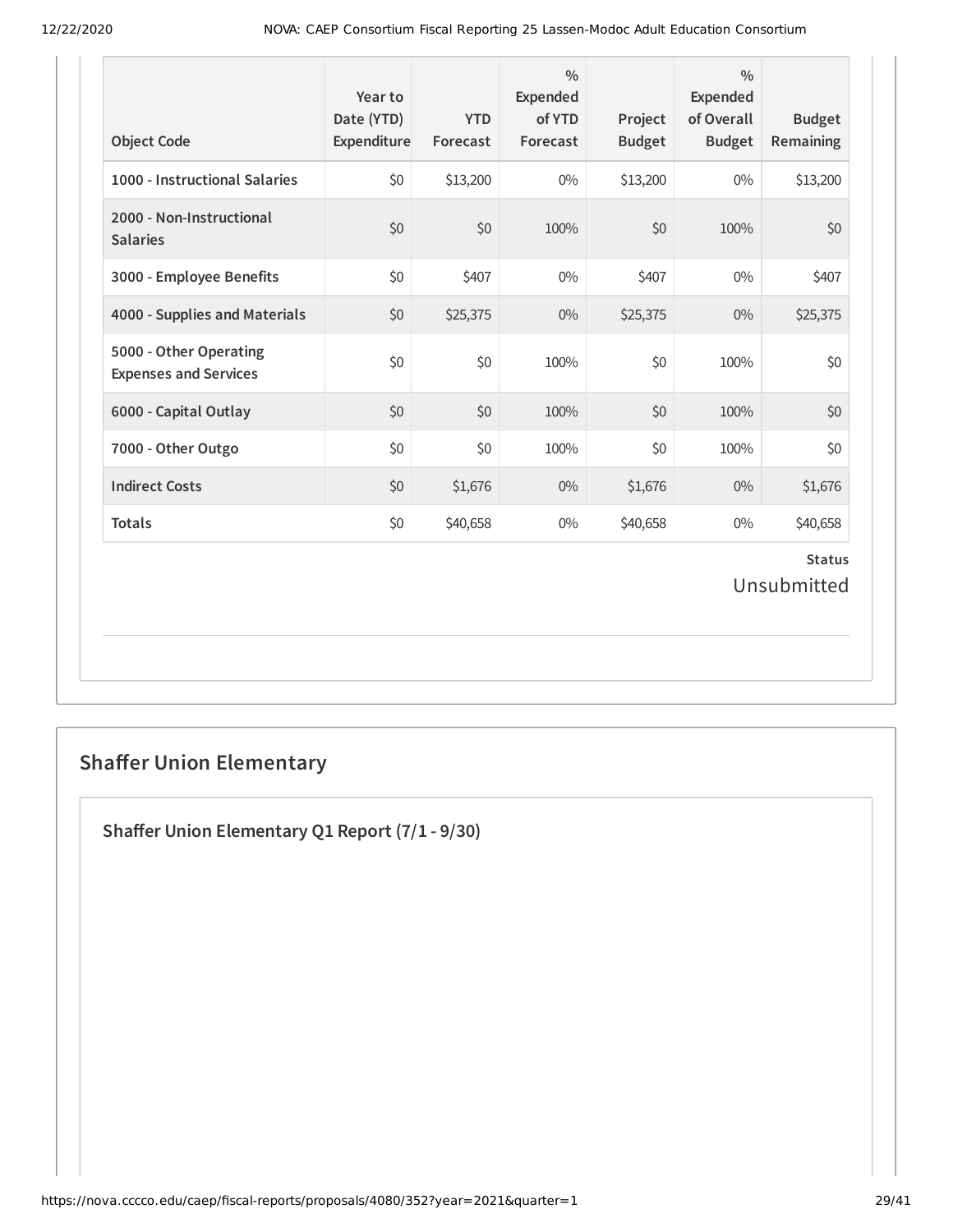| <b>Object Code</b>                                     | Year to<br>Date (YTD)<br>Expenditure | <b>YTD</b><br>Forecast | $\frac{0}{0}$<br><b>Expended</b><br>of YTD<br>Forecast | Project<br><b>Budget</b> | $\frac{0}{0}$<br><b>Expended</b><br>of Overall<br><b>Budget</b> | <b>Budget</b><br>Remaining |
|--------------------------------------------------------|--------------------------------------|------------------------|--------------------------------------------------------|--------------------------|-----------------------------------------------------------------|----------------------------|
| 1000 - Instructional Salaries                          | \$4,000                              | \$5,000                | 80%                                                    | \$20,000                 | 20%                                                             | \$16,000                   |
| 2000 - Non-Instructional<br><b>Salaries</b>            | \$2,200                              | \$3,650                | 60.27%                                                 | \$14,600                 | 15.07%                                                          | \$12,400                   |
| 3000 - Employee Benefits                               | \$937                                | \$1,255                | 74.66%                                                 | \$5,020                  | 18.67%                                                          | \$4,083                    |
| 4000 - Supplies and Materials                          | \$0                                  | \$0                    | 100%                                                   | \$32,739                 | $0\%$                                                           | \$32,739                   |
| 5000 - Other Operating<br><b>Expenses and Services</b> | \$250                                | \$475                  | 52.63%                                                 | \$4,750                  | 5.26%                                                           | \$4,500                    |
| 6000 - Capital Outlay                                  | \$0                                  | \$0                    | 100%                                                   | \$0                      | 100%                                                            | \$0                        |
| 7000 - Other Outgo                                     | \$0                                  | \$0                    | 100%                                                   | \$0                      | 100%                                                            | \$0                        |
| <b>Indirect Costs</b>                                  | \$0                                  | \$0                    | 100%                                                   | \$1,600                  | $0\%$                                                           | \$1,600                    |
| <b>Totals</b>                                          | \$7,387                              | \$10,380               | 71.17%                                                 | \$78,709                 | 9.39%                                                           | \$71,322                   |

Due to Distance Learning for a portion of the quarter, expenditures are lower.

#### **Summary of Activities:**

Salaries and Benefits for Adult Ed Teacher, Instructional Support Staff, Data Collection Staff, Technology Support Staff and Babysitter for the Adult ESL and Citizenship Programs. Supporting supplies for Adult Ed Program and operating costs for the program.

> **Status** Submitted

**Shaer Union Elementary Q2 Report (10/1 - 12/31)**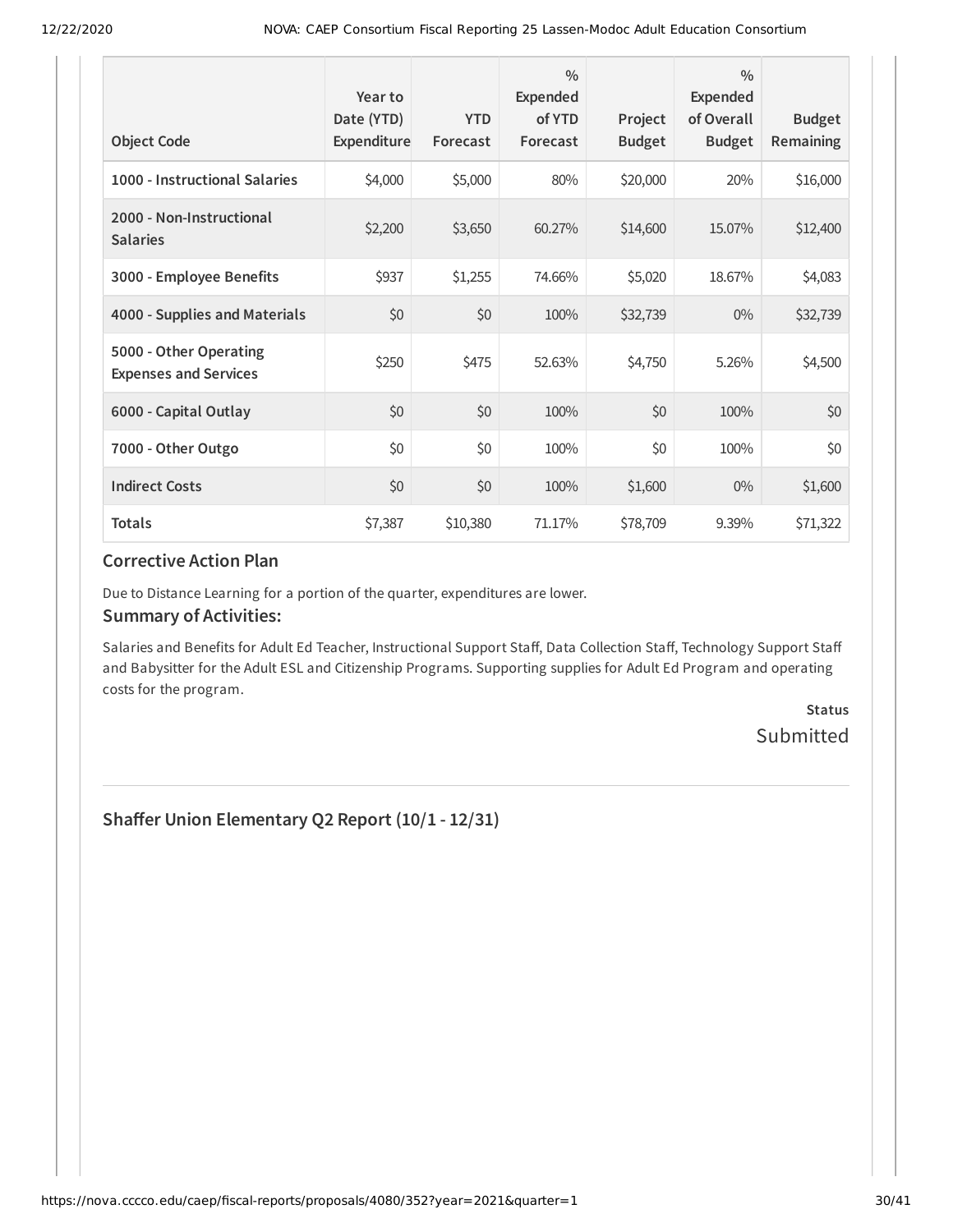| <b>Object Code</b>                                     | Year to<br>Date (YTD)<br>Expenditure | <b>YTD</b><br>Forecast | $\frac{0}{0}$<br>Expended<br>of YTD<br>Forecast | Project<br><b>Budget</b> | $\frac{0}{0}$<br>Expended<br>of Overall<br><b>Budget</b> | <b>Budget</b><br>Remaining |
|--------------------------------------------------------|--------------------------------------|------------------------|-------------------------------------------------|--------------------------|----------------------------------------------------------|----------------------------|
| 1000 - Instructional Salaries                          | \$4,000                              | \$10,000               | 40%                                             | \$20,000                 | 20%                                                      | \$16,000                   |
| 2000 - Non-Instructional<br><b>Salaries</b>            | \$2,200                              | \$7,300                | 30.14%                                          | \$14,600                 | 15.07%                                                   | \$12,400                   |
| 3000 - Employee Benefits                               | \$937                                | \$2,510                | 37.33%                                          | \$5,020                  | 18.67%                                                   | \$4,083                    |
| 4000 - Supplies and Materials                          | \$0                                  | \$8,185                | $0\%$                                           | \$32,739                 | $0\%$                                                    | \$32,739                   |
| 5000 - Other Operating<br><b>Expenses and Services</b> | \$250                                | \$1,663                | 15.04%                                          | \$4,750                  | 5.26%                                                    | \$4,500                    |
| 6000 - Capital Outlay                                  | \$0                                  | \$0                    | 100%                                            | \$0                      | 100%                                                     | \$0                        |
| 7000 - Other Outgo                                     | \$0                                  | \$0                    | 100%                                            | \$0                      | 100%                                                     | \$0                        |
| <b>Indirect Costs</b>                                  | \$0                                  | \$0                    | 100%                                            | \$1,600                  | $0\%$                                                    | \$1,600                    |
| <b>Totals</b>                                          | \$7,387                              | \$29,657               | 24.91%                                          | \$78,709                 | 9.39%                                                    | \$71,322                   |

# **Shaer Union Elementary Q3 Report (1/1 - 3/31)**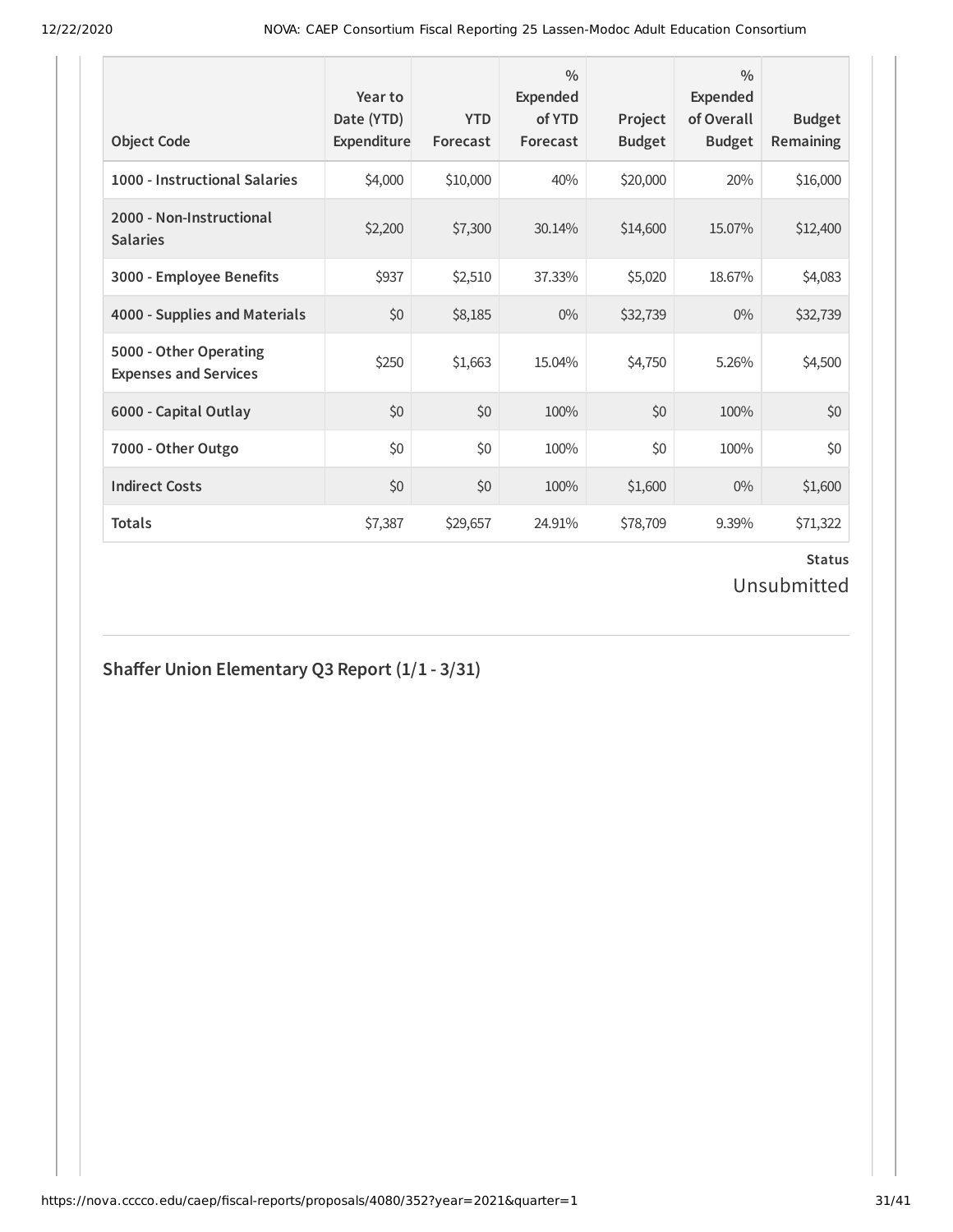| <b>Object Code</b>                                     | Year to<br>Date (YTD)<br>Expenditure | <b>YTD</b><br>Forecast | $\frac{0}{0}$<br><b>Expended</b><br>of YTD<br>Forecast | Project<br><b>Budget</b> | $\frac{0}{0}$<br><b>Expended</b><br>of Overall<br><b>Budget</b> | <b>Budget</b><br><b>Remaining</b> |
|--------------------------------------------------------|--------------------------------------|------------------------|--------------------------------------------------------|--------------------------|-----------------------------------------------------------------|-----------------------------------|
| 1000 - Instructional Salaries                          | \$4,000                              | \$15,000               | 26.67%                                                 | \$20,000                 | 20%                                                             | \$16,000                          |
| 2000 - Non-Instructional<br><b>Salaries</b>            | \$2,200                              | \$10,950               | 20.09%                                                 | \$14,600                 | 15.07%                                                          | \$12,400                          |
| 3000 - Employee Benefits                               | \$937                                | \$3,765                | 24.89%                                                 | \$5,020                  | 18.67%                                                          | \$4,083                           |
| 4000 - Supplies and Materials                          | \$0                                  | \$24,554               | $0\%$                                                  | \$32,739                 | $0\%$                                                           | \$32,739                          |
| 5000 - Other Operating<br><b>Expenses and Services</b> | \$250                                | \$2,850                | 8.77%                                                  | \$4,750                  | 5.26%                                                           | \$4,500                           |
| 6000 - Capital Outlay                                  | \$0                                  | \$0                    | 100%                                                   | \$0                      | 100%                                                            | \$0                               |
| 7000 - Other Outgo                                     | \$0                                  | \$0                    | 100%                                                   | \$0                      | 100%                                                            | \$0                               |
| <b>Indirect Costs</b>                                  | \$0                                  | \$0                    | 100%                                                   | \$1,600                  | $0\%$                                                           | \$1,600                           |
| <b>Totals</b>                                          | \$7,387                              | \$57,119               | 12.93%                                                 | \$78,709                 | 9.39%                                                           | \$71,322                          |

# **Shaer Union Elementary Q4 Report (4/1 - 6/30)**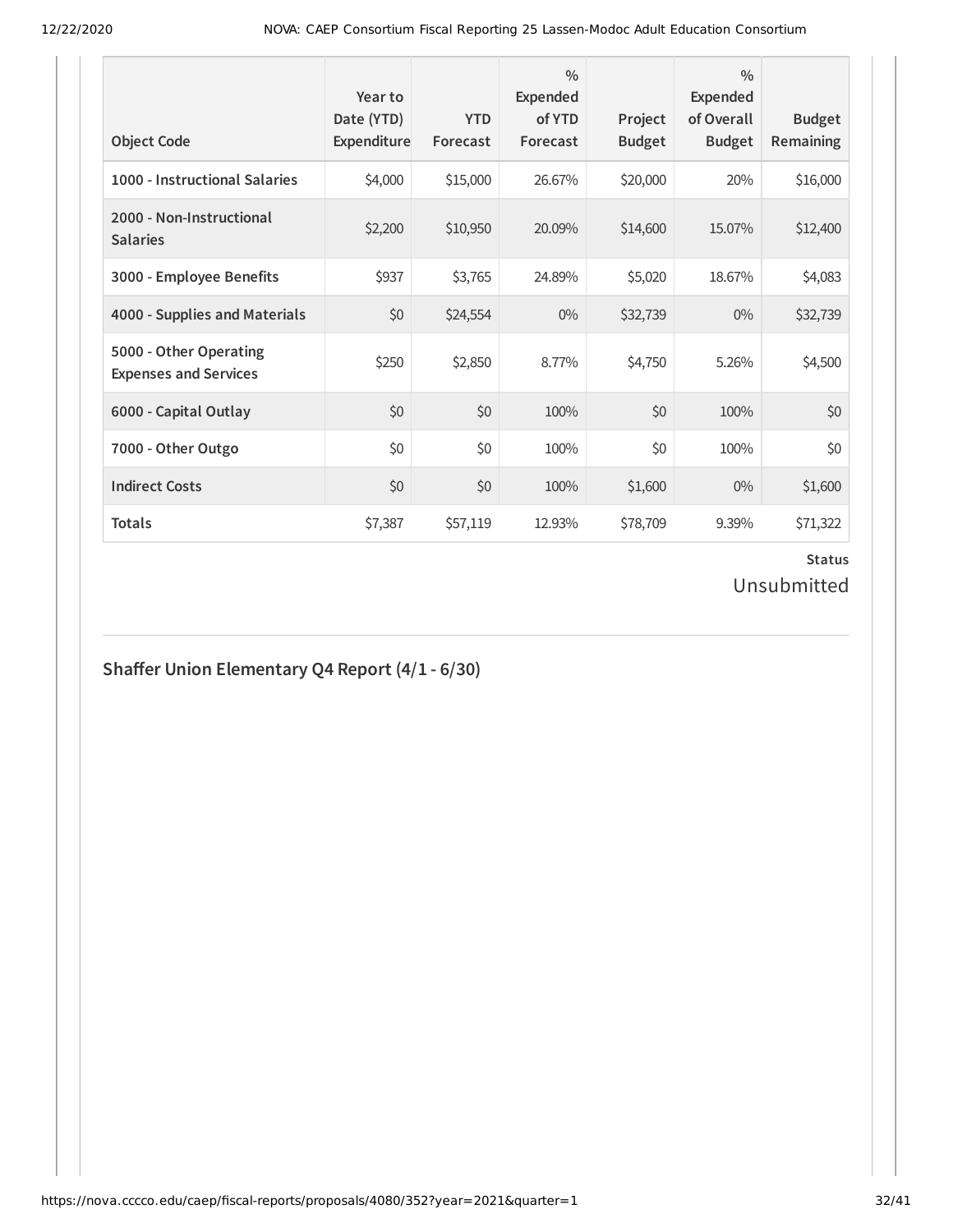| <b>Object Code</b>                                     | Year to<br>Date (YTD)<br>Expenditure | <b>YTD</b><br>Forecast | $\frac{0}{0}$<br><b>Expended</b><br>of YTD<br>Forecast | Project<br><b>Budget</b> | $\frac{0}{0}$<br><b>Expended</b><br>of Overall<br><b>Budget</b> | <b>Budget</b><br>Remaining   |
|--------------------------------------------------------|--------------------------------------|------------------------|--------------------------------------------------------|--------------------------|-----------------------------------------------------------------|------------------------------|
| 1000 - Instructional Salaries                          | \$4,000                              | \$20,000               | 20%                                                    | \$20,000                 | 20%                                                             | \$16,000                     |
| 2000 - Non-Instructional<br><b>Salaries</b>            | \$2,200                              | \$14,600               | 15.07%                                                 | \$14,600                 | 15.07%                                                          | \$12,400                     |
| 3000 - Employee Benefits                               | \$937                                | \$5,020                | 18.67%                                                 | \$5,020                  | 18.67%                                                          | \$4,083                      |
| 4000 - Supplies and Materials                          | \$0                                  | \$32,739               | $0\%$                                                  | \$32,739                 | $0\%$                                                           | \$32,739                     |
| 5000 - Other Operating<br><b>Expenses and Services</b> | \$250                                | \$4,750                | 5.26%                                                  | \$4,750                  | 5.26%                                                           | \$4,500                      |
| 6000 - Capital Outlay                                  | \$0                                  | \$0                    | 100%                                                   | \$0                      | 100%                                                            | \$0                          |
| 7000 - Other Outgo                                     | \$0                                  | \$0                    | 100%                                                   | \$0                      | 100%                                                            | \$0                          |
| <b>Indirect Costs</b>                                  | \$0                                  | \$1,600                | $0\%$                                                  | \$1,600                  | 0%                                                              | \$1,600                      |
| <b>Totals</b>                                          | \$7,387                              | \$78,709               | 9.39%                                                  | \$78,709                 | 9.39%                                                           | \$71,322                     |
|                                                        |                                      |                        |                                                        |                          |                                                                 | <b>Status</b><br>Unsubmitted |

# **Surprise Valley Joint Unified**

**Surprise Valley Joint Unified Q1 Report (7/1 - 9/30)**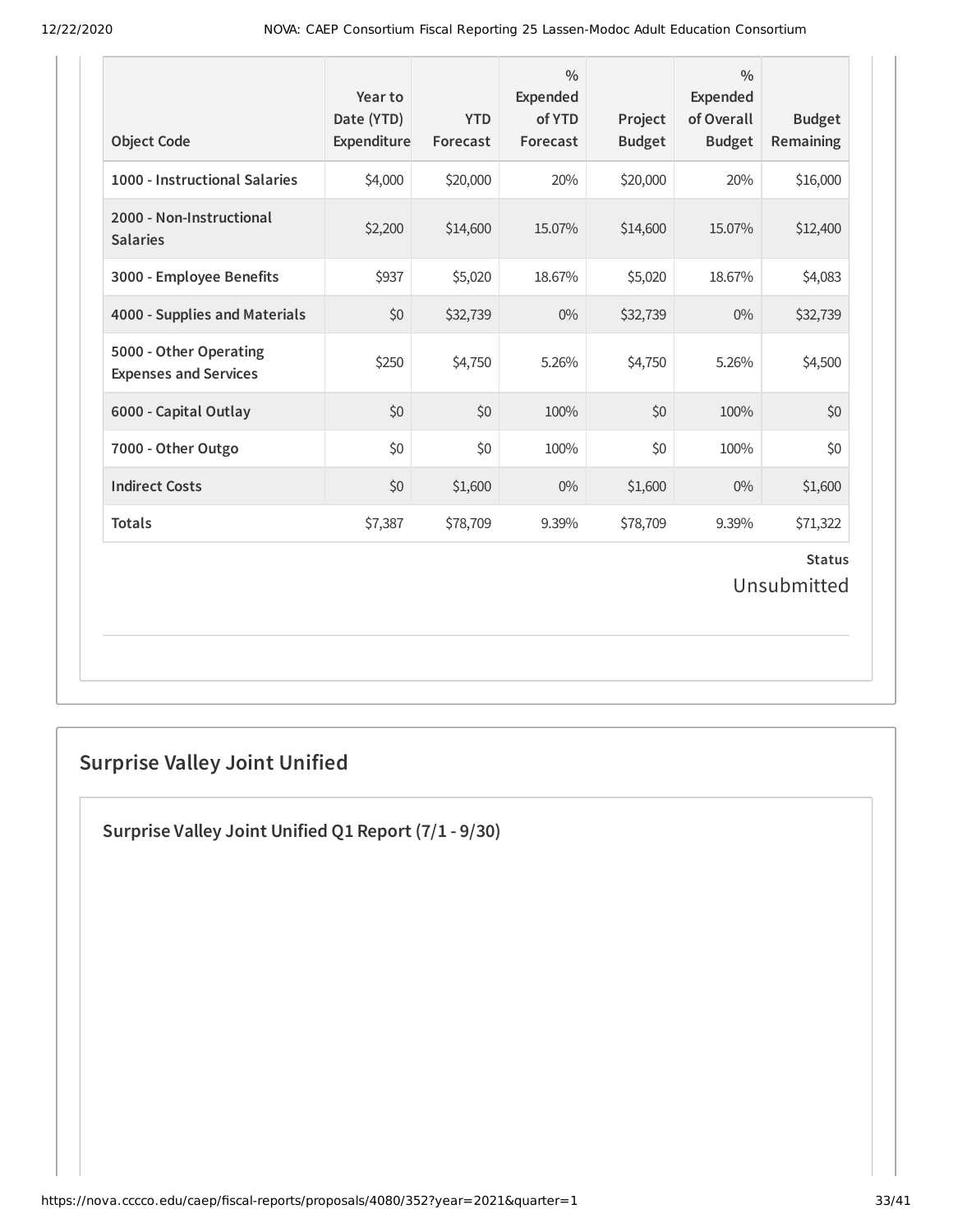| <b>Object Code</b>                                     | Year to<br>Date (YTD)<br>Expenditure | <b>YTD</b><br>Forecast | 0/0<br>Expended<br>of YTD<br>Forecast | Project<br><b>Budget</b> | $\frac{0}{0}$<br>Expended<br>of Overall<br><b>Budget</b> | <b>Budget</b><br><b>Remaining</b> |
|--------------------------------------------------------|--------------------------------------|------------------------|---------------------------------------|--------------------------|----------------------------------------------------------|-----------------------------------|
| 1000 - Instructional Salaries                          | \$0                                  | \$0                    | 100%                                  | \$5,800                  | $0\%$                                                    | \$5,800                           |
| 2000 - Non-Instructional<br><b>Salaries</b>            | \$0                                  | \$0                    | 100%                                  | \$0                      | 100%                                                     | \$0                               |
| 3000 - Employee Benefits                               | \$0                                  | \$0                    | 100%                                  | \$0                      | 100%                                                     | \$0                               |
| 4000 - Supplies and Materials                          | \$70                                 | \$0                    | 100%                                  | \$7,850                  | 0.89%                                                    | \$7,780                           |
| 5000 - Other Operating<br><b>Expenses and Services</b> | \$11                                 | \$0                    | 100%                                  | \$19,566                 | 0.06%                                                    | \$19,555                          |
| 6000 - Capital Outlay                                  | \$0                                  | \$0                    | 100%                                  | \$0                      | 100%                                                     | \$0                               |
| 7000 - Other Outgo                                     | \$0                                  | \$0                    | 100%                                  | \$0                      | 100%                                                     | \$0                               |
| <b>Indirect Costs</b>                                  | \$0                                  | \$0                    | 100%                                  | \$0                      | 100%                                                     | \$0                               |
| <b>Totals</b>                                          | \$81                                 | \$0                    | 100%                                  | \$33,216                 | 0.24%                                                    | \$33,135                          |

COVID has impacted the district. It is anticipated that when classes begin the needs will increase.

**Status** Submitted

**Surprise Valley Joint Unified Q2 Report (10/1 - 12/31)**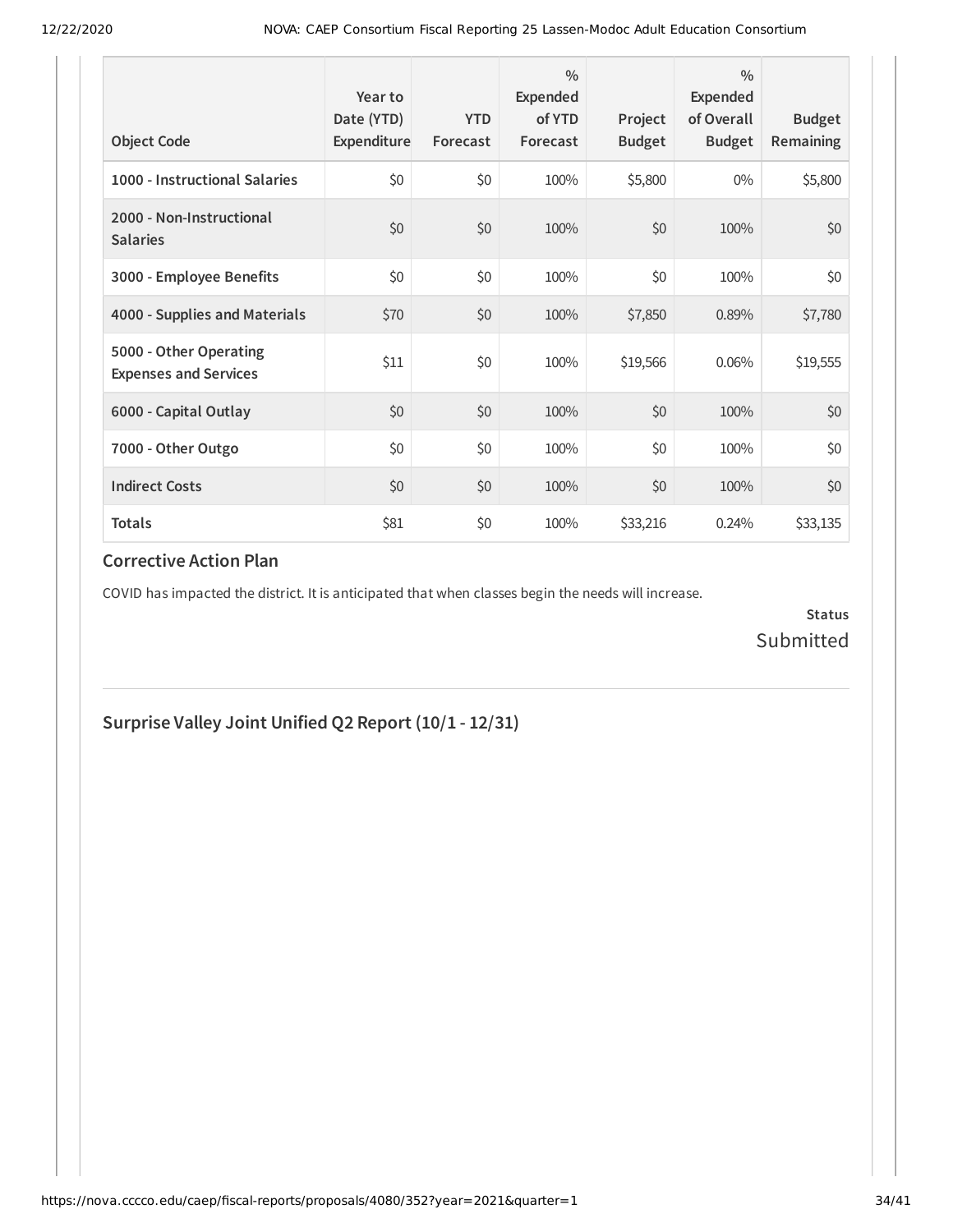| <b>Object Code</b>                                     | Year to<br>Date (YTD)<br>Expenditure | <b>YTD</b><br>Forecast | $\frac{0}{0}$<br><b>Expended</b><br>of YTD<br>Forecast | Project<br><b>Budget</b> | $\frac{0}{0}$<br><b>Expended</b><br>of Overall<br><b>Budget</b> | <b>Budget</b><br><b>Remaining</b> |
|--------------------------------------------------------|--------------------------------------|------------------------|--------------------------------------------------------|--------------------------|-----------------------------------------------------------------|-----------------------------------|
| 1000 - Instructional Salaries                          | \$0                                  | \$0                    | 100%                                                   | \$5,800                  | $0\%$                                                           | \$5,800                           |
| 2000 - Non-Instructional<br><b>Salaries</b>            | \$0                                  | \$0                    | 100%                                                   | \$0                      | 100%                                                            | \$0                               |
| 3000 - Employee Benefits                               | \$0                                  | \$0                    | 100%                                                   | \$0                      | 100%                                                            | \$0                               |
| 4000 - Supplies and Materials                          | \$70                                 | \$0                    | 100%                                                   | \$7,850                  | 0.89%                                                           | \$7,780                           |
| 5000 - Other Operating<br><b>Expenses and Services</b> | \$11                                 | \$0                    | 100%                                                   | \$19,566                 | 0.06%                                                           | \$19,555                          |
| 6000 - Capital Outlay                                  | \$0                                  | \$0                    | 100%                                                   | \$0                      | 100%                                                            | \$0                               |
| 7000 - Other Outgo                                     | \$0                                  | \$0                    | 100%                                                   | \$0                      | 100%                                                            | \$0                               |
| <b>Indirect Costs</b>                                  | \$0                                  | \$0                    | 100%                                                   | \$0                      | 100%                                                            | \$0                               |
| <b>Totals</b>                                          | \$81                                 | \$0                    | 100%                                                   | \$33,216                 | 0.24%                                                           | \$33,135                          |

# **Surprise Valley Joint Unified Q3 Report (1/1 - 3/31)**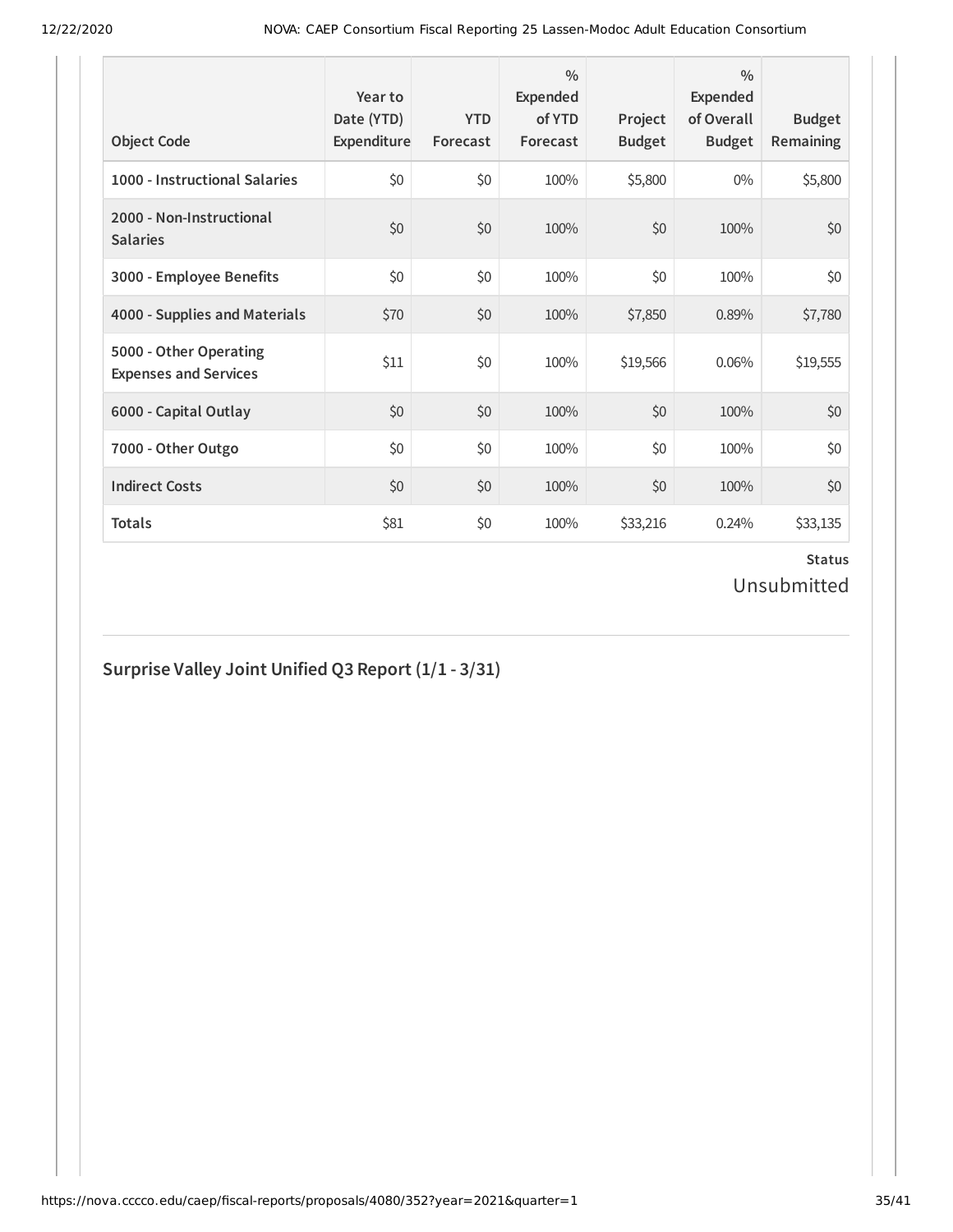| <b>Object Code</b>                                     | Year to<br>Date (YTD)<br>Expenditure | <b>YTD</b><br>Forecast | $\frac{0}{0}$<br><b>Expended</b><br>of YTD<br>Forecast | Project<br><b>Budget</b> | $\frac{0}{0}$<br><b>Expended</b><br>of Overall<br><b>Budget</b> | <b>Budget</b><br><b>Remaining</b> |
|--------------------------------------------------------|--------------------------------------|------------------------|--------------------------------------------------------|--------------------------|-----------------------------------------------------------------|-----------------------------------|
| 1000 - Instructional Salaries                          | \$0                                  | \$2,900                | $0\%$                                                  | \$5,800                  | $0\%$                                                           | \$5,800                           |
| 2000 - Non-Instructional<br><b>Salaries</b>            | \$0                                  | \$0                    | 100%                                                   | \$0                      | 100%                                                            | \$0                               |
| 3000 - Employee Benefits                               | \$0                                  | \$0                    | 100%                                                   | \$0                      | 100%                                                            | \$0                               |
| 4000 - Supplies and Materials                          | \$70                                 | \$0                    | 100%                                                   | \$7,850                  | 0.89%                                                           | \$7,780                           |
| 5000 - Other Operating<br><b>Expenses and Services</b> | \$11                                 | \$0                    | 100%                                                   | \$19,566                 | 0.06%                                                           | \$19,555                          |
| 6000 - Capital Outlay                                  | \$0                                  | \$0                    | 100%                                                   | \$0                      | 100%                                                            | \$0                               |
| 7000 - Other Outgo                                     | \$0                                  | \$0                    | 100%                                                   | \$0                      | 100%                                                            | \$0                               |
| <b>Indirect Costs</b>                                  | \$0                                  | \$0                    | 100%                                                   | \$0                      | 100%                                                            | \$0                               |
| <b>Totals</b>                                          | \$81                                 | \$2,900                | 2.79%                                                  | \$33,216                 | 0.24%                                                           | \$33,135                          |

# **Surprise Valley Joint Unified Q4 Report (4/1 - 6/30)**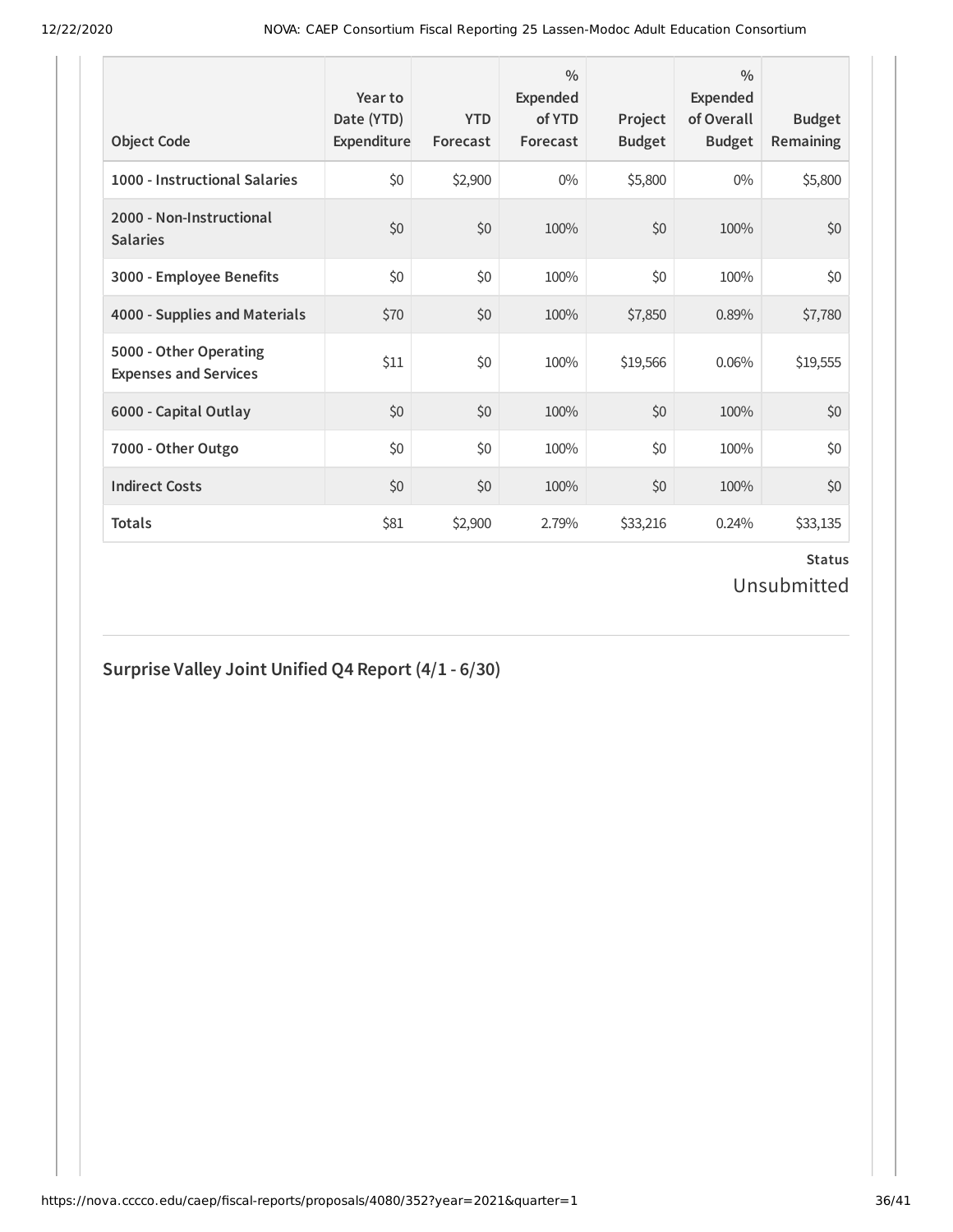| <b>Object Code</b>                                     | Year to<br>Date (YTD)<br>Expenditure | <b>YTD</b><br>Forecast | $\frac{0}{0}$<br><b>Expended</b><br>of YTD<br>Forecast | Project<br><b>Budget</b> | $\frac{0}{0}$<br><b>Expended</b><br>of Overall<br><b>Budget</b> | <b>Budget</b><br>Remaining   |
|--------------------------------------------------------|--------------------------------------|------------------------|--------------------------------------------------------|--------------------------|-----------------------------------------------------------------|------------------------------|
| 1000 - Instructional Salaries                          | \$0                                  | \$2,900                | $0\%$                                                  | \$5,800                  | $0\%$                                                           | \$5,800                      |
| 2000 - Non-Instructional<br><b>Salaries</b>            | \$0                                  | \$0                    | 100%                                                   | \$0                      | 100%                                                            | \$0                          |
| 3000 - Employee Benefits                               | \$0                                  | \$0                    | 100%                                                   | \$0                      | 100%                                                            | \$0                          |
| 4000 - Supplies and Materials                          | \$70                                 | \$0                    | 100%                                                   | \$7,850                  | 0.89%                                                           | \$7,780                      |
| 5000 - Other Operating<br><b>Expenses and Services</b> | \$11                                 | \$0                    | 100%                                                   | \$19,566                 | 0.06%                                                           | \$19,555                     |
| 6000 - Capital Outlay                                  | \$0                                  | \$0                    | 100%                                                   | \$0                      | 100%                                                            | \$0                          |
| 7000 - Other Outgo                                     | \$0                                  | \$0                    | 100%                                                   | \$0                      | 100%                                                            | \$0                          |
| <b>Indirect Costs</b>                                  | \$0                                  | \$0                    | 100%                                                   | \$0                      | 100%                                                            | \$0                          |
| <b>Totals</b>                                          | \$81                                 | \$2,900                | 2.79%                                                  | \$33,216                 | 0.24%                                                           | \$33,135                     |
|                                                        |                                      |                        |                                                        |                          |                                                                 | <b>Status</b><br>Unsubmitted |

# **Westwood Unified**

**Westwood Unified Q1 Report (7/1 - 9/30)**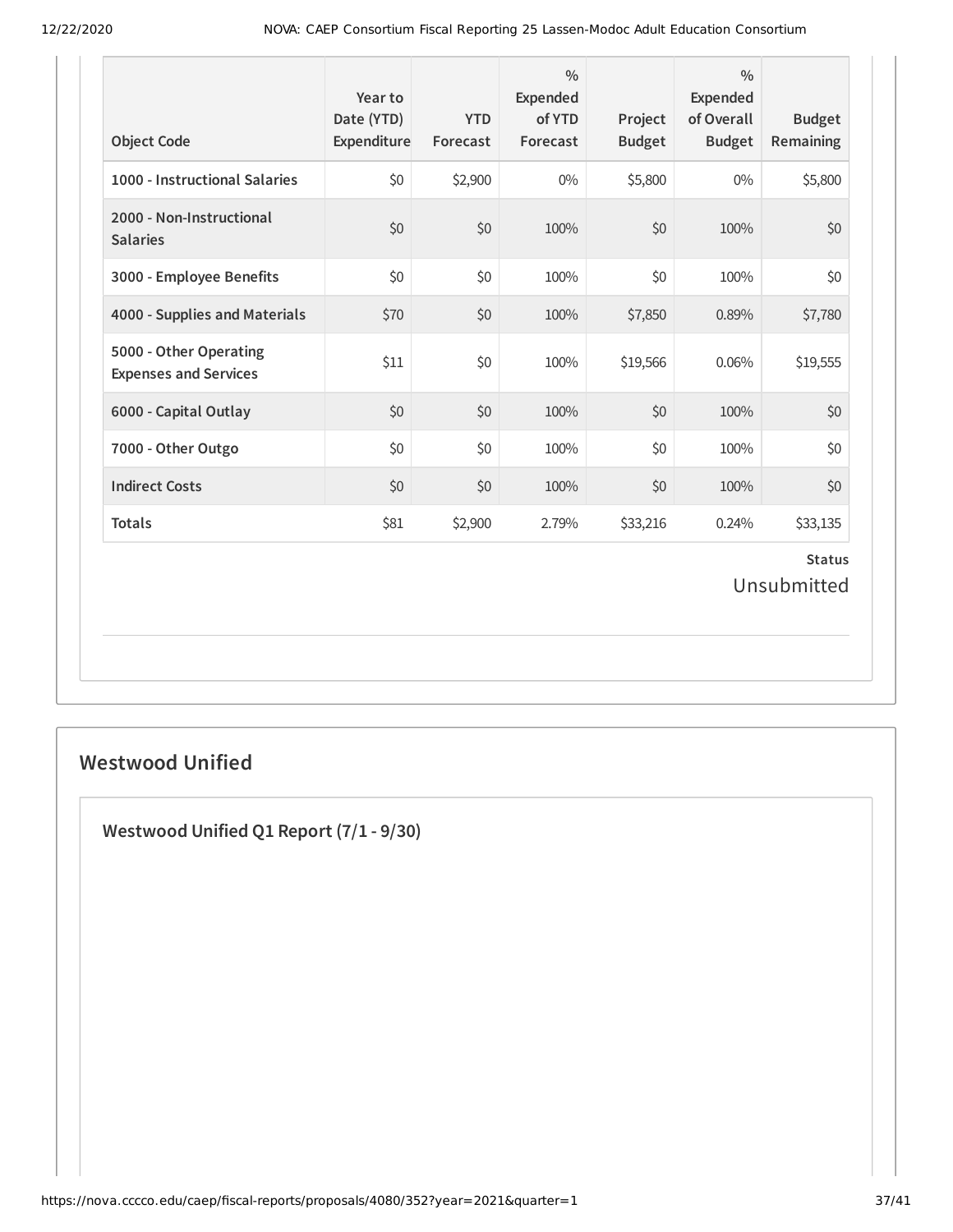| <b>Object Code</b>                                     | Year to<br>Date (YTD)<br>Expenditure | <b>YTD</b><br>Forecast | $\frac{0}{0}$<br>Expended<br>of YTD<br>Forecast | Project<br><b>Budget</b> | $\frac{0}{0}$<br>Expended<br>of Overall<br><b>Budget</b> | <b>Budget</b><br>Remaining |
|--------------------------------------------------------|--------------------------------------|------------------------|-------------------------------------------------|--------------------------|----------------------------------------------------------|----------------------------|
| 1000 - Instructional Salaries                          | \$0                                  | \$0                    | 100%                                            | \$10,000                 | $0\%$                                                    | \$10,000                   |
| 2000 - Non-Instructional<br><b>Salaries</b>            | \$2,610                              | \$0                    | 100%                                            | \$20,000                 | 13.05%                                                   | \$17,390                   |
| 3000 - Employee Benefits                               | \$2,042                              | \$0                    | 100%                                            | \$10,800                 | 18.91%                                                   | \$8,758                    |
| 4000 - Supplies and Materials                          | \$650                                | \$0                    | 100%                                            | \$12,605                 | 5.16%                                                    | \$11,955                   |
| 5000 - Other Operating<br><b>Expenses and Services</b> | \$0                                  | \$1,200                | $0\%$                                           | \$12,000                 | $0\%$                                                    | \$12,000                   |
| 6000 - Capital Outlay                                  | \$0                                  | \$0                    | 100%                                            | \$7,000                  | $0\%$                                                    | \$7,000                    |
| 7000 - Other Outgo                                     | \$0                                  | \$0                    | 100%                                            | \$0                      | 100%                                                     | \$0                        |
| <b>Indirect Costs</b>                                  | \$0                                  | \$0                    | 100%                                            | \$2,175                  | $0\%$                                                    | \$2,175                    |
| <b>Totals</b>                                          | \$5,302                              | \$1,200                | 441.83%                                         | \$74,580                 | 7.11%                                                    | \$69,278                   |

COVID has greatly affected our ability to provide Adult Education classes. We are hoping to begin offering classes in the 3rd quarter both in person and online.

### **Summary of Activities:**

To date we have paid for our Adobe subscription and our administrative assistant wages.

**Status** Submitted

**Westwood Unified Q2 Report (10/1 - 12/31)**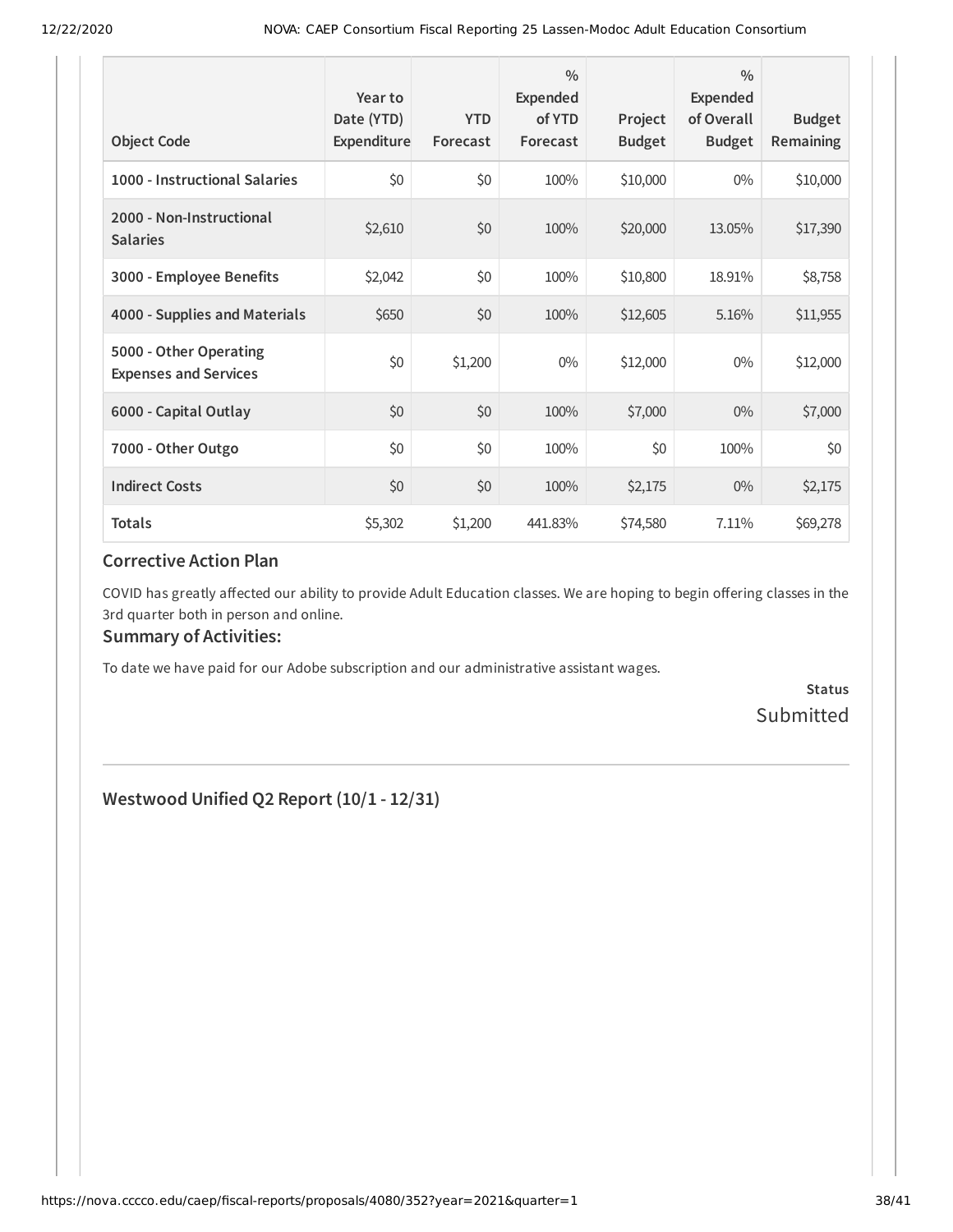| <b>Object Code</b>                                     | Year to<br>Date (YTD)<br>Expenditure | <b>YTD</b><br>Forecast | $\frac{0}{0}$<br>Expended<br>of YTD<br>Forecast | Project<br><b>Budget</b> | $\frac{0}{0}$<br>Expended<br>of Overall<br><b>Budget</b> | <b>Budget</b><br><b>Remaining</b> |
|--------------------------------------------------------|--------------------------------------|------------------------|-------------------------------------------------|--------------------------|----------------------------------------------------------|-----------------------------------|
| 1000 - Instructional Salaries                          | \$0                                  | \$3,000                | $0\%$                                           | \$10,000                 | $0\%$                                                    | \$10,000                          |
| 2000 - Non-Instructional<br><b>Salaries</b>            | \$2,610                              | \$6,000                | 43.5%                                           | \$20,000                 | 13.05%                                                   | \$17,390                          |
| 3000 - Employee Benefits                               | \$2,042                              | \$3,240                | 63.02%                                          | \$10,800                 | 18.91%                                                   | \$8,758                           |
| 4000 - Supplies and Materials                          | \$650                                | \$7,563                | 8.59%                                           | \$12,605                 | 5.16%                                                    | \$11,955                          |
| 5000 - Other Operating<br><b>Expenses and Services</b> | \$0                                  | \$4,800                | $0\%$                                           | \$12,000                 | $0\%$                                                    | \$12,000                          |
| 6000 - Capital Outlay                                  | \$0                                  | \$4,200                | $0\%$                                           | \$7,000                  | $0\%$                                                    | \$7,000                           |
| 7000 - Other Outgo                                     | \$0                                  | \$0                    | 100%                                            | \$0                      | 100%                                                     | \$0                               |
| <b>Indirect Costs</b>                                  | \$0                                  | \$0                    | 100%                                            | \$2,175                  | $0\%$                                                    | \$2,175                           |
| <b>Totals</b>                                          | \$5,302                              | \$28,803               | 18.41%                                          | \$74,580                 | 7.11%                                                    | \$69,278                          |

# **Westwood Unified Q3 Report (1/1 - 3/31)**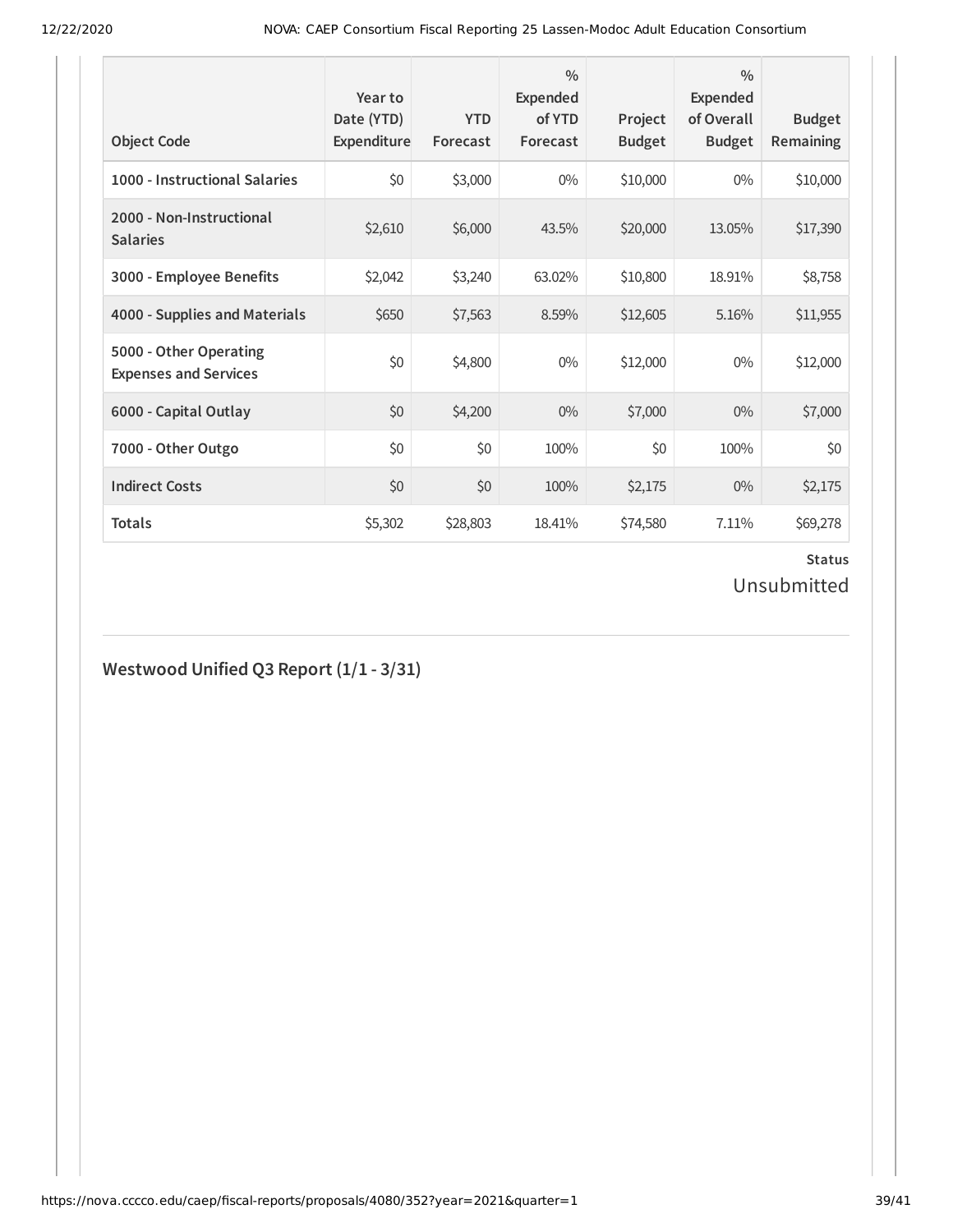| <b>Object Code</b>                                     | Year to<br>Date (YTD)<br>Expenditure | <b>YTD</b><br>Forecast | $\frac{0}{0}$<br>Expended<br>of YTD<br>Forecast | Project<br><b>Budget</b> | $\frac{0}{0}$<br>Expended<br>of Overall<br><b>Budget</b> | <b>Budget</b><br><b>Remaining</b> |
|--------------------------------------------------------|--------------------------------------|------------------------|-------------------------------------------------|--------------------------|----------------------------------------------------------|-----------------------------------|
| 1000 - Instructional Salaries                          | \$0                                  | \$7,000                | $0\%$                                           | \$10,000                 | $0\%$                                                    | \$10,000                          |
| 2000 - Non-Instructional<br><b>Salaries</b>            | \$2,610                              | \$14,000               | 18.64%                                          | \$20,000                 | 13.05%                                                   | \$17,390                          |
| 3000 - Employee Benefits                               | \$2,042                              | \$7,560                | 27.01%                                          | \$10,800                 | 18.91%                                                   | \$8,758                           |
| 4000 - Supplies and Materials                          | \$650                                | \$10,084               | 6.45%                                           | \$12,605                 | 5.16%                                                    | \$11,955                          |
| 5000 - Other Operating<br><b>Expenses and Services</b> | \$0                                  | \$8,400                | $0\%$                                           | \$12,000                 | $0\%$                                                    | \$12,000                          |
| 6000 - Capital Outlay                                  | \$0                                  | \$5,600                | $0\%$                                           | \$7,000                  | $0\%$                                                    | \$7,000                           |
| 7000 - Other Outgo                                     | \$0                                  | \$0                    | 100%                                            | \$0                      | 100%                                                     | \$0                               |
| <b>Indirect Costs</b>                                  | \$0                                  | \$0                    | 100%                                            | \$2,175                  | $0\%$                                                    | \$2,175                           |
| <b>Totals</b>                                          | \$5,302                              | \$52,644               | 10.07%                                          | \$74,580                 | 7.11%                                                    | \$69,278                          |

# **Westwood Unified Q4 Report (4/1 - 6/30)**